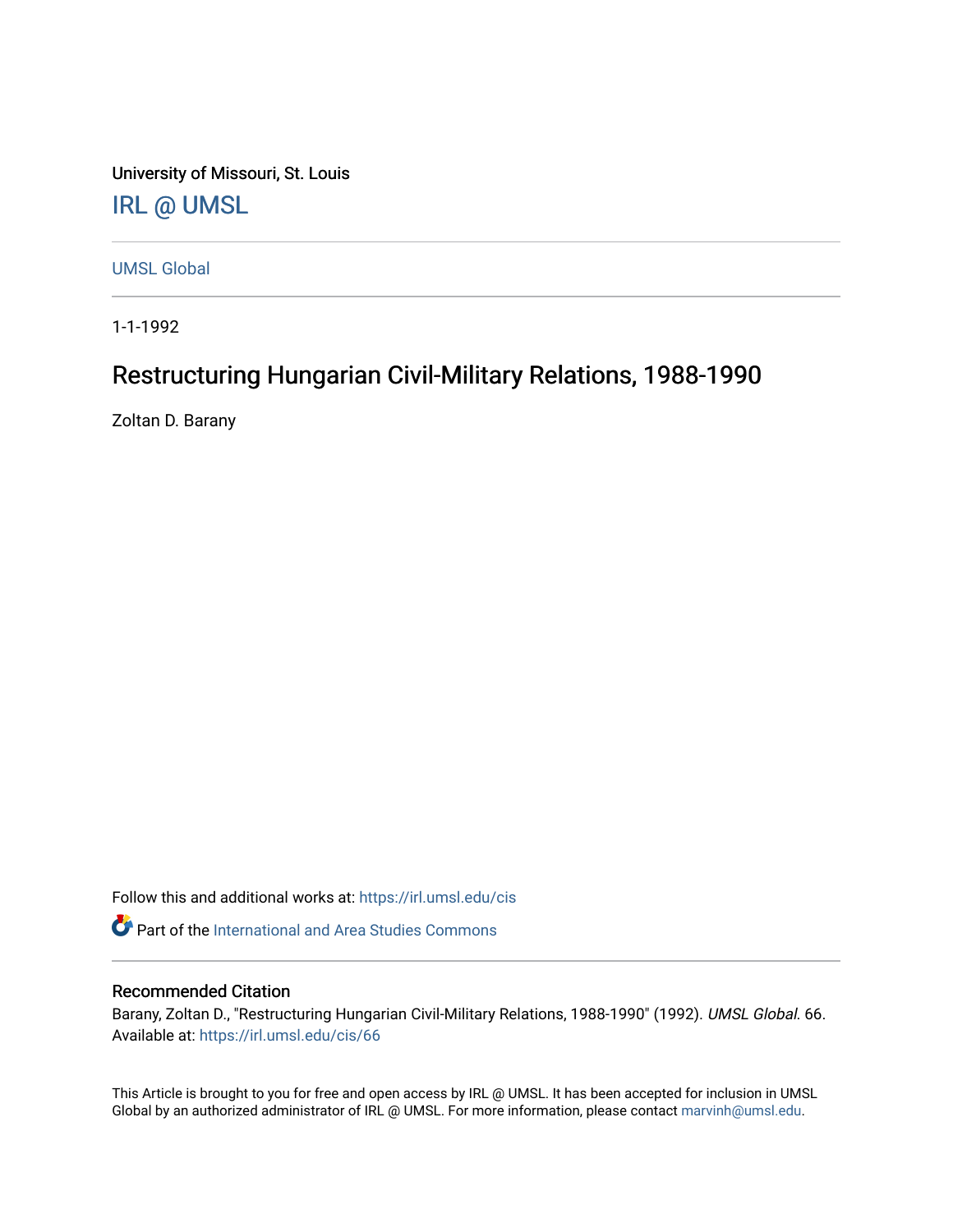Restructuring Hungarian Civil-Military Relations, 1988-1990

Zoltan D. Barany

 $\mathcal{L}$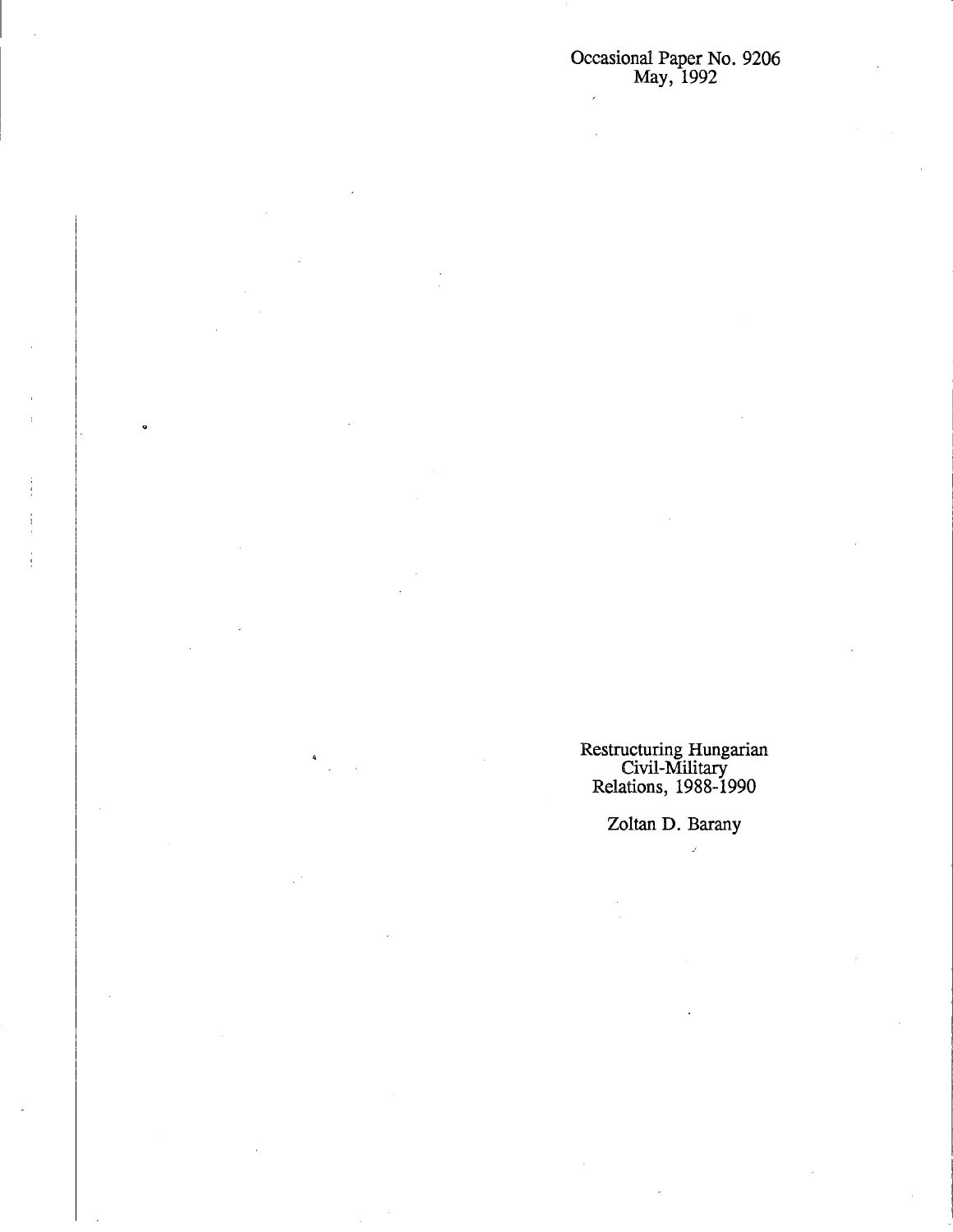## RESTRUCTURING HUNGARIAN CIVIL-MILITARY RELATIONS, 1988-1990

## Zoltan D. Barany

## Department of Government The University of Texas at Austin Austin, Texas

Revised version of a chapter from the manuscript *Soldiers and Politics in Eastern Europe, 1945-1990: The Case of Hungary* 

#### Prepared for the Conference on "New Thinking" About European Security: Restructuring Defense Strategies for the 1990s

March 7-9,1991 University of Missouri-Columbia Columbia, Missouri

Supported by a grant from the University of Missouri Weldon Spring Fund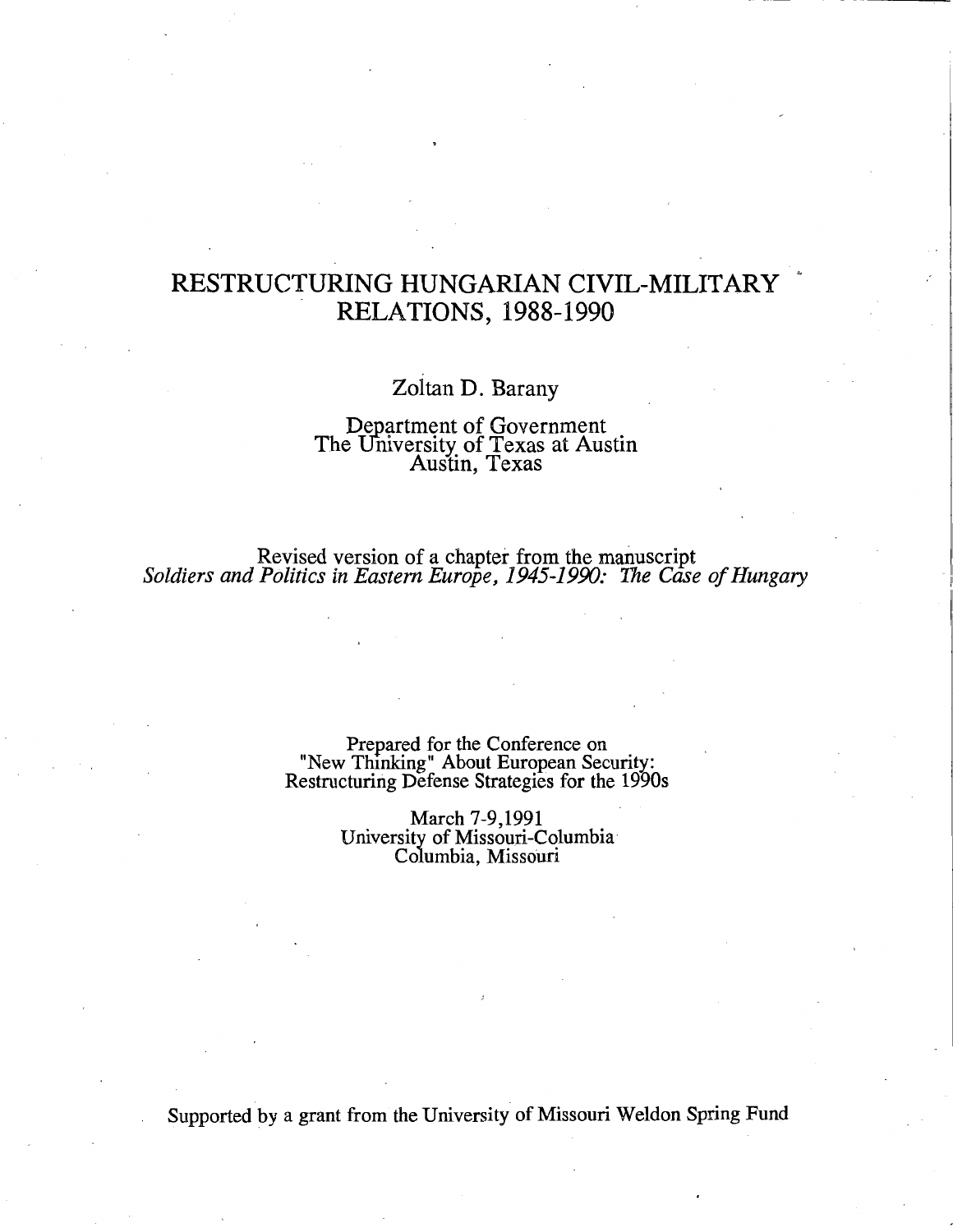## RESTRUCTURING HUNGARIAN CIVIL-MILITARY RELATIONS, 1988~1990

1

## **Introduction**

! i. *I* 

Hungarian politics had undergone dramatic changes in the 1988-1990 period. During 1988 the gradual shift toward democratization that had characterized Hungary since the mid-1980s had rapidly accelerated and left indelible marks on the country's political landscape. By the end of 1990 Hungarian Communists, who had ruled the country since 1948, became politically irrelevant.

The transformation of the political system had profound affects on Hungary's armed forces, civil-military relations, and security situation. The Warsaw Pact, of which Hungary had been a founding member, had become an essentially defunct military organization by 1990 and was abolished altogether in July 1991. In fact, Hungary's new post-Communist government was the first among the Warsaw Pact\_allies to indicate its intent of withdrawal from the pact. Budapest had succeeded in establishing special diplomatic relations with NATO in 1990, and became a member of NATO's Cooperation Council that was created in -November 1991. Furthermore, the prayers of millions of Hungarians were answered when the last Soviet troops had finally left Hungary in June 1991, after 46 years of uninterrupted occupation.

The political transformation of Eastern Europe and the collapse of the Soviet Union were concomitant with the surfacing and re-surfacing of security concerns across the region. Hungary's national security has been strongly affected by the civil-war in Yugoslavia on its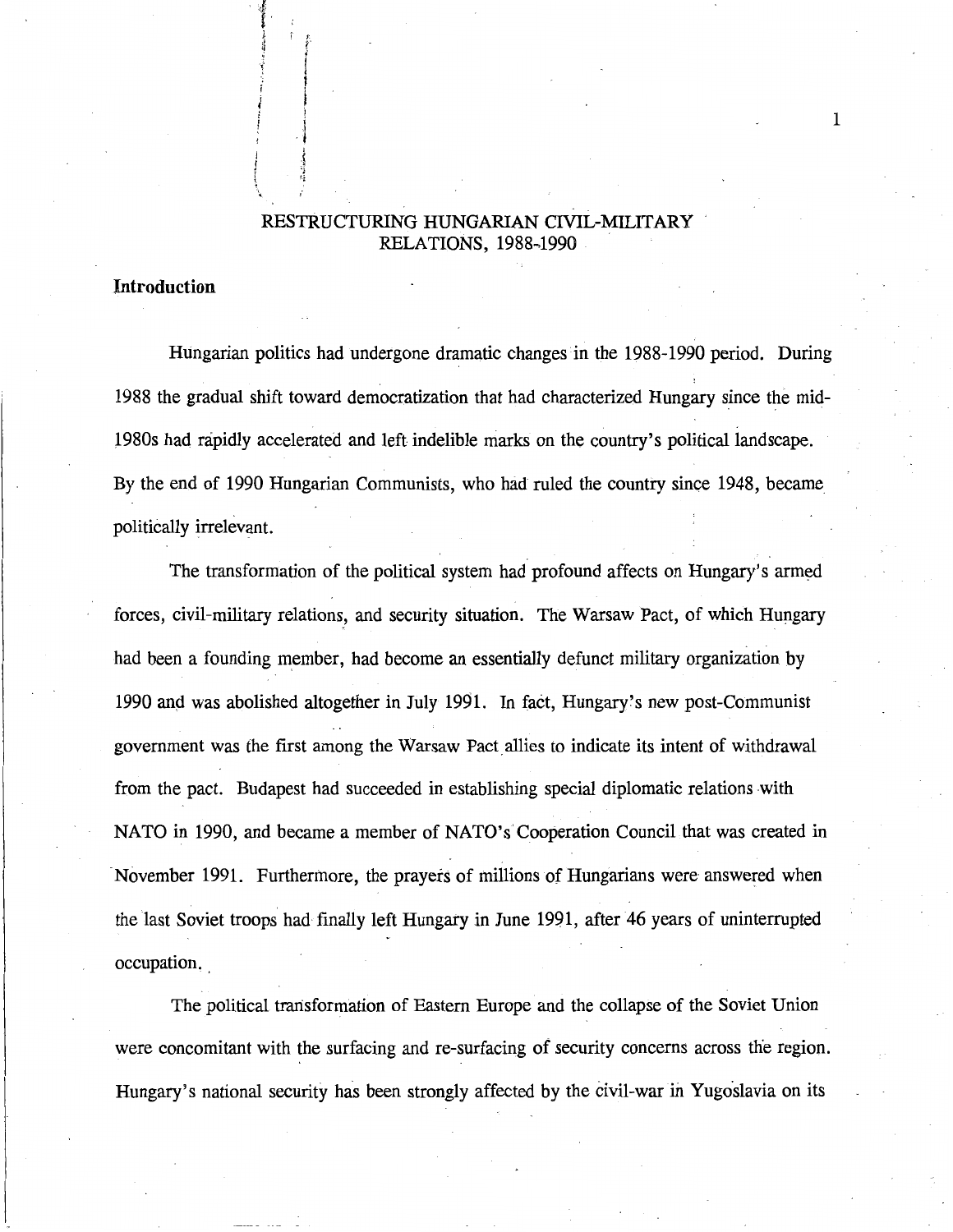southern border and the subsequent emergence of Slovenia, Croatia, and Bosnia-Hercegovina as independent states. At the same time the troublesome treatment of Hungarian minorities in Serbia, Slovakia, and particularly in Romania has not been lost on politicians and security experts.

It could be argued that Hungary, along with Czechoslovakia and Poland, is in a security limbo of sorts. It is no longer a member of the Warsaw Pact--an alliance system that, while in many respects disadvantageous for its non-Soviet members, could guarantee the defense of its territory· from external foes--and is incapable of protecting itself from virtually any external threat. Perhaps it is not unreasonable to speculate that Hungary and its East Central European neighbors to the north might be admitted as full members of NATO within the next decade, something they all have expressed an interest in.

In the meantime, Hungary's politicians and soldiers have sought to enhance the country's national security by establishing bilateral military cooperation agreements with former Warsaw Pact allies neighbors.<sup>1</sup> The three East Central European states (often referred to as the "Central European Triangle") have actively explored the possibilities of military cooperation since their first summit meeting in February 1991, in Visegrad, Hungary.<sup>2</sup> Together with Austria, Italy, and the former Yugoslavia, they have also been members of the Central European Initiative (CEI), a regional organization called the "Hexagonal Group" until its January 1992 summit meeting. Although the CEI is an organization oriented primarily toward economic and cultural cooperation it encourages the addressing of common security concerns as well.

2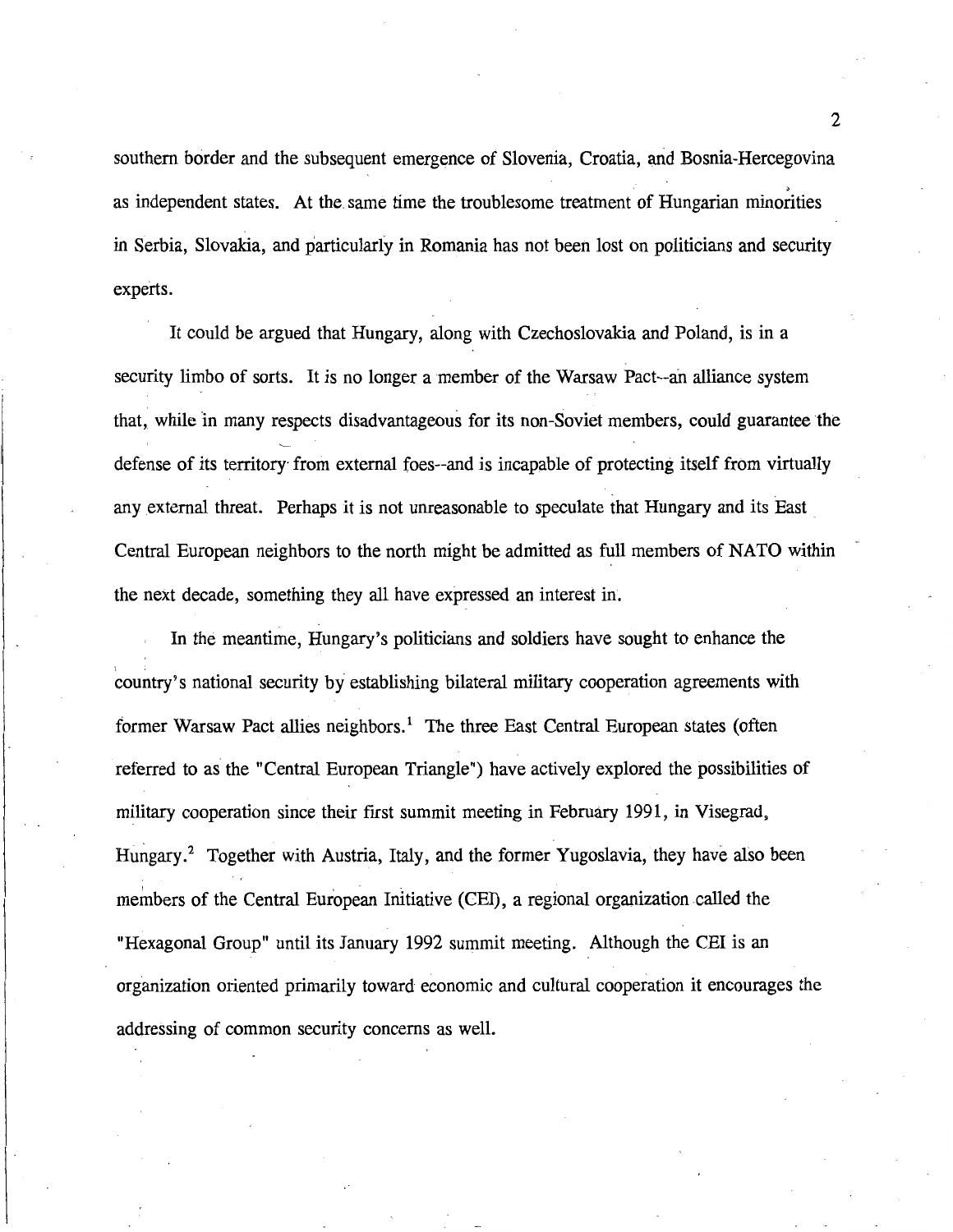This paper examines the period extending from the May 1988 Conference of the Hungarian Socialist Workers' Party (HSWP) until the end of 1990. The political transformation from a single-party paternalistic dictatorship to a multi-party democracy was . concomitant with the metamorphosis of civil-military relations. During this period the essential role of the Hungarian armed forces underwent a complete change. One of the main functions of the Hungarian People's Army (HPA) under four decades of Communism was the defense of the party's political monopoly from its internal enemies; the collapse of the regime made this function irrelevant.

This analysis concentrates on the elements of defense policy and military affairs where reforms and processes of transformation were most significant. Part I offers a brief summary of Hungary's political transformation in 1988-1990. Part II analyzes the shift in civil-military relations; Part III focuses on the subsequent democratization and reorganization of the armed forces. Part IV, deals with the international relations of the Hungarian armed forces.

#### Part I. **Political Background: From Communism to Democracy**

#### · **A. Domestic Politics**

Karoly Grosz's emergence as HSWP leader at the May 1988 HSWP Conference was welcomed by large segments of the party membership and even the population because it promised a change from Kadar's reluctance to deal with Hungary's mounting political and economic problems. The new HSWP Politburo remained divided between hard-liners led by Grosz and reform:-minded politicians such as Imre Pozsgay and Rezso Nyers. In 'November 1988 Grosz relinquished the premiership to Miklos Nemeth, a young and capable HSWP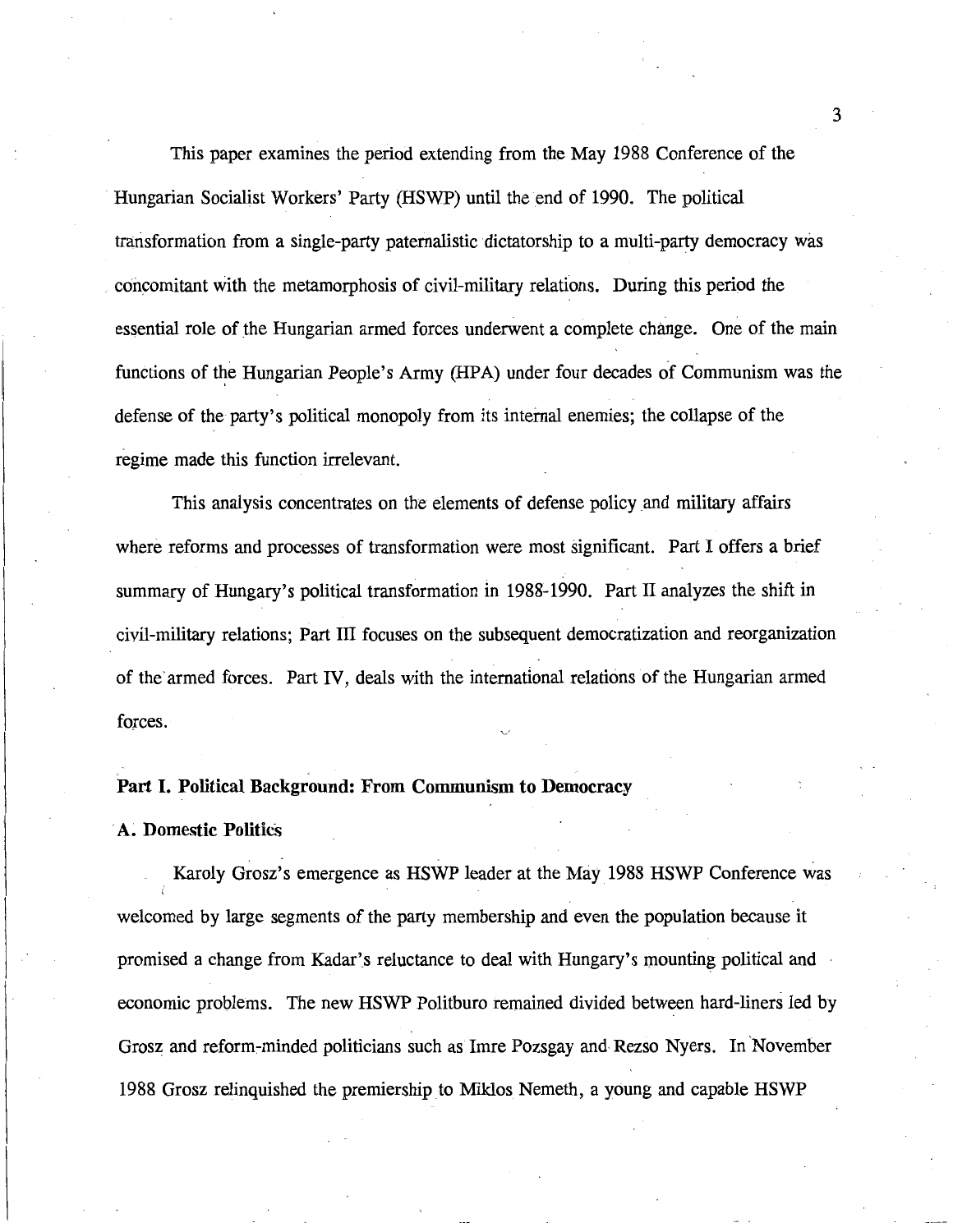politician. It soon became apparent that Nemeth would strengthen the ranks of reform-Communists.

The measure of public support Grosz enjoyed after May 1988 had considerably eroded by the end of the year following police brutality used against demonstrators in June, and his ill-fated meeting with Romanian President Ceausescu in August.<sup>3</sup> Moreover, the fragile balance of power in the Politburo suffered severe blows due to the independent stances of some of its members. In October 1988 Pozsgay implicitly supported the "' emergence of an alternative movement, the Hungarian Democratic Forum (HDF) by his participation in its founding meeting. Antagonism deepened between the popular Pozsgay and his foes in the Politburo after the reformer declared, apparently without consulting Grosz, that the 1956 Revolution, officially still tagged as a "counter-revolution," was a "popular uprising."

In the meantime, the HSWP's membership declined precipitously. The evolving crisis of Hungarian socialism was to a large degree due to the HSWP leaders' apparent perplexity regarding the changing role and function of ideology. The Central Committee, as Grosz openly admitted, lacked unity of opinion and was beleaguered by "debates about· questions of tactics, methodology, and working style.<sup>"4</sup> By March 1989 there were, in fact, three separate parties within the HSWP representing "conservative order," "moderate order," and "socialist reform."<sup>5</sup> The leadership seemed to have realized that some form of democracy within the party was an essential condition for regaining the membership's support. The limited party reforms introduced in 1989, however, could not alter the overall disenchantment of the rank and file membership.

4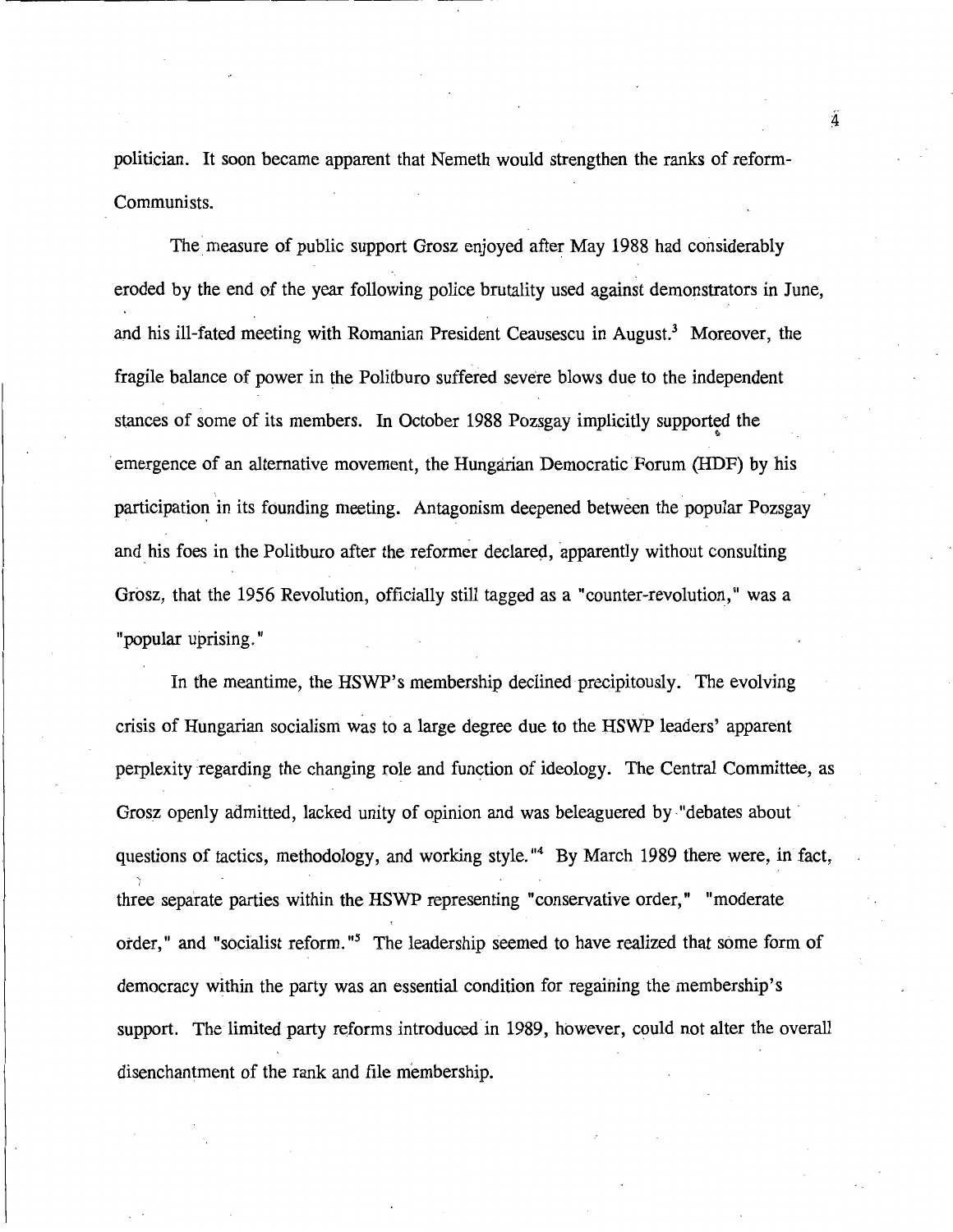The. government and party leadership also tried to introduce broad political reforms, but was unable or unwilling to realize that the time when "fine tuning" and "quasi reforms" could appease the population had passed; now systemic changes were necessary.<sup>6</sup> The leadership attempted to initiate or at least study the possibility of reform in several political areas--particularly electoral, parliamentary, constitutional, and trade union politics. Nonetheless, most of the grandiose intentions quickly degenerated into piecemeal reforms. Furthermore, the measures designed to modernize the country's legislative system "were not really necessary and some were downright regressive."<sup>7</sup>

The leaders' position on the issue of political pluralism had gone through a remarkably rapid transformation. As late as July 1988, Grosz firmly rejected the idea of a multi-party system.<sup>8</sup> Even Pozsgay, the most liberal member of the leadership, remarked at the time that if a multi-party regime were to be established, it would result in a comedy of "partner parties" for the HSWP, and the situation would be "even more ridiculous than it is today. "<sup>9</sup> Nonetheless, in November 1988 the government permitted the establishment of political parties and pertinent laws were enacted in a few. months.

Taking advantage of the fluid political situation and the relative tolerance of party and government leaders, a large number of democratic political organizations quickly emerged and began to establish themselves as parties.<sup>10</sup> Some of these, such as the Social Democratic Party (SDP) and the Independent Smallholders' Party (ISP) already \_existed prior to the elimination of non-Communist political organizations in 1948. Others, such as the HDF, the Association of Free Democrats (AFD), or the Association of Young Democrats (AYD) were newly created.

- 5.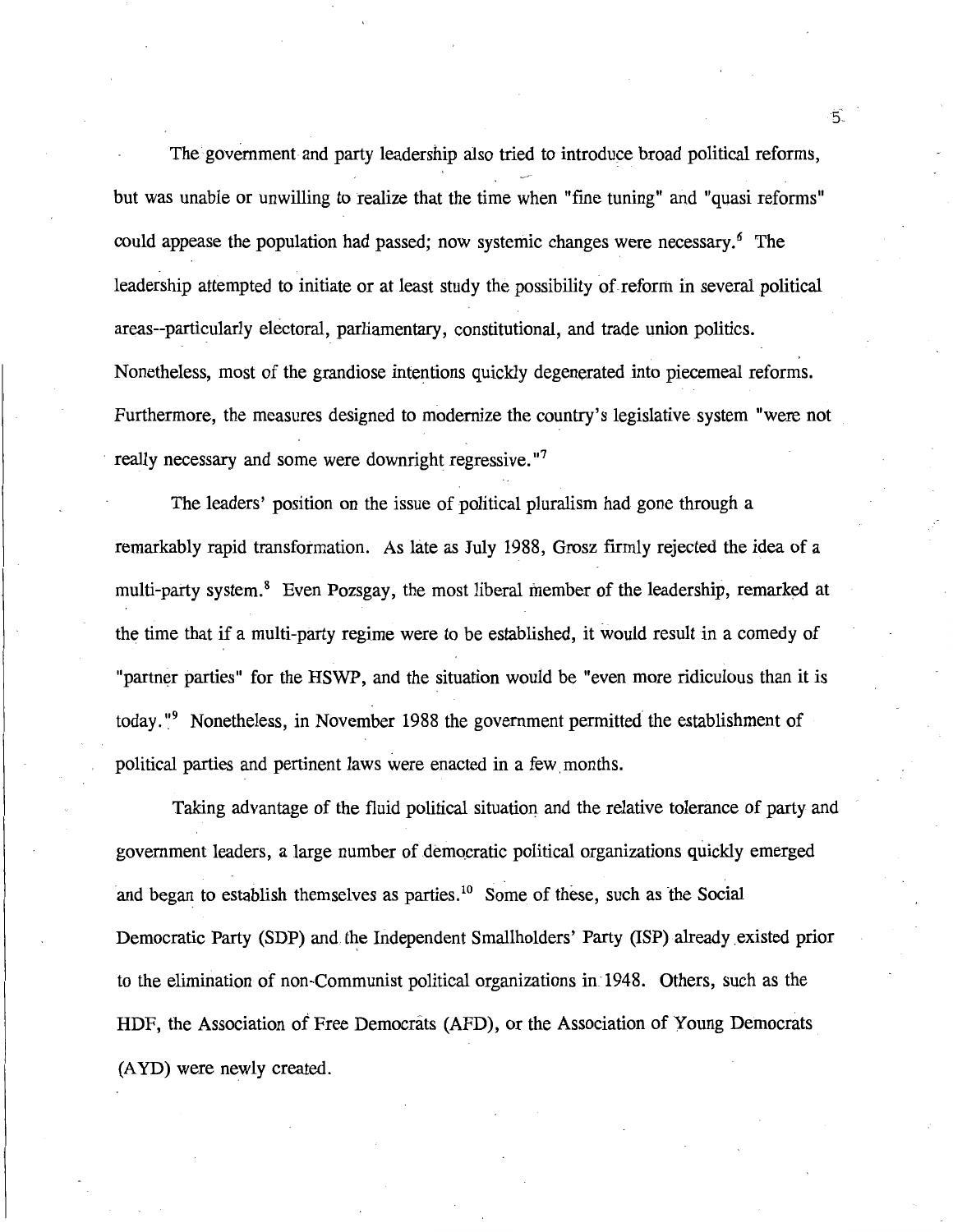A further milestone in Hungarian politics was the reburial of Imre Nagy. The . opposition had long demanded an appropriate funeral for Nagy and his associates executed in 1958. In October 1988 Janos Berecz, the HSWP CC's secretary in charge of ideology, announced that Nagy would soon receive a "proper tomb," signalling the leadership's weakening resolve.<sup>11</sup> The reburial that took place on the 31st anniversary of the execution (June 1989) attracted tens of thousands and offered an opportunity to opposition politicians to gain public recognition.

The June 1989 Polish elections provided additional momentum to the HSWP's reformist wing. In April, an agreement was reached between the Polish United Workers' Party and the Solidarity-led opposition which led to the holding of partially free elections. The accord allowed 35 percent of the seats in the Polish parliament (Sejm) to be open for free competition and all 100 seats in the Senate. The results astonished not only foreign observers, but even the most optimist members of the Polish opposition:. they won 260 of the 261 Sejm seats open for competition and all but one of the Senate seats.<sup>12</sup> Mikhail Gorbachev's explicit rejection of the Brezhnev Doctrine in his July 1989 speech to the Council of Europe offered an additional boost to Hungary's reform-Communists.

Between June and September 1989 so-called round-table negotiations were held between the HSWP and the opposition. The round table, aside from its significance as a new form of dialogue between the rulers and the opposition, served as a forum for the opposition parties to familiarize the HSWP, the other parties, and most important of all, the general public with their views and programs. Agreement about the new electoral law was reached

 $6^{\circ}$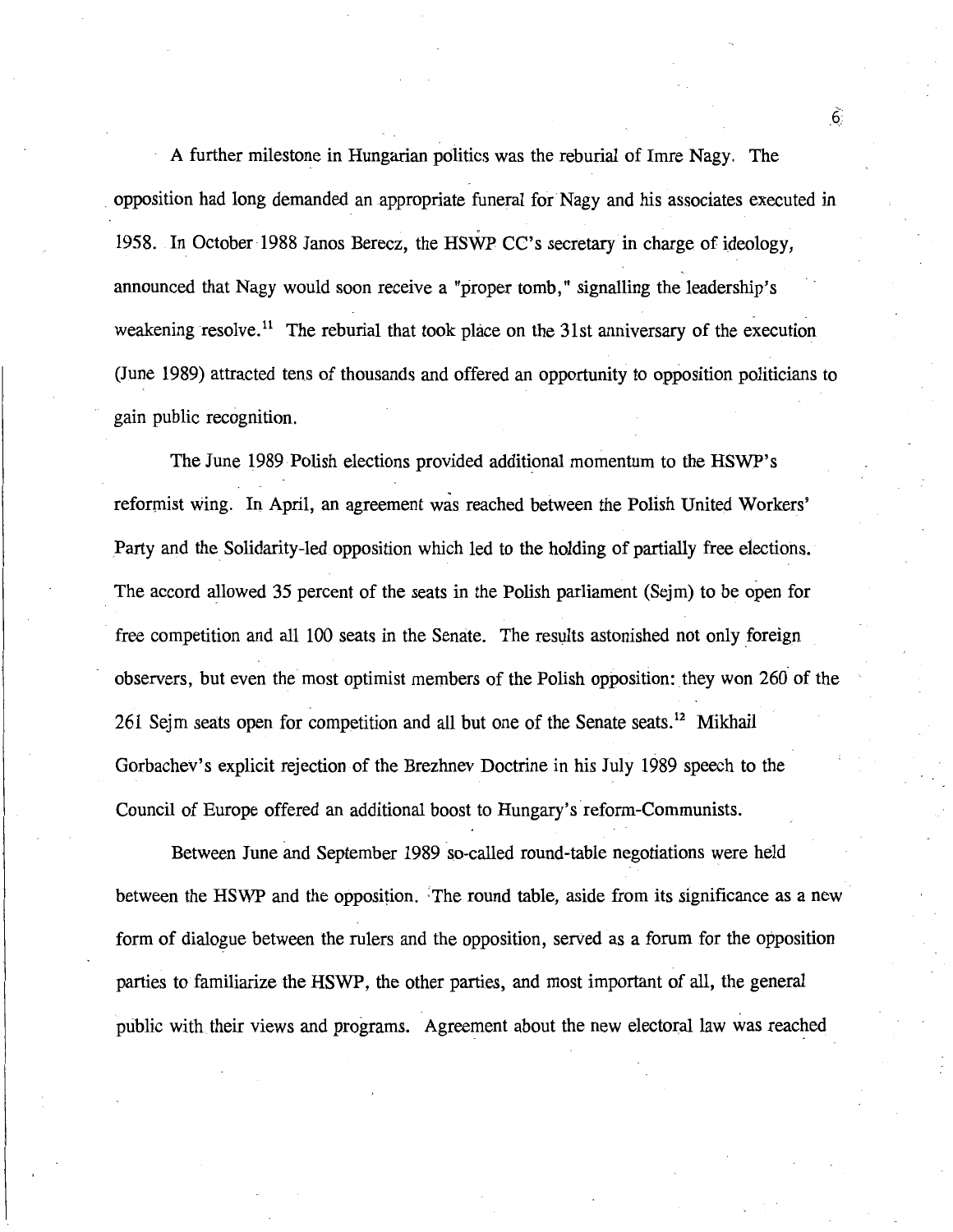in early September. A national referendum held in November decided that Hungary's president would be elected following the March-April parliamentary elections.

In the meantime, the HSWP had continued to lose support and faced internal crises. In late June 1989, the top ranks of the party were reorganized. The party leadership elected Nyers as Chairman and as a member of a four-man Presidium also including Pozsgay, Grosz, and Nemeth.. The October 1989 HSWP congress resulted in the creation of a new, reform-minded socialist party (Hungarian Socialist Party [HSP]--Magyar Szocialista Part) led by the erstwhile reform-Communists of the HSWP: Nemeth, Nyers, Pozsgay, and Foreign Minister Gyula Horn. The HSWP, reduced to its hard-line elements, continued to operate.

On October 23, 1989, the 33rd anniversary of the aborted 1956 Revolution, Matyas Szuros, the Chairman of the National Assembly proclaimed the Republic of .Hungary (in place of the People's Republic). The day before parliament decided to abolish the HSWP's private army, the 60,000-strong Workers' Guard. The winter of 1989-1990 was an eventful political period the likes of which the country had not seen for decades. Newly formed parties were recruiting members and campaigning before the upcoming elections. The HSP, inheriting its governing position from the HSWP, attempted to distance itself from the "mistakes of the past" and followed a liberal course. Nonetheless, the election results demonstrated that Hungarians embraced the opportunity of real choice and turned their backs upon the country's rulers. $^{13}$ .

The elections were won handily by the right-of-center HDF (42.5 percent), followed by the left-of-center AFD (23.8 percent), and the pre-1948 favorite ISP (11.4 percent). The HSP only secured 8.5 percent of the votes while the HSWP was unable to reach the 4

 $\tilde{7}$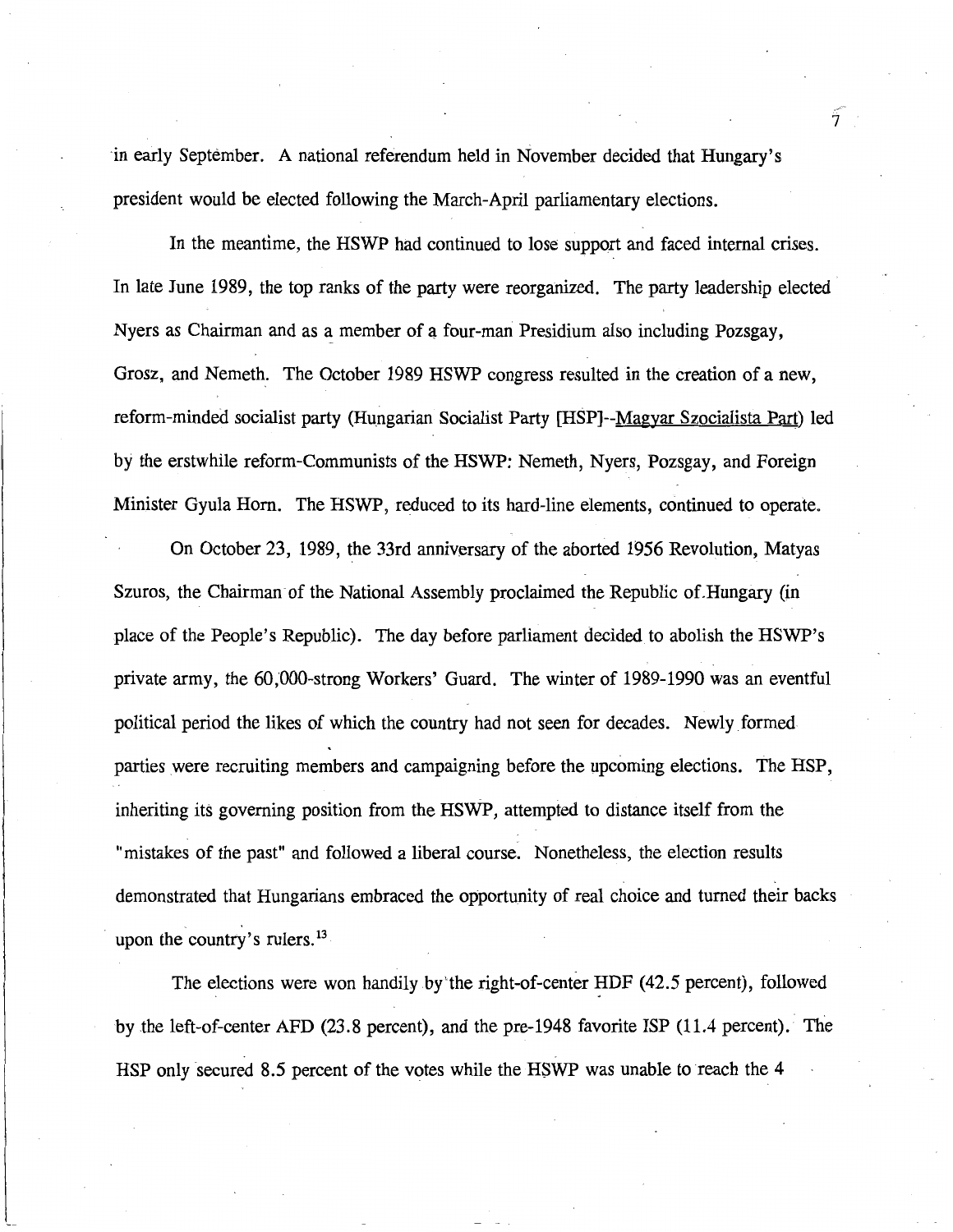percent level necessary for parliamentary representation. 14 In early May the new governing coalition, composed of the Hungarian Democratic Forum, Independent Smallholders' Party, and the Christian Democratic People's Party (CDPP) began work under the premiership of Jozsef Antall (HDF). In August the legislature elected Arpad Gonez (AFD) as President of the Republic of Hungary.

Since the Antall-government took office, it has had to face a multitude of political, economic, and social problems. The government and legislature have made a concerted effort to drastically restructure the political and economic system guiding Hungary's return to political pluralism and market-oriented economy. The government's major problem continued to be the country's disastrous overall economic situation--high inflation, low productivity, large foreign debt, to mention just a few problems--for which no easy medicine could be found. The Antall government faced several widespread strikes of which the most memorable was the taxi drivers' walkout in October. 1990 that paralyzed ground travel throughout the country for days. In December, opposition criticism, disagreements within the governing coalition, and the incompetence of some ministers forced a limited reorganization of the government. In spite of these problems, and although Hungary shared the socio-economic predicament of underdeveloped countries, transformation to a Hungarian democracy was well on the way by the end of 1990.

## **B. Foreign Policy**

Since the early 1980s foreign policy was one of the few areas that Hungary's Communist leaders could call a success. During the 1988-1990 period this trend continued, even under the short tenures of the Grosz and Nemeth governments. Within the Soviet bloc,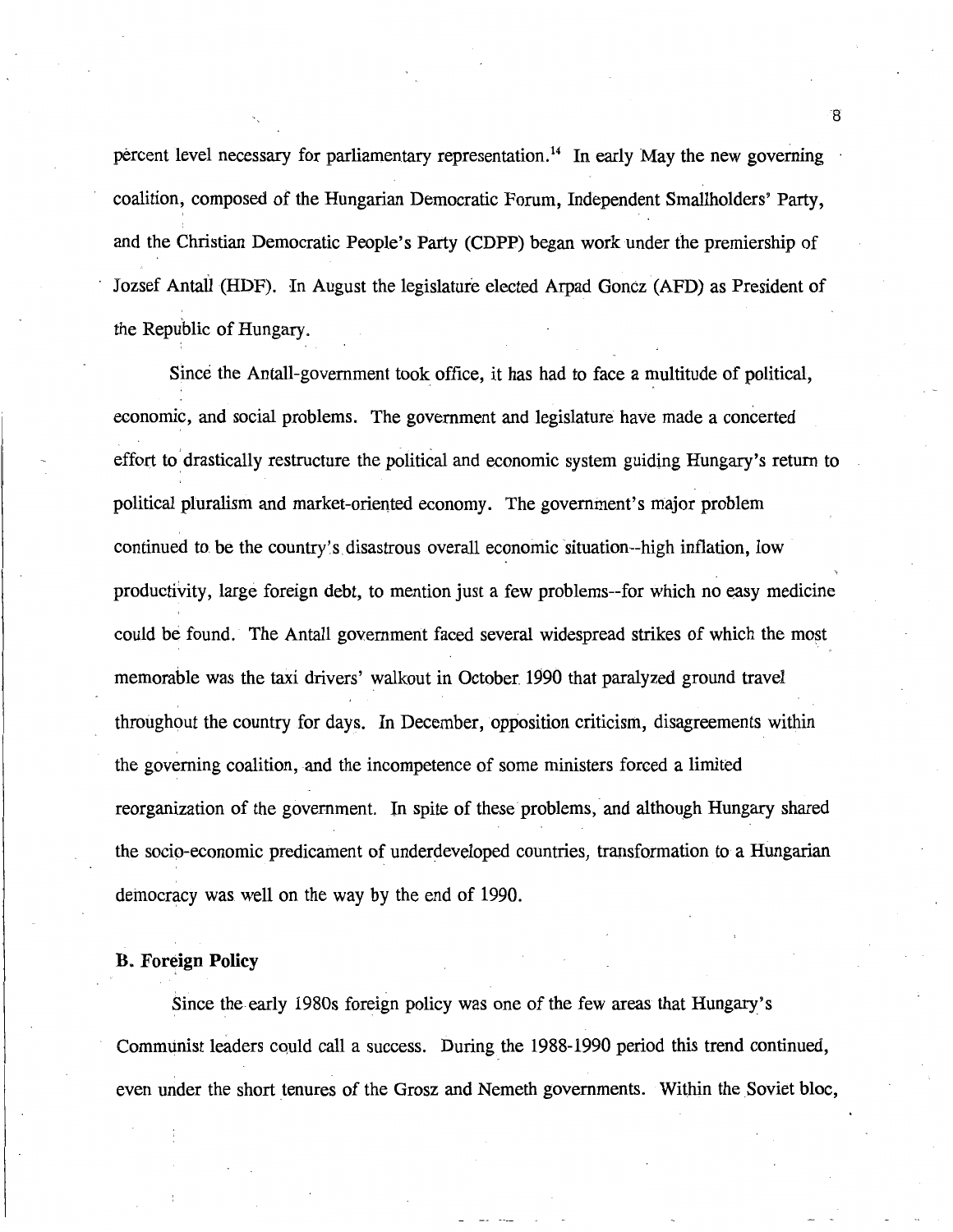Hungary's affairs were generally well-managed, with a few exceptions. Ceausescu's plan to erase thousands of villages--most of which happened to be populated by Hungarians--incited the anger of Hungarian citizens. The Hungarian leadership made several unsuccessful attempts to iron out qifferences with Romania. Another contentious issue that also exacerbated the Grosz government's crisis of legitimacy concerned a joint hydroelectric project with Czechoslovakia that the Hungarian opposition fiercely opposed due to potentially harmful economic and environmental effects. Eventually the project was unilaterally broken off by the Hungarian government thereby causing tension with the Prague leadership.

In spite of the dramatic transformation of Hungarian politics from post-Communism. to a multiparty democracy, Budapest's relationship with Moscow was relatively undisturbed. First, by 1988 Gorbachev apparently had decided not to interfere with the developments of Eastern Europe. He renounced the Brezhnev Doctrine during his March 1988 visit to Yugoslavia and again, even more explicitly, in July in his address to the Council of Europe. The Soviet leadership recognized diversity in the bloc and appeared committed to consultation rather than issuing directives to the region. Moscow's first priority was taking care of its own economic and political problems. Even political--let alone military- intervention would have undercut Gorbachev's efforts to divert resources away from the military to domestic needs and to gain Western assistance in doing so. The Soviet Union played the role of an interested but not terribly concerned bystander throughout the East European transformation. Political developments in Hungary, for instance, were generally reported objectively and without scathing criticism in the USSR. 15 Second, Hungarian politicians were continuously reassuring Moscow about their sensitivity to Soviet interests

'9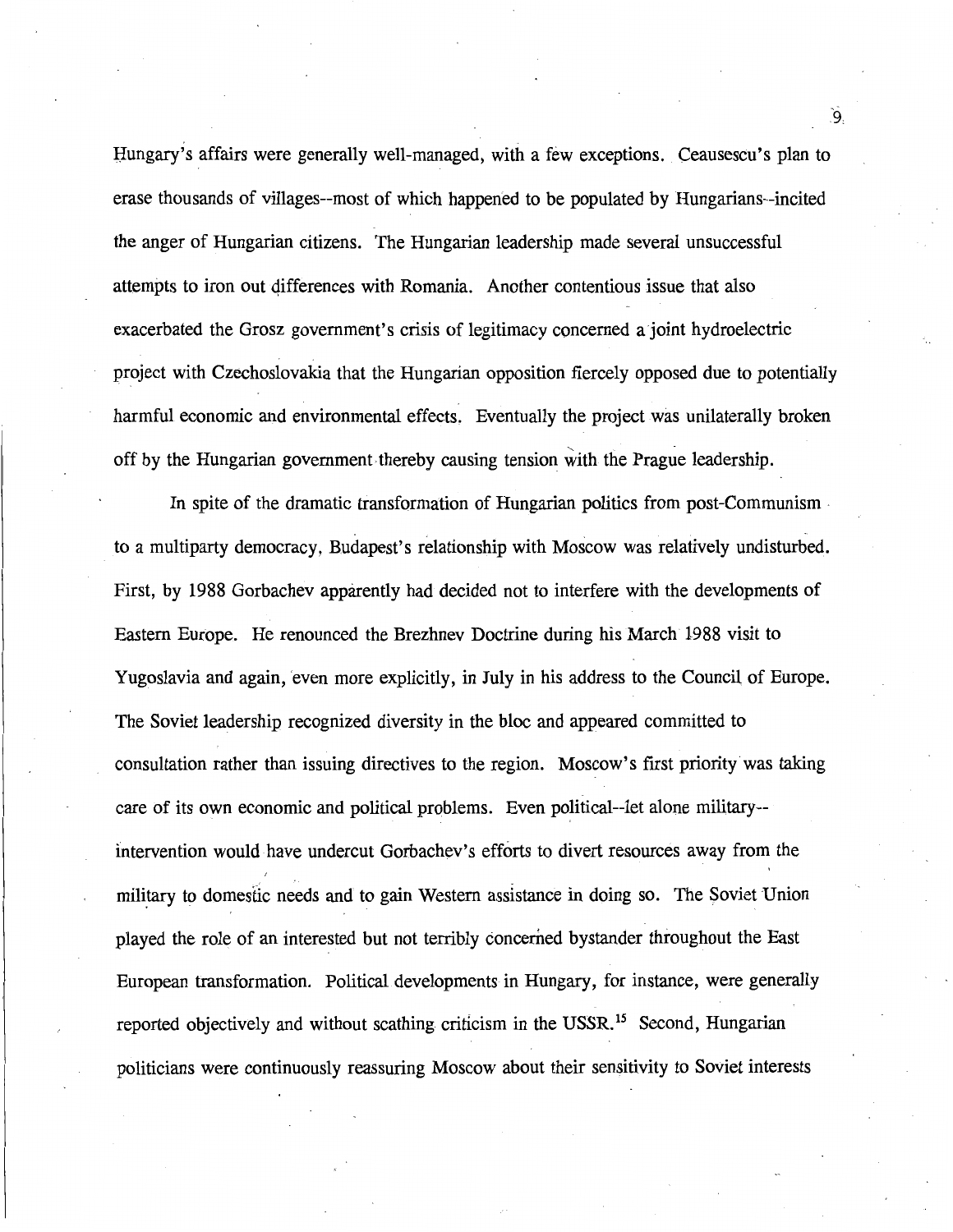and their actions reflected awareness of the geopolitical realities. Nonetheless, Moscow and Budapest disagreed on several issues. One of these had centered around the utility of the Council of Mutual. Economic Assistance until it was- disbanded in January 1991. 16

Hungary did face short-term conflicts with Czechoslovakia and East Germany following the Nemeth government's decision to dismantle the "iron curtain" on Hungary's border with Austria. Berlin and Prague condemned the Hungarian decision. Later the GDR and Czechoslovakia fiercely protested Budapest's refusal to return East German refugees to their homeland, but the rapid collapse of these regimes prevented the development of serious crises. In fact, the decision yielded Hungary considerable political capital in the West, and particularly in West Germany. Although the Nemeth and Antall governments continued to make gestures toward post-Ceausescu Romania, tensions between the two countries did not ease perceptibly. Hungary offered medical and humanitarian aid to Romania following the December 1989 Revolution, indeed, Foreign Minister Gyula Horn was the first foreign statesman to offer aid and visit the country.

Hungary achieved its greatest foreign policy successes with the industrialized West.<sup>17</sup> In 1988-1990 Hungarian leaders met virtually all of their Western counterparts a number of times. For example., Hungarian leaders met their American colleagues on several occasions. Grosz visited the U.S. in 1988 and met President Reagan; in the following year Nemeth hosted President Bush in Budapest, while in the fall of 1990 both President Gonez and Prime Minister Antall were welcomed in the White House. The Antall government intends to build on the successful foreign policy of the reform-Communist Foreign Minister Gyula Horn,

 $10<sup>1</sup>$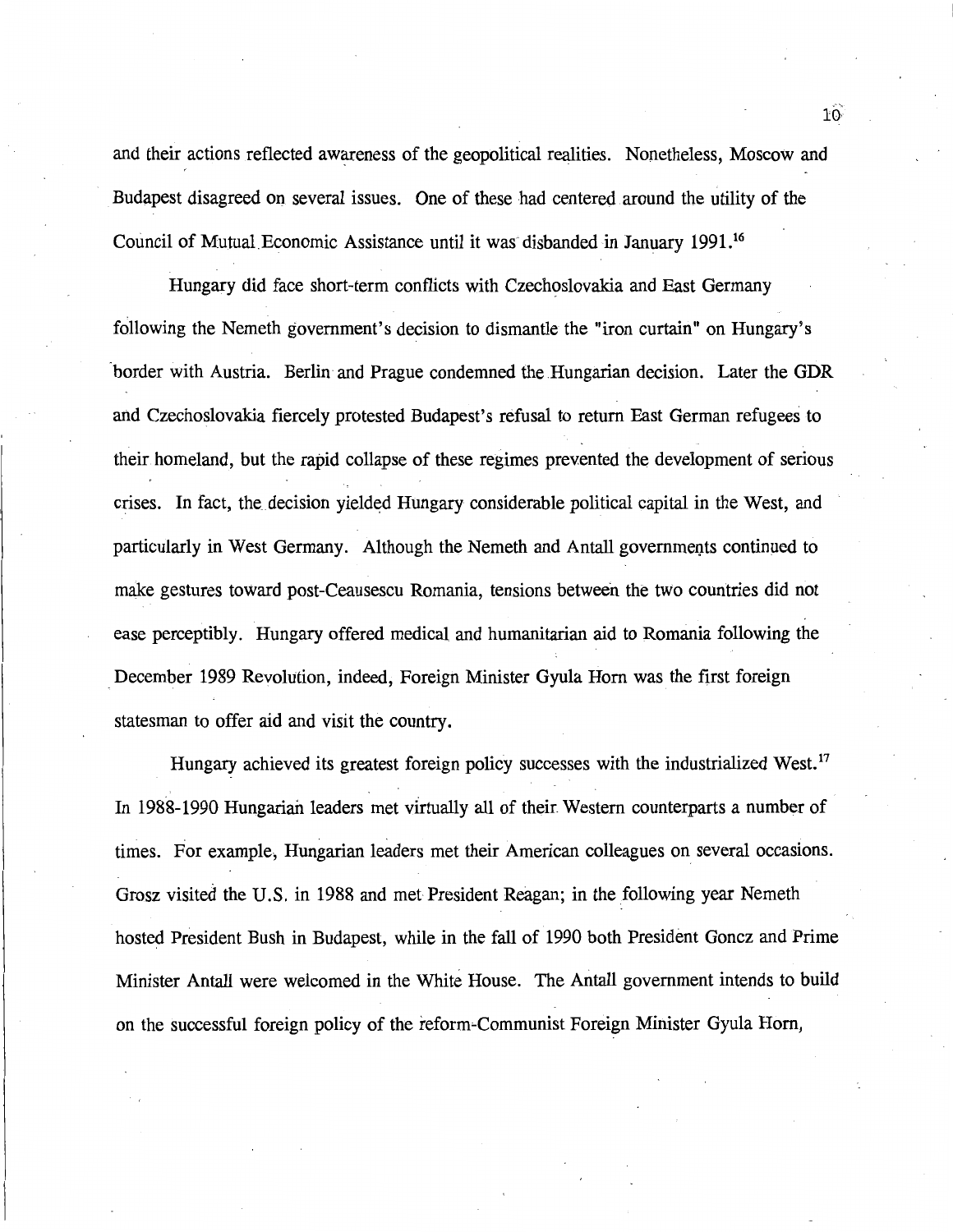whose name has become synonymous with the aggressive Hungarian opening towards the West.

In its economic predicament Hungary is in dire need of Western good will and economic aid, One of the main themes of the present government is the "return to Europe," that is to say, Western Europe. Some successes were already achieved in 1988-1990. In November 1990 Hungary became the first East European state to be admitted into the Council of Europe. A year later the European Community extended associate membership to . , Hungary, as well as to Czecho-Slovakia and Poland. Although full membership in the European Community remains a faraway prospect, Budapest seems determined to achieve that objective in the 1990s. In spite of its crisis-ridden economy, the country has been able to secure loans and sympathetic treatment from Western creditors.

## **Part II. The Transformation of Civil-Military Relations**

The political transformation of 1988-1990 resulted in equally significant changes in civil-military relations. By the end of 1990 the political structure of the Hungarian armed forces was completely reorganized and the military brought under the de jure control of the democratically elected parliament and its President. In June 1989 the National Assembly approved the text of the new military oath that obliged soldiers (along with civil servants and policemen) to serve the Republic of Hungary and its Constitution. The new pledge expresses the independence of the HPA from party politics and ideology, the end of party control, and the allegiance of its signers to Hungary's post-Communist constitutional order and national sovereignty.<sup>18</sup> In November the new oath was signed by over 99 percent of the HPA's professional corps.<sup>19</sup>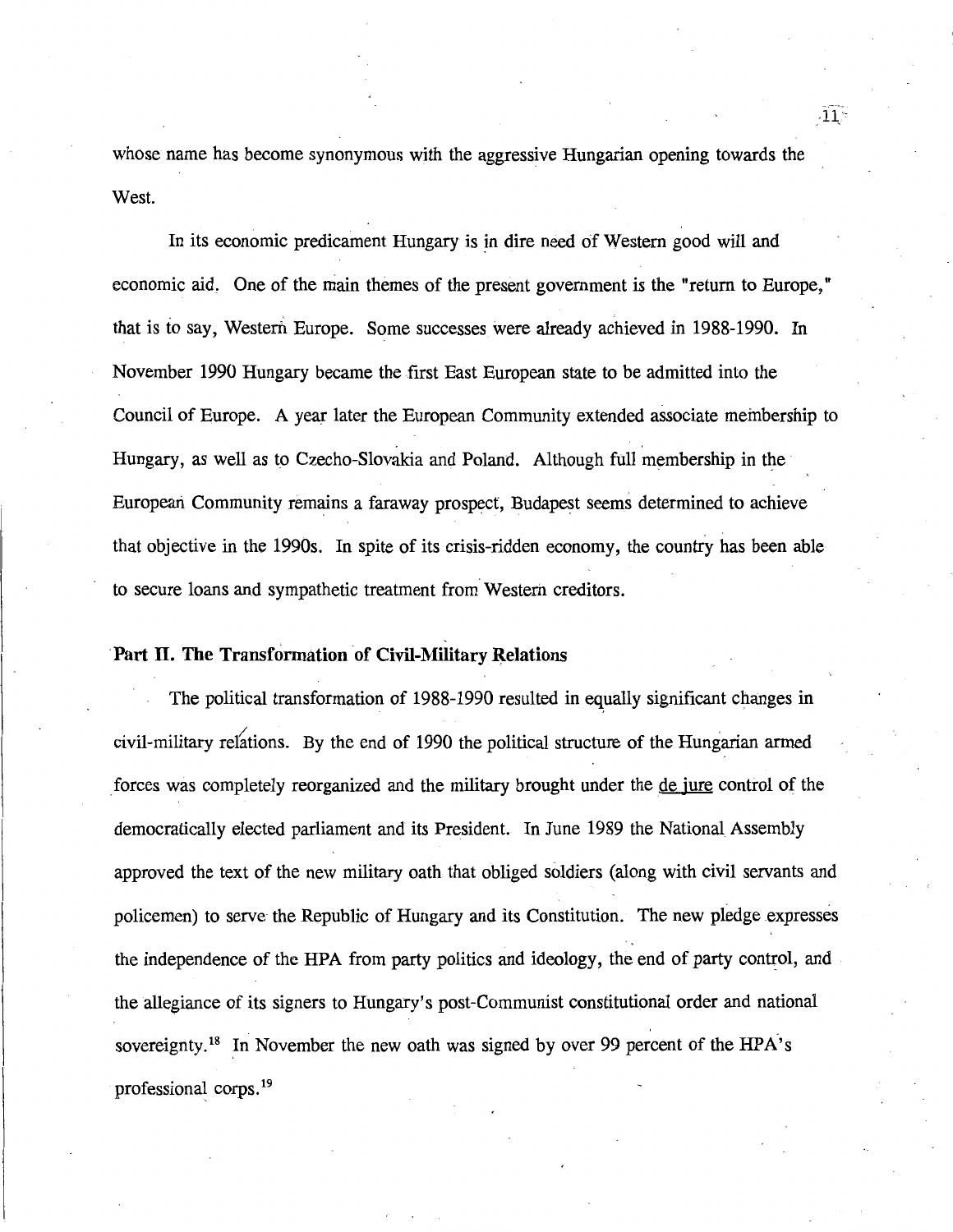Not surprisingly, none of the existing models of Communist party-army dynamics considered the possibility of such a drastic transformation of civil-military relations. Models pertaining to the Soviet Union have examined the subject matter as an essentially static phenomenon and ignored the possibility of change in the relationship. 20 Theoretical constructs concerning Eastern Europe do contemplate the dynamics of evolution but none discuss the possibility of transformation of civil-military relations from a Communist to a democratic political system.<sup>21</sup>

## **A. Depoliticization: The End of Party Control**

The changes in the political life of the armed forces were very rapid. One of the main avenues of the Communist party's control over the military was the extensive system of party organizations in the armed forces; their gradual elimination and the subsequent prohibition of any party activity in the army was the most important aspect of depoliticization.

If one is to believe General Szombathelyi, Grosz's military adviser, the party had relinquished its control over the HPA and "did not demand any privileges in the armed forces" following the May 1988 HSWP Conference. 22 In late 1988, the HSWP CC's Administrative Department, the CC organization responsible for the armed forces, was abolished within the framework of an organizational reshuffling. This did not yet mean, however, that the HPA ceased to be the HSWP's army. For all practical purposes, the army's Supreme Commander remained HSWP chief Grosz and the political allegiances of the . HPA continued to be unambiguous. Neither the HPA's internal regulations nor the Constitution prescribed who possessed the ultimate authority over the military. Hungary's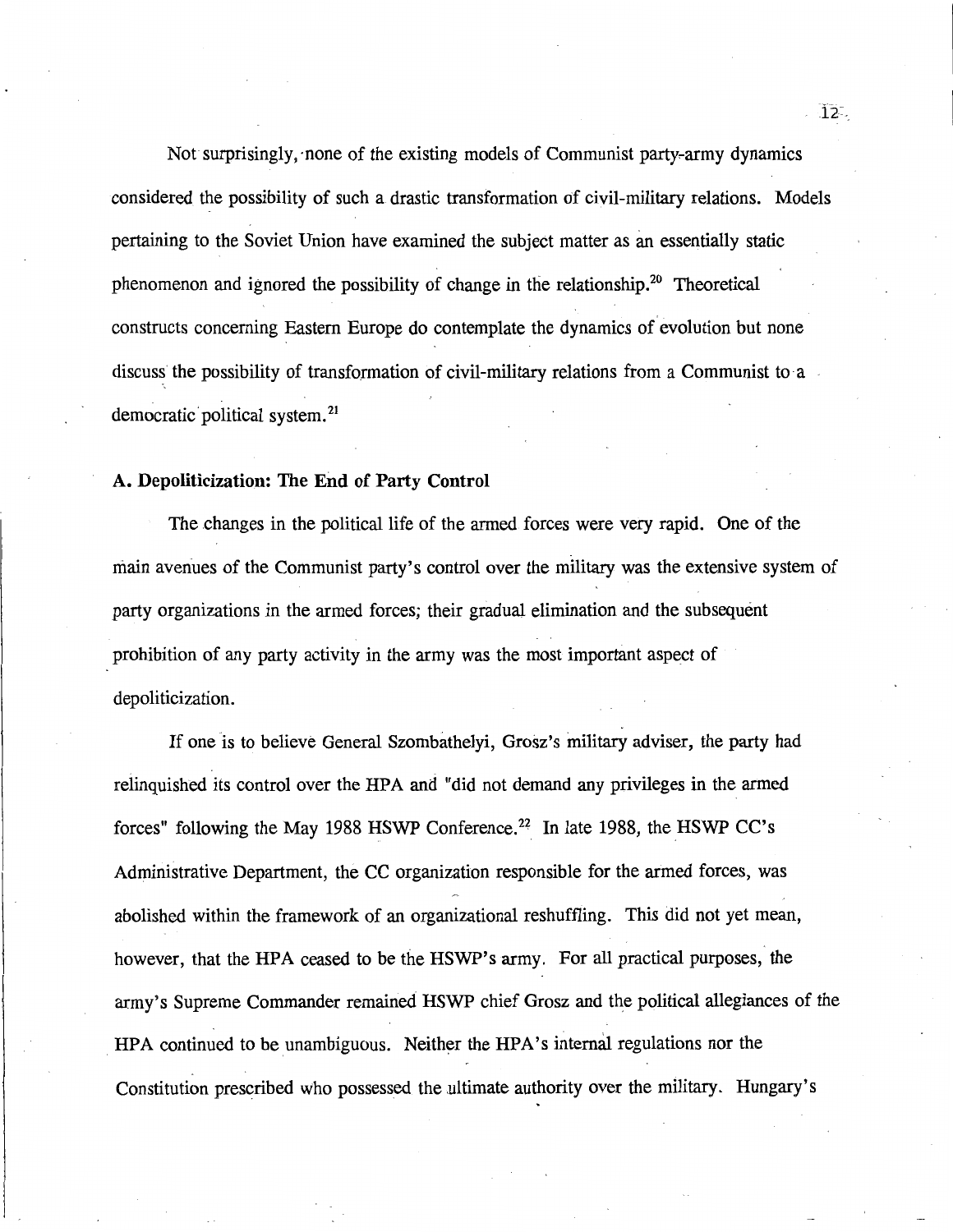Prime Minister, Miklos Nemeth, inadvertently provided a good illustration of this problem. When asked in July 1989 who was the Commander-in-Chief of the armed forces, the Prime Minister answered that "it is not possible at present to give an unequivocal reply to this."<sup>23</sup> The National Assembly simply did not have the authority to deny the HSWP an outright takeover of the armed forces since the HPA was under party, not state or government control.<sup>24</sup> The law permitting HPA personnel to join political parties other than the HSWP was approved by parliament, against the opposition of the army leadership, only in late June 1989. In reality, the HSWP maintained direct control over the HPA until late summer 1989. <sup>25</sup>

Throughout the first half of 1989 the military press published a large number of articles examining politico-ideological decay within the armed forces. Most of these studies, however, did not see--or did not want to overtly acknowledge--the hopeless disintegration of the JISWP and its youth organization (CYL) within the-HPA. Instead, they sought to remedy the ills of the army's HSWP organizations by prescribing "enhanced party discipline" and, especially, "renewal."<sup>26</sup> The criticisms targeted the "work style" and "authoritative atmosphere" of seemingly endless party meetings as well as the disenchantment of the party members who frequently failed to attend.<sup>27</sup> This is, of course, not to say that the majority of the army's professional cadres shared these views; rather it signifies that as late as the spring of 1989 only these opinions could be published in the military press. It is clear, however, that as a general rule, the older generation in the HPA was reluctant to embrace ' the political transformation taking place in Hungary.

13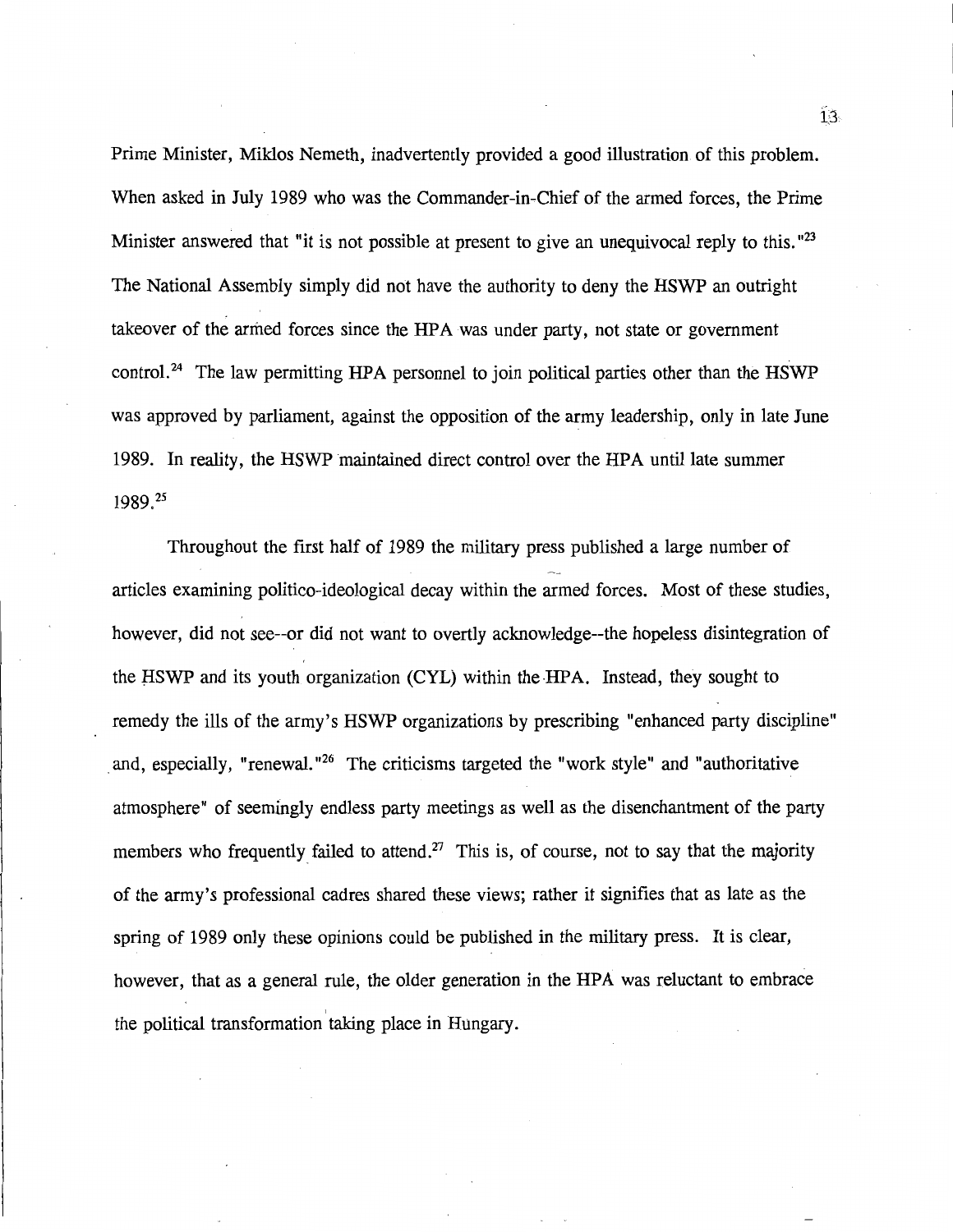The generals, connected by myriad ties to the HSWP, would have preferred even the admission of new parties in the military to the abolition of the HPA's HSWP organizations, according to Defense Minister Karpati. 28 The army leadership repeatedly stressed the 'professional corps' "committment to socialism" and that the HSWP's "influence" in the armed forces was justified as long as its program was acceptable for the population.<sup>29</sup> They conveniently ignored the fact that Hungarians were never asked whether or not they "accepted" the Communist party's program. In May, General Szombathelyi still insisted that there was nothing objectionable in a politicized army as most militaries did play a political role. He added that direct HSWP control over the HPA ceased in early 1989 although the party did not wish to give up its influence (i.e., organizations) in the armed forces.<sup>30</sup> In September, the Code of Service was modified in to allow HPA personnel to join other political parties and to participate in religious services in uniform.<sup>31</sup>

A few months and a hot political summer later, speakers at the HPA's Party Conference conceded that the "membership had been turning away from the HSWP and was declining"; and that although approximately 82 percent of professional soldiers retained their party cards the "signs of social crisis did not leave the HPA unaffected." $32$  Even though at the September 1989 meeting of the HPA's HSWP Committee the existence of "reform committees" within the organization was denied, the same committee held an important· meeting in mid-September at which several reform proposals concerning the military's depoliticization were heard. The participants agreed that the army could not be used to promote political interests and voiced their intention to bar all parties (including the **HSWP)**  from the armed forces. <sup>33</sup>

 $14:$ 

*/* 

/ I

, I

/ / */*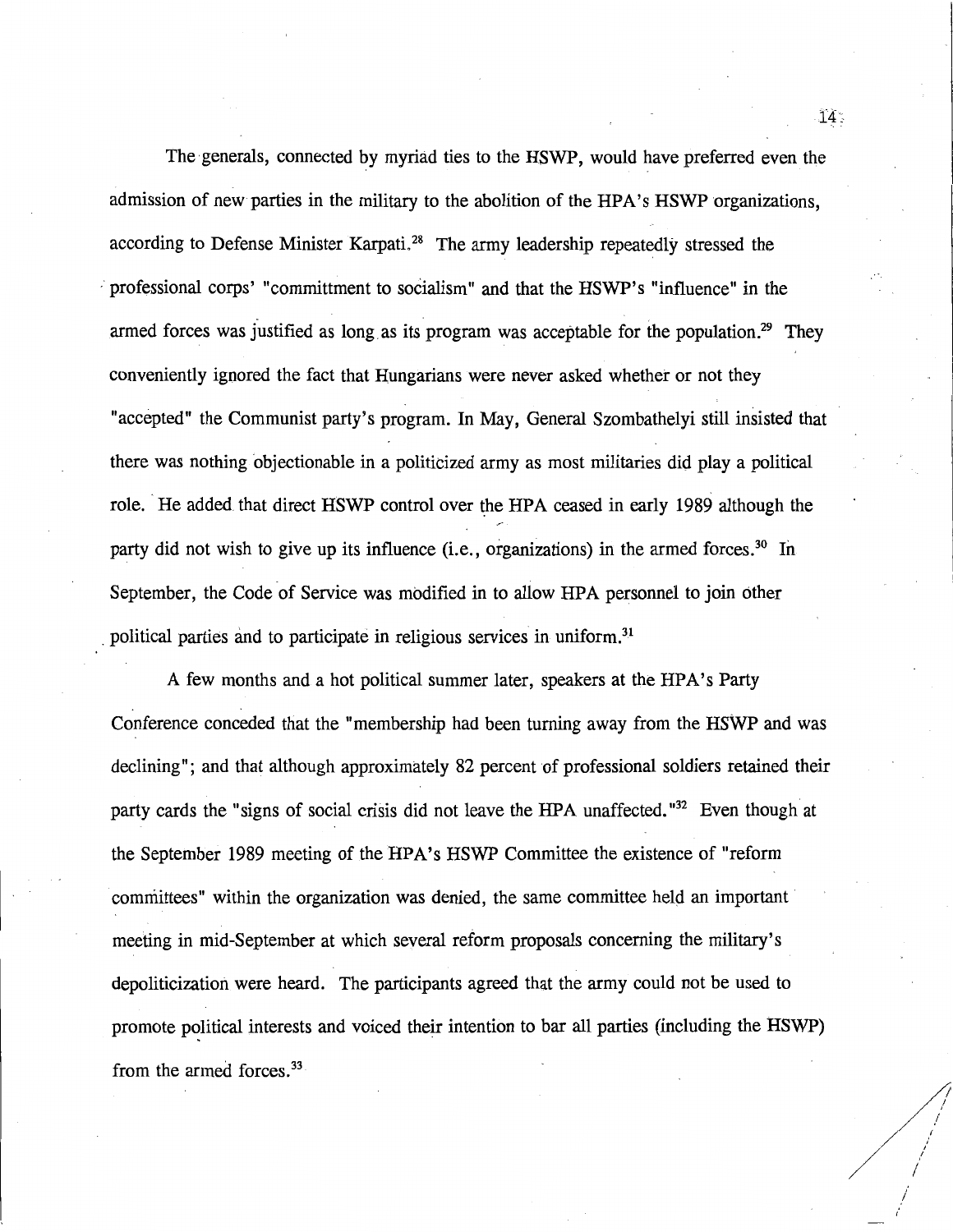At this point, however, there was no consensus within the military--or more precisely, between most of the army leaders and the officer corps--regarding the future political position of the HPA. At the September HPA Party conference General Bela Gyorgyi, First Secretary of the HSWP in the armed forces, acknowledged that the demand for the military's depoliticization aroused "uncertainty" in the army. Nonetheless, the delegates agreed that HSWP organizations should\_ leave the armed forces (the Ministry of Defense [MOD] by the end of 1989, other HPA bodies by late 1990).<sup>34</sup> Some participants called for an acceleration of this schedule; they got their wish since by early 1990 there were no active party organizations in the military.

It is important to note that while senior army leaders were reluctant to embrace the political transformation, throughout the process they continued to reassure the population that the HPA would remain calm and had no intention in getting involved in politics.<sup>35</sup> Although few Hungarians believed in such an eventuality, taking such an unambiguous stance certainly earned points for the armed forces. The fact that some generals were less than happy seeing the unfolding political events is entirely understandable in view of the privileges and high party contacts they stood to lose.

By February 1990, the Nemeth government's Deputy Defense Minister Szombathelyi announced that the depoliticization of the army was completed.<sup>36</sup> For four decades, the Communist propaganda machine had made an immense. effort to socialize the armed forces but in the end it turned out to be ineffectual. What were the reasons for this failure? First of all, as the models of Herspring and Volgyes on the one hand, and of Alexiev on the other pointed out, the "socialist value system" with its heavy emphasis on "international" values

 $-15$ 

 $\Bigg/$ 

*/* 

I */*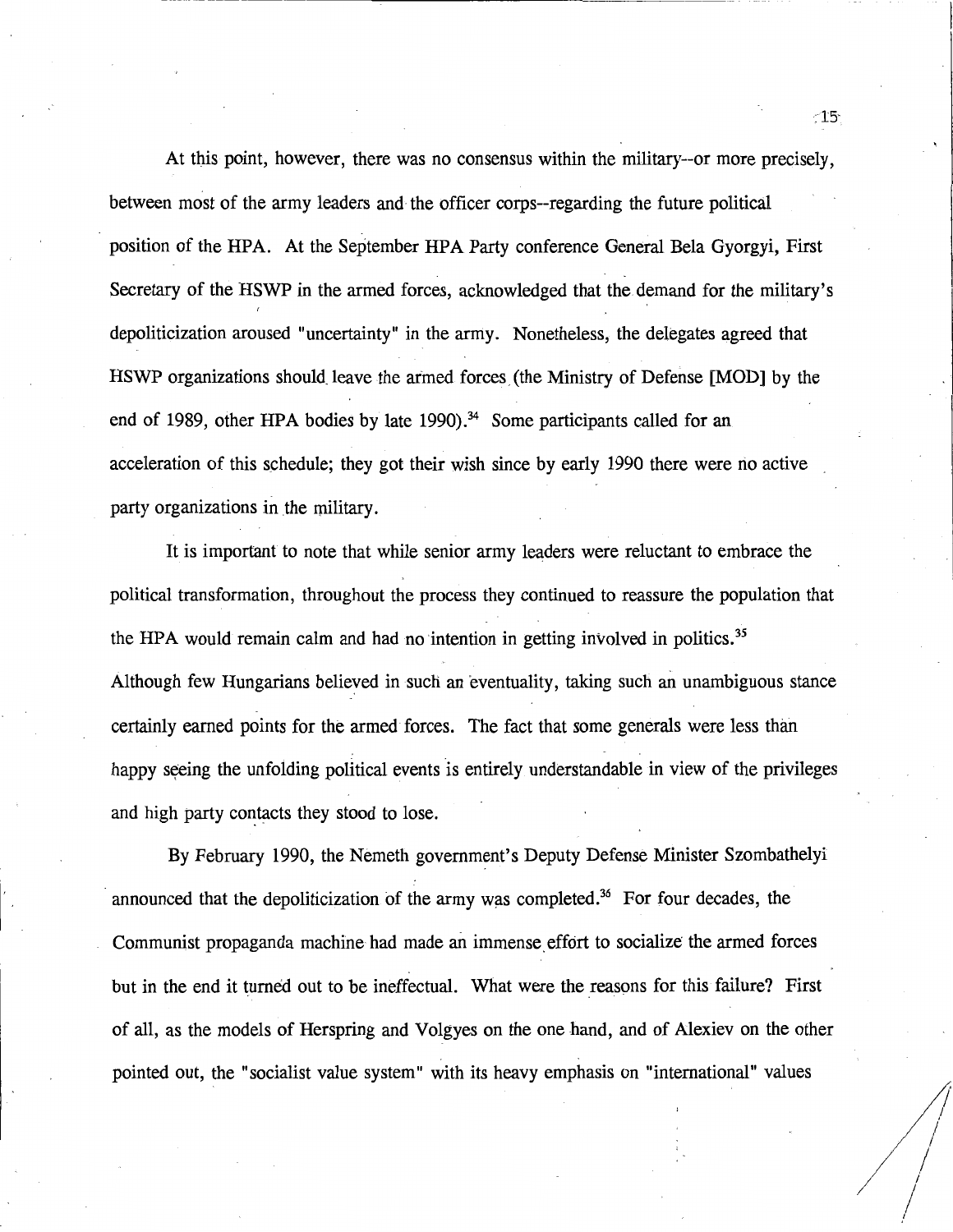had never replaced national allegiances in the armed forces. Second, many members of the professional officer corps, let alone the draftees, resented the Soviet domination over Hungary in general, and over the HPA in particular. Third, professional personnel had been annoyed by the large amount of time spent with political-ideological training at the expense of the improvement of professional skills. Fourth, the deterioration of the living standards of professional cadres adversely affected their morale. Fifth, as a result of these factors, the social prestige of the military profession had decreased drastically, therefore, fewer qualified candidates were interested in this career, consequently the HPA had faced profound recruitment problems.

The majority of professional cadres, then, welcomed "the end of ideology" and the opportunity to concentrate on more specifically military missions. 37 In September 1989 the participants of the HSWP and opposition round-table negotiations agreed to set up a Defense Council following the general elections. The President of the Republic, the Chairman of Parliament, the Prime Minister, the members of the government, one representative of each party in parliament, and the Chief-of-Staff of the armed forces would constitute this Council which would exercise the powers of the President and the government in cases of emergency.<sup>38</sup>

In early 1990 the Defense Law was modified, according to the recommendations of the round-table, so as to revoke the licence of the armed forces to interfere in domestic political processes. 39 This drastically changed the character of the Hungarian army, for it freed the military from one of its most important functions under Communism: the defense of the regime from its internal foes. In March 1990 parliament agreed to change the name of

 $\hat{16}$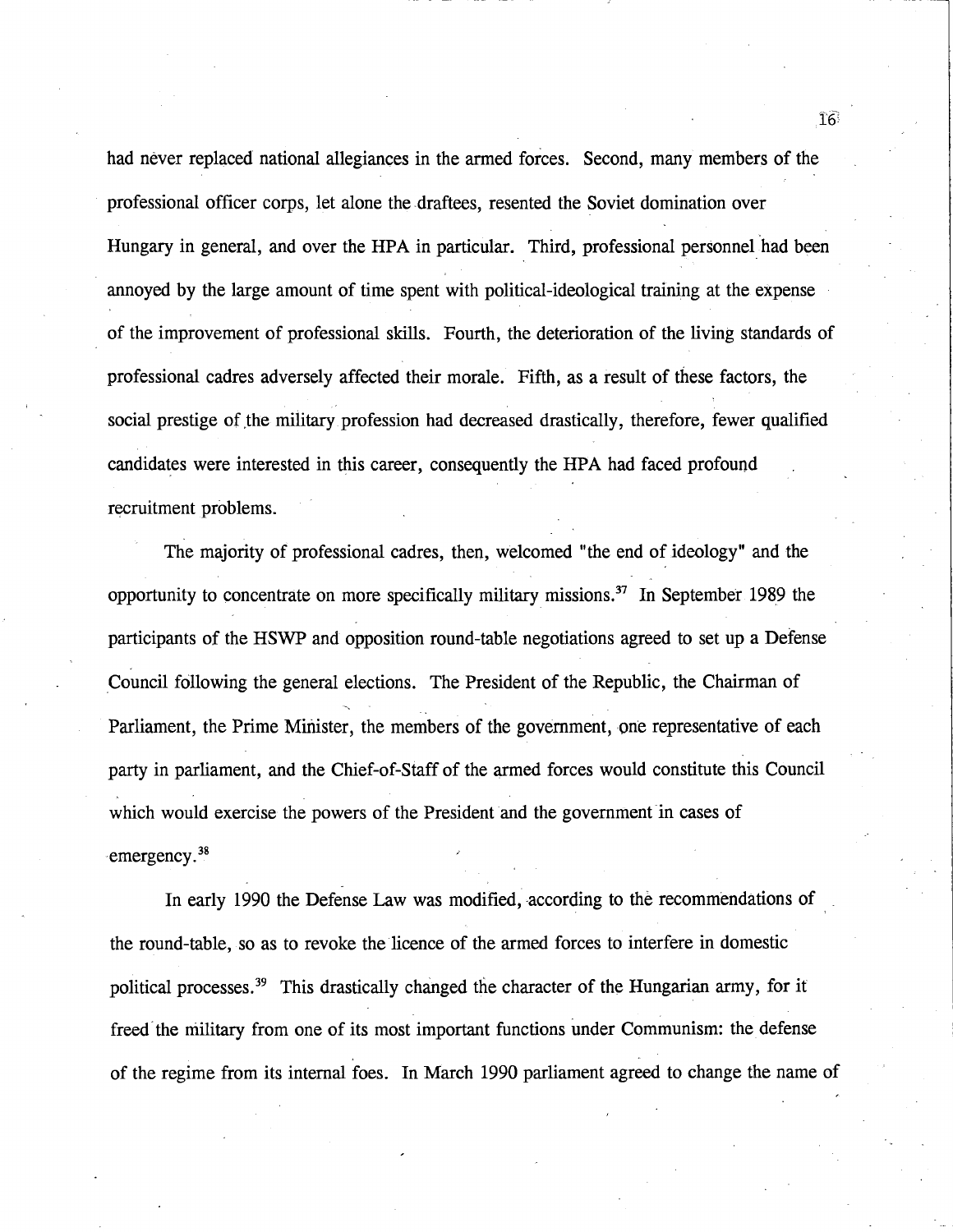the armed forces from Hungarian People's Army (Magyar Nephadsereg) to Hungarian Army (Magyar Honvedseg--HA).

The new Hungarian parliament included only two deputies with extensive military affiliations, both long retired and imprisoned by the Communists. Kalman Keri (born in 1901) had been a high-ranking officer in Horthy's army and subsequently the "tenant of several Soviet and Hungarian penal camps and prisons.<sup>"40</sup> The other was General Bela Kiraly (born in 1912) who returned after a 33-year stay in the United States. Both former officers--along with other martyrs of the Hungarian armed forces persecuted by the Communist regime--were rehabilitated.

## **B. Political Officers, Military Training, and Prestige**

In December 1989 Prime Minister Nemeth announced that since HPA "no longer. needed<sup>\*</sup> the Main Political Administration (MPA), one of its most important components the MPA was abolished.<sup>41</sup> The MOD had already reclassified political officers as "educational, social, and political" officers in September 1989. Their new job description was to offer patriotic training, as well as cultural and political enlightenment to conscripts although one might suspect that such an abrupt decision resulted in little more than a change of labels.<sup>42</sup> The Antall-government's Defense Minister, Lajos Fur, then decided that these functions ought to be carried out by unit commanders and their subordinates as in most democratic armies (or, as it were, in the pre-war Hungarian army). Secretary of State for Defense Erno Raffay justified this measure; saying that the new government wanted a depoliticized army and did not need officers who tried to imbue recruits with the "socialist-internationalist" value system.<sup>43</sup> Shortly thereafter, in August 1990, the MOD announced that some 900

*I*  / */* 

/

*/*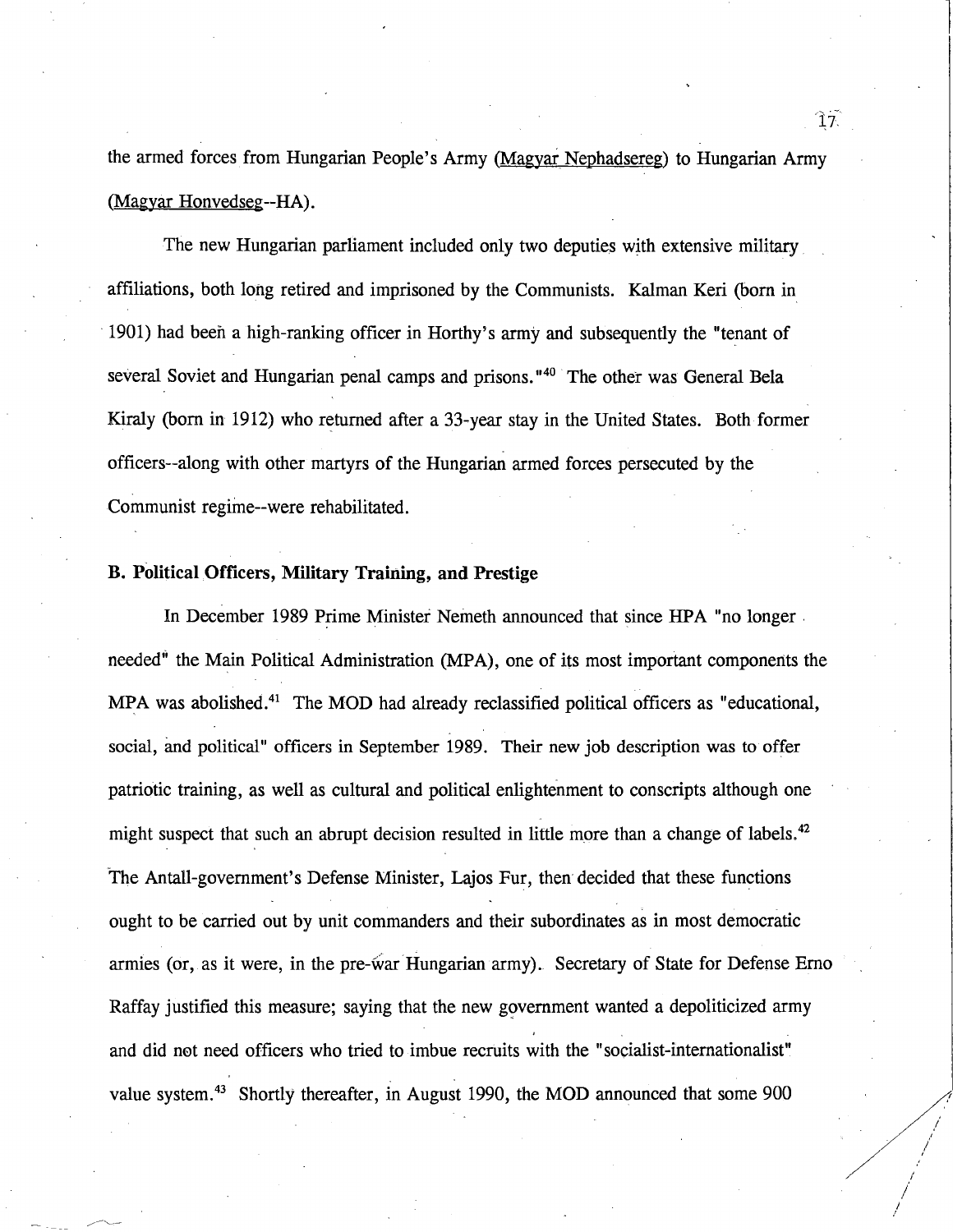erstwhile political officers would be transferred to other areas in the Hungarian Army or discharged. 44

The power struggle and jockeying for positions accompanying Hungary's political transformation affected the other military positions as well. By February 1990\_ more than 50 generals and 400 colonels were retired; the average age of professional soldiers dropped to 35 years. 45 Many officers (1,700 in the first half of 1990 alone) left the service as a result of having better career opportunities in civilian life. The question of what to.do with those officers who had been active in the HSWP was also addressed by the new political leadership.

At a session of the parliament's Defense Committee, representatives debated the "red or expert" issue and came to the conclusion that since "it was impossible to dismiss the entire army" professional competence should be the decisive factor.<sup>46</sup> Defense Minister Fur said that while most officers had been HSWP members, it was impossible to say how many of them had been committed Communists. The new MOD, he added, was hopeful that the mentality of Communist officers could be altered, but those who could not change their ways would have to leave the armed forces.<sup>47</sup>

\ The need for the rapid replacement of officers active in the HSWP necessitated the revamping of military education and training within the framework of the army's transformation. Since the army's internal repressive function became irrelevant, officer training was altered to reflect this change. 48 In the Communist era as much as 30 percent of the instruction was taken up by Marxism-Leninism and other politico-ideological subjects although the dogmatism that had characterized these courses diminished after 1987.49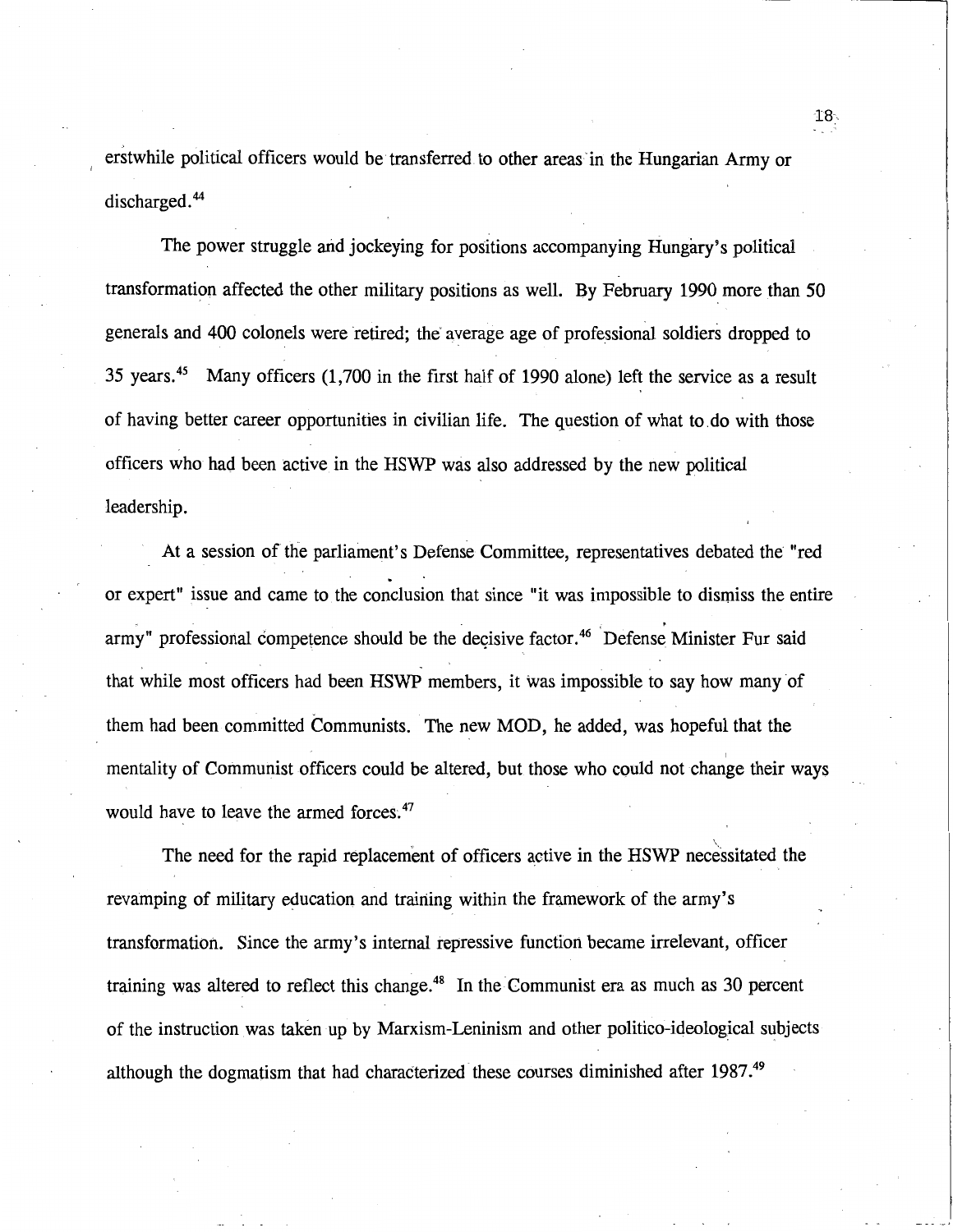Starting with the 1989-1990 academic year, ideological training at the colleges was replaced by courses on military and security policy, international military law, and military history. At the Zrinyi Military Academy new subjects were introduced to ensure that education was based on national interest.<sup>50</sup> Instead of socialist-internationalist values, officer training emphasized Hungarian political and military history, democratic values, and patriotism.

The structure of education at military colleges was also reorganized. The 1987 reform that reduced the training period to three years was unsuccessful as the pool of candidates did not improve--one high-ranking officer remarked that "we could only attract mediocre students, and I am being tactful"--and the quality of training suffered.<sup>51</sup> Therefore, military leaders successfully called for the reintroduction of a four-year program and raising admission standards. Field training mirrored the change in Hungary's military doctrine: only methods and elements of defensive warfare were practiced. In order to guarantee the continued preparedness of the officer corps, the MOD planned to test the knowledge and aptitude of officers in five-year intervals. Promotion would be conditional on performance in these examinations; those who failed risked being discharged.<sup>52</sup>

In the 1949-1989 period approximately 2,600 Hungarian officers received their military college degrees in the USSR, 120 in Poland, and 65 in Czechoslovakia. In addition, around 4,000~HPA officers participated in post-graduate and other courses (2-10 months in duration) in the USSR.<sup>53</sup> While the training of Hungarian cadets in the Soviet Union was under review by the new government, the Soviet government also signalled that it was no longer willing to subsidize the education of foreign officers. A presidential decree permitted Soviet military colleges to charge for the training of foreign nationals, that reportedly costs

 $-19^{\circ}$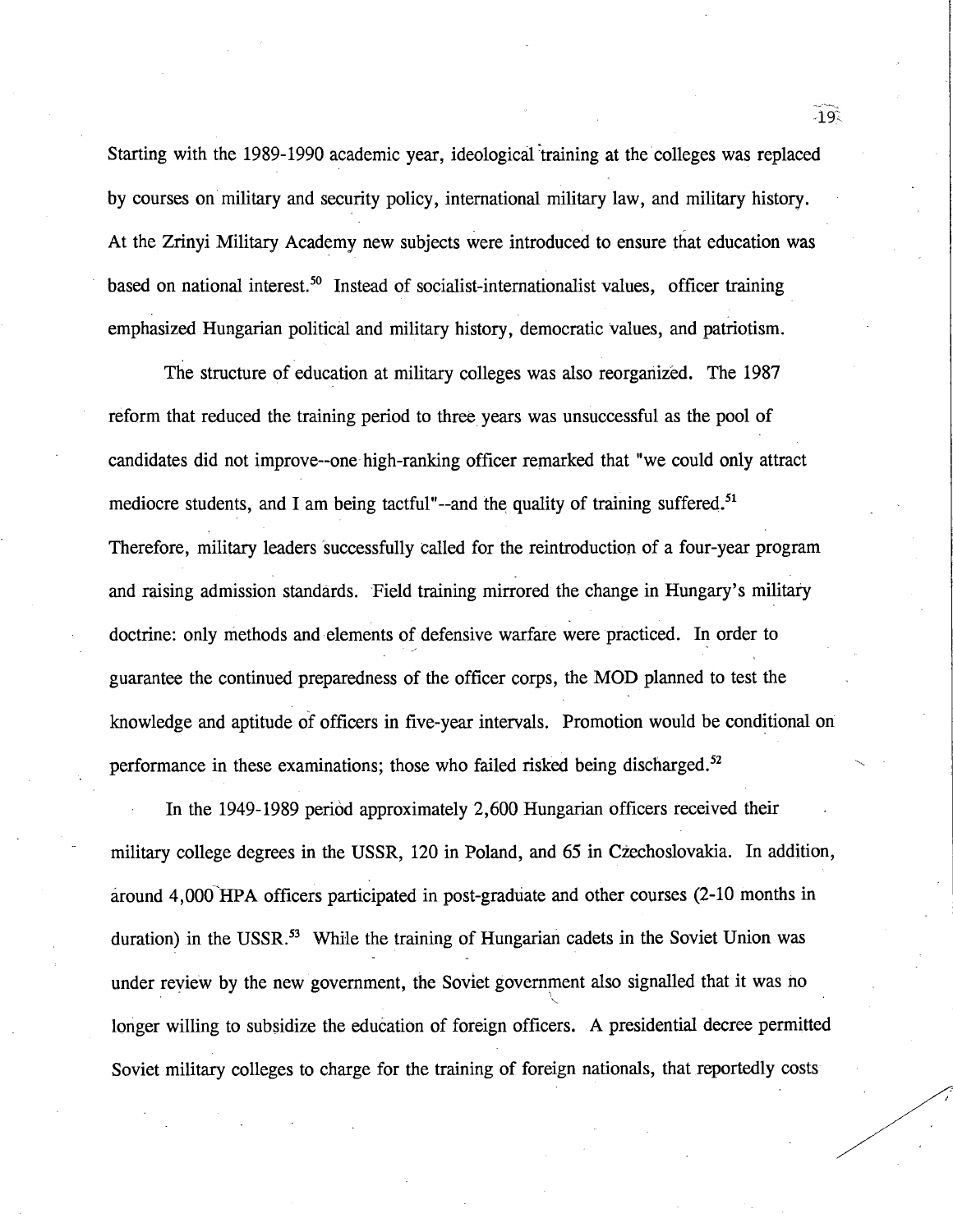US\$ 1,500 a month per student.<sup>54</sup> Only 20 percent of Hungarian officer candidates who . studied in the USSR in 1989-1990--those close to completing their programs--enrolled in the 1990-1991 academic year; the rest were recalled and transferred to other institutions. According to Defense Minister Fur, Hungary would like to limit the training of its officer candidates in the USSR to a "few specialized areas." Instead, the MOD plans to send cadets to Great Britain, Germany, France, Italy, and the United States. Because of its lack of funds, the hope was that at least initially Hungarian cadets could be supported by the host institutions through special scholarships. *<sup>55</sup>*

The MOD would like the new army to attract the best and the brightest of young Hungarian men, but it is unclear what these hopes are based on. In the recent past, only 60 percent of enrolled students graduated, largely because of inferior academic performance and disenchantment with the armed forces.<sup>56</sup> The prestige of the military career is at an all-time low and unlikely to increase, primarily because. of the low income of professional soldiers. In the first half of 1990, 1,700 officers requested their discharge, in spite of the MOD's efforts to improve the conditions of career soldiers.<sup>57</sup> What must be even more troubling to . . military leaders is that usually officers with the highest qualifications leave the service as they are the most attractive for prospective civilian employers. Professional military personnel had not been permitted to take on a second job but their wage increases had not kept up with the high inflation rate of recent years. As a result, approximately 10 percent of active officers live under the official poverty line, in the case of NCOs this figure is even higher.<sup>58</sup> The MOD wants to raise the salary of its professional corps but the government's willingness and ability to remedy the situation at a time of profound economic difficulties is

 $20^{\circ}$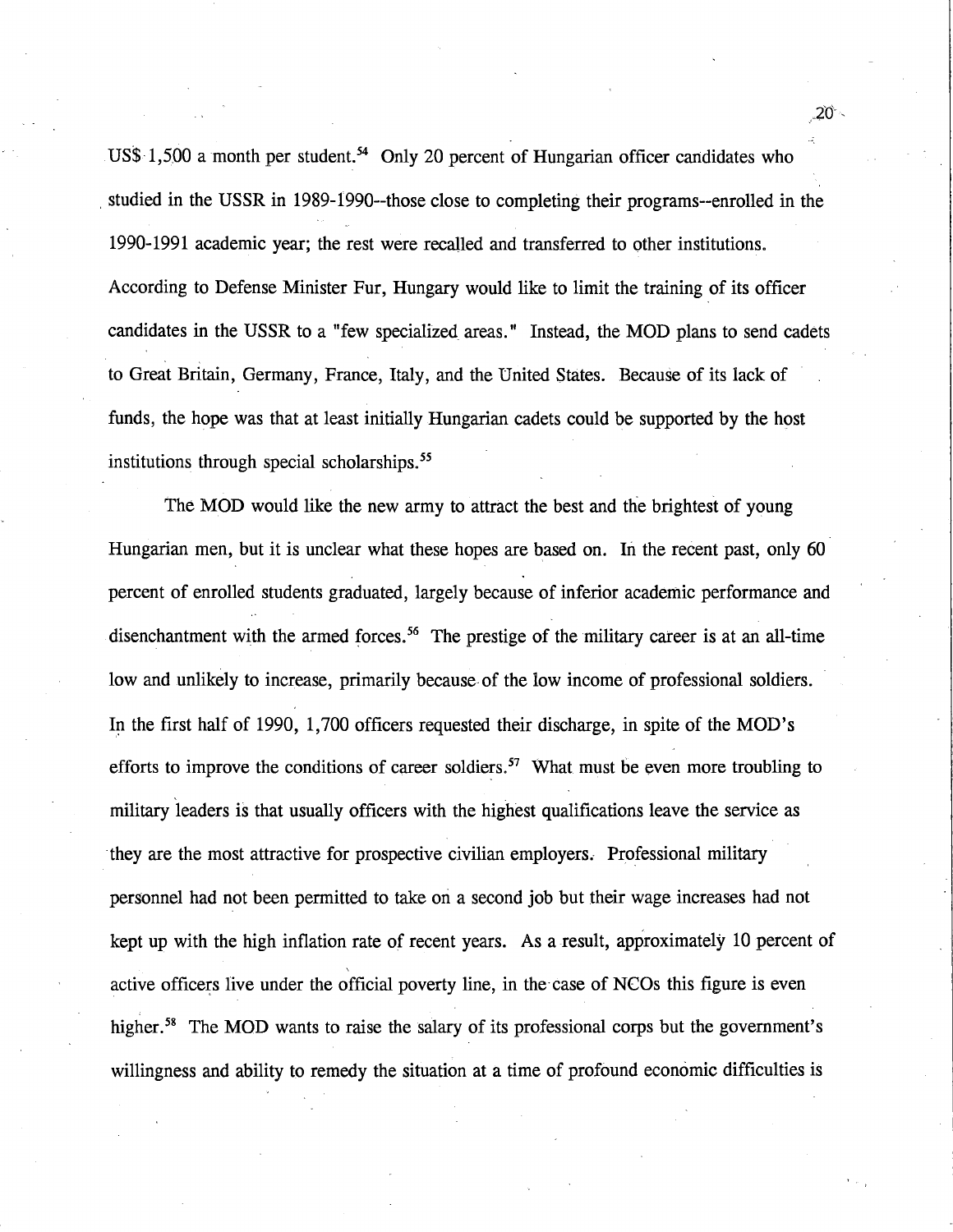doubtful. The prestige and the relative material rewards of the profession is the lowest in Eastern Europe. At the same time the demands on line officers are immense, their life expectancy (58.9 years) is six years lower than that of other Hungarian males.<sup>59</sup> Every fourth officer retires for medical reasons.<sup>60</sup>

In addition, the army's arsenal is clearly substandard and because of its decreasing budget it even has trouble maintaining its equipment, a factor that is sure to repel technically inclined youths. For all these reasons, it is difficult to believe that the profession's reputation will be considerably improved in the foreseeable future. Thus, Hungarian service academies expect to face recruitment problems in the future, therefore the system of the well functioning military high schools--an expensive solution that has had a limited impact--will be probably maintained for lack of other solutions in the foreseeable future. In the future, in contrast.with earlier practice, graduates of these schools will have to pass the entrance examination administered by military colleges.<sup>61</sup>

Another factor contributing to the low prestige of the profession is that the armed forces--more precisely, the military leadership--has for long been perceived by the population as the refuge of the extremely incompetent and corrupt. A few recently published books only confirmed this belief.<sup>62</sup> Moreover, for decades Hungarians had viewed the military not as the guarantor of the nation's security but as a representative of foreign interests. It is possible that the "nationalization" of the military may change the minds of some youths about a military career. Despite the severe budgetary problems, the MOD plans to demonstrate the importance of the army's national character by introducing new uniforms "expressing the  $\overline{\mathcal{L}}$ spirit of the Hungarian Army" as early as  $1992.^{63}$  In addition, other external attributes such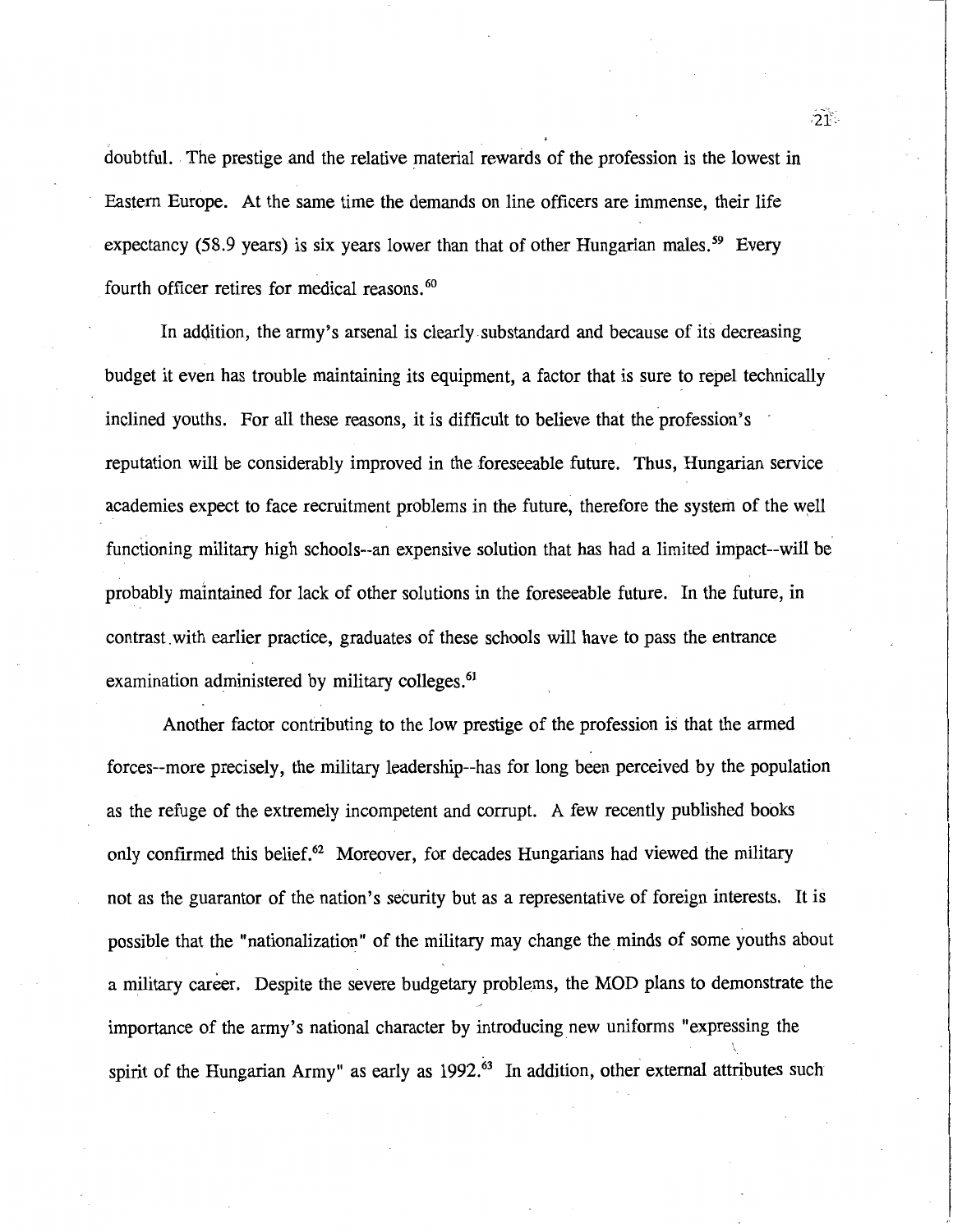as manners of address ("comrade" was replaced by "brother-in-arms" [bajtars] under Karpati only to be changed to "sir" [ur] by Fur), ceremonial processions were altered to conform to pre-1945 practices. 64

In short, by the end of 1990 the Hungarian army once again emerged as a national institution. Again, none of the theoretical approaches considered could anticipate these developments, consequently, none is relevant to Hungarian civil-military relations in the 1990s for this is no longer a "Communist party-state" but a constitutionally established democratic polity.

#### **Part** ID. **Democratization and· Reorganization of the Armed Forces**

The internal democratization and reorganization of the Hungarian armed forces are very important elements of the transformation of civil-military relations for they demonstrate the extent of military depoliticization. The result of this phenomenon was that by the end of 1990 the principles commanding the internal workings of the HPA had become in many ways similar to those of its democratic counterparts elsewhere.

#### **A.· Internal Democratization**

Although military leaders attempted to improve the lot of professional cadres in the 1988-1990 period, in important respects their conditions had not changed. For instance, young officers and NCOs were often at the mercy of their superiors and the Code of Service obliged them to seek remedy of their problems from the same individuals who caused them. Although a National Federation of Soldier's Associations was created in the first half of 1990, many line officers felt that this body could not solve their problems since it was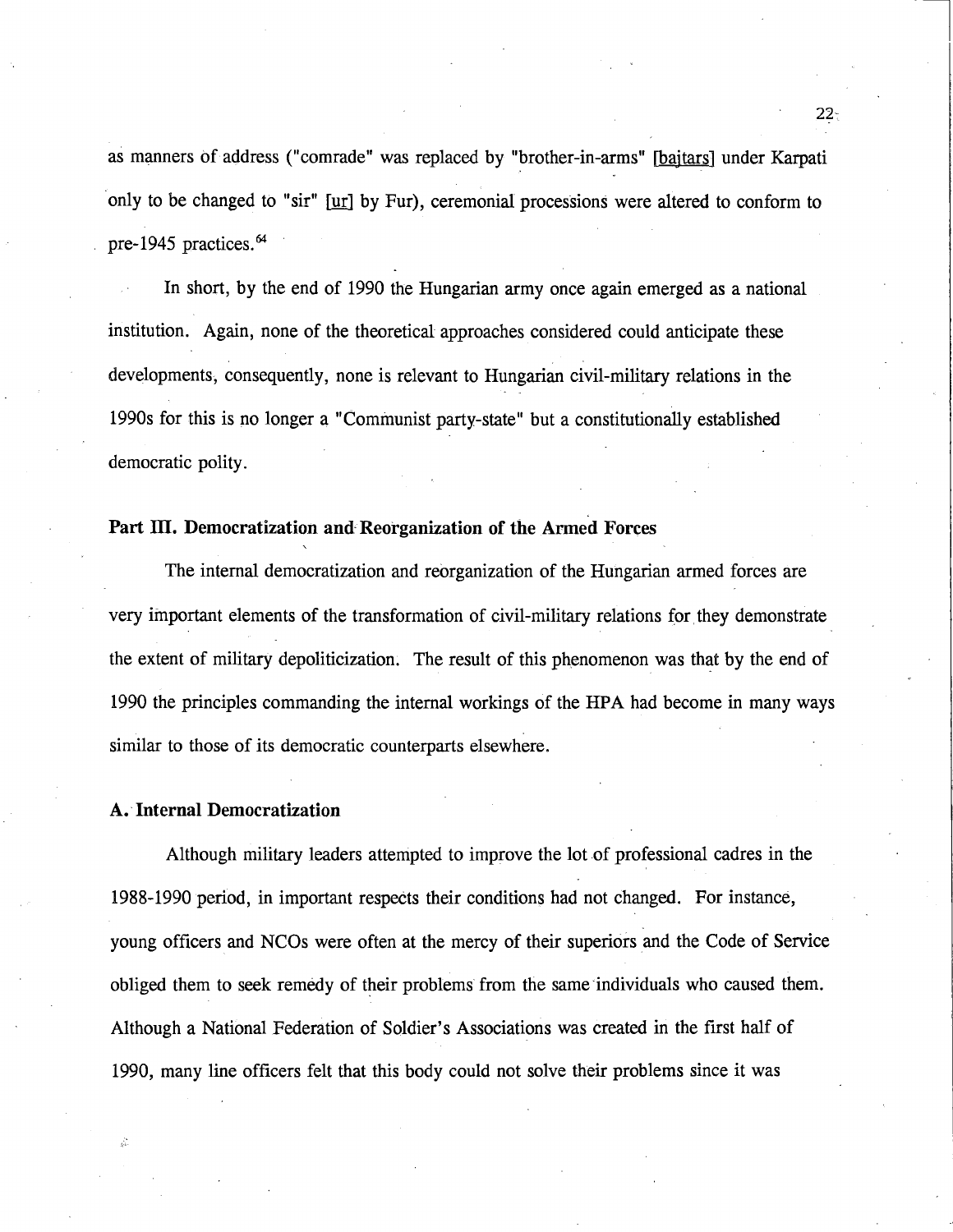controlled by their commanders. As a safeguard, professional soldiers established the Association to Protect Soldiers' Interests in September.<sup>65</sup> The MOD did not debate the validity of the soldiers' complaints but rather insisted that relations between the ranks had to be governed by the Service Code. Defense Minister Fur suggested that both sides wait until the Constitutional Court rules on the matter.

In contrast, the service conditions of conscripts had further improved in the 1988- -1990 period. In early 1989 the HPA introduced monthly "reception days" when conscripts could forego the usual channels (i.e., requesting remedy for their complaints from their direct superiors) and discuss their grievances directly with their unit commanders. According to then Defense Minister Karpati, it was hoped that this measure would disperse the soldiers' feeling of defenselessness. 66 With the abolition of political-ideological education, conscripts were allowed to spend their free time as they saw fit. These were important measures not only because they made conscript life easier, but also because they signalled changes in the military establishment's attitude toward the civilian population.

Relations between the army and the Churches had shown a marked improvement in the 1988-1990 period. This process started in the mid-1980s with a few minor gestures · extended to theological students serving in the HPA. Starting in 1990 they were required only to complete a one-month basic training preceding their studies. For the balance of their service time they would work as military chaplains following their ordination.<sup>67</sup> In September 1990 a delegation of Italian military chaplains visited the MOD to share their experiences. The post-Communist army's leaders had already familiarized themselves with the system of military chaplaincy in the Austrian and West German armed forces; an MOD

 $\overline{23}$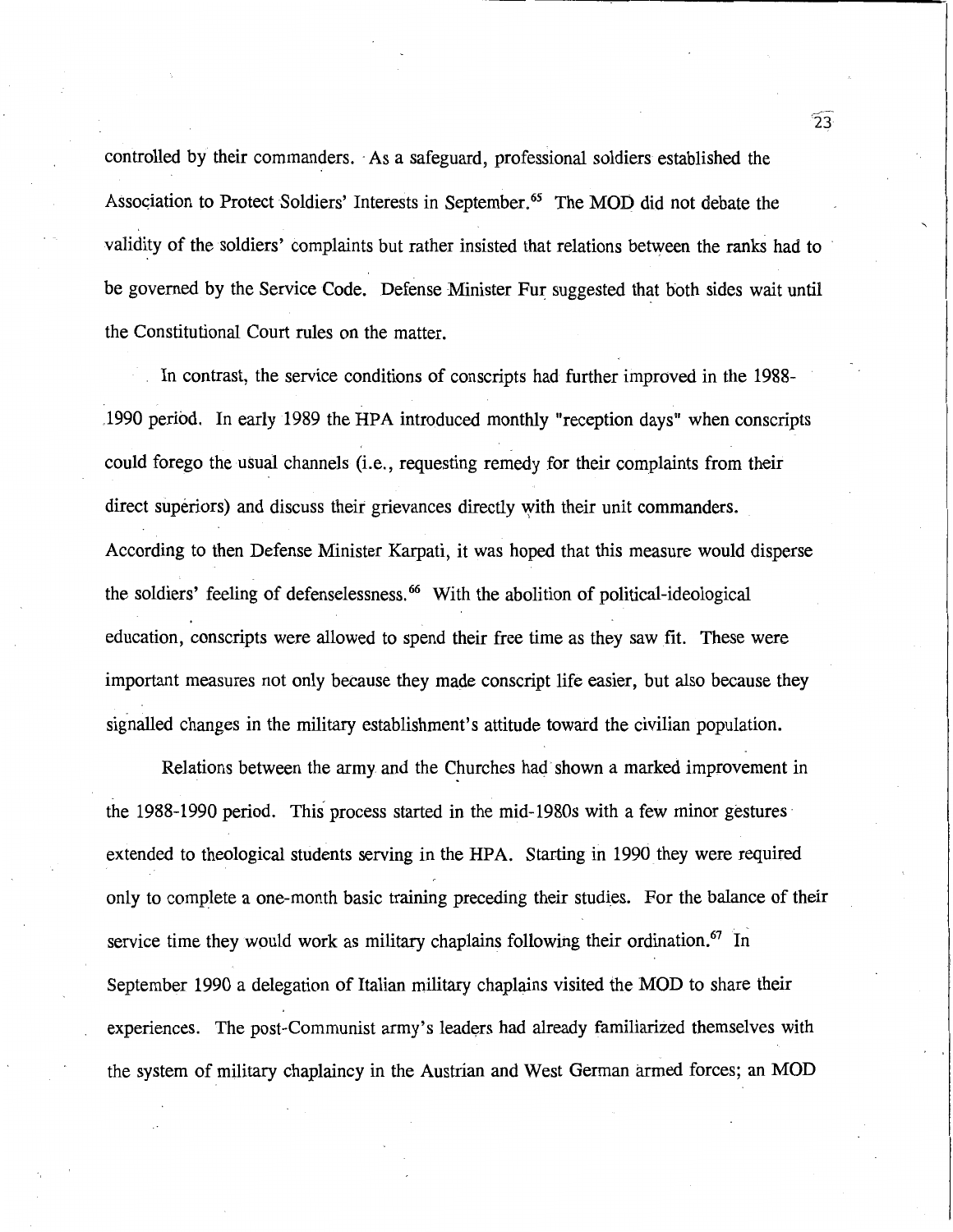spokesman said that the Ministry wanted. to study the Italian and Swiss systems before committing itself to a proposal.<sup>68</sup>

The question of alternative  $(i.e.,$  unarmed) military service was seriously discussed in the MOD for the first time in June 1988.<sup>69</sup> The Defense Law was modified to allow conscientious objectors to serve in the HPA without weapons starting in 1989. In March 1989 the Minister of Justice suspended the prison sentences of the 70 young men who refused military service on grounds of religious beliefs and conscientious objection. In June, those opposed to armed service were offered two options: alternative service in the armed forces or work in the health and social welfare fields. 70

The length of mandatory military service of conscripted soldiers was eased on several occasions starting with the early 1980s. The terms of service of the Hungarian armed forces changed in conjunction with the democratization processes and the shrinking military's size. The length of service was reduced from  $18$  to  $12$  months in 1990, a measure already proposed by the Nemeth government in 1989. As a result of this measure 15,000 soldiers· expecting to serve 18 months at the time of their entrance to the armed forces were discharged after only a year's service in August 1990. The total service time thus became 22 months (12 months full time and 10 months in the reserves).<sup>71</sup> The terms of alternative and civilian service were reduced from 28 to 22 months as well.

## **B. Structural Reorganization**

Already by 1987 the Hungarian forces were restructured along the lines of the brigade system. The most important decisions concerning the reorganization of the **HPA's**  administrative setup were taken in late 1989. In December 1989, two days after a regular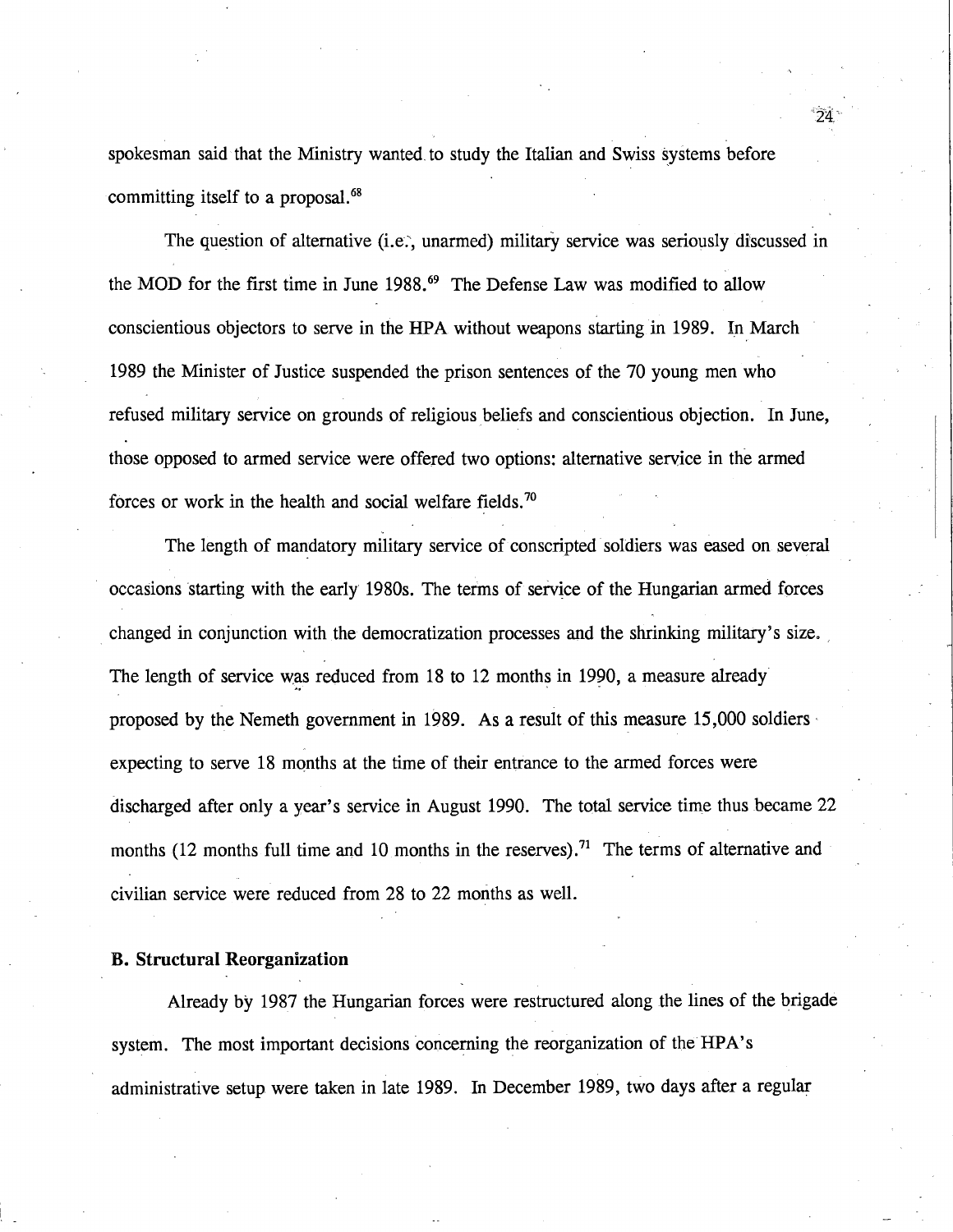meeting of Warsaw Pact defense ministers in Budapest, Prime Minister Nemeth announced several changes in Hungarian defense policy. The government justified the measures by its new defensive security doctrine that required the reorganization of the military establishment.72 This task entailed "drastic and expedient" reductions in manpower and equipment within the Warsaw Pact in general and in the Hungarian Army in particular. Clearly, some of these decisions were occasioned by Hungary's extremely difficult economic situation. Furthermore, the new measures were expected to meet with popular endorsement as well as the approval of the international community.

One of the most important facets of the reform package was the radical reorganization of the military command structure. In fact, nearly all employees of the Ministry proper had assumed new positions during the reorganization. The most significant change in the structure of the military command was that the MOD was divided into two separate entities: a Defense Ministry (MOD) with a relatively small staff of 135 in place of the earlier 1,500, and a so called "Command of the Hungarian Army" (CHA). In the new system the MOD is responsible for military policy and planning, doctrinal matters, the military's foreign contacts, and other administrative and theoretical matters. The CHA, the practical arm of the defense establishment, is charged with the tasks of supervising actual military training and development, exercises, and the like. The MOD is accountable to the Prime Minister and the government, while the Commander of the Hungarian Army--in accordance with the new Constitution--is responsible to the President of the Republic, who is the Commander-in-Chief of the Armed Forces. 73

 $.25^{\circ}$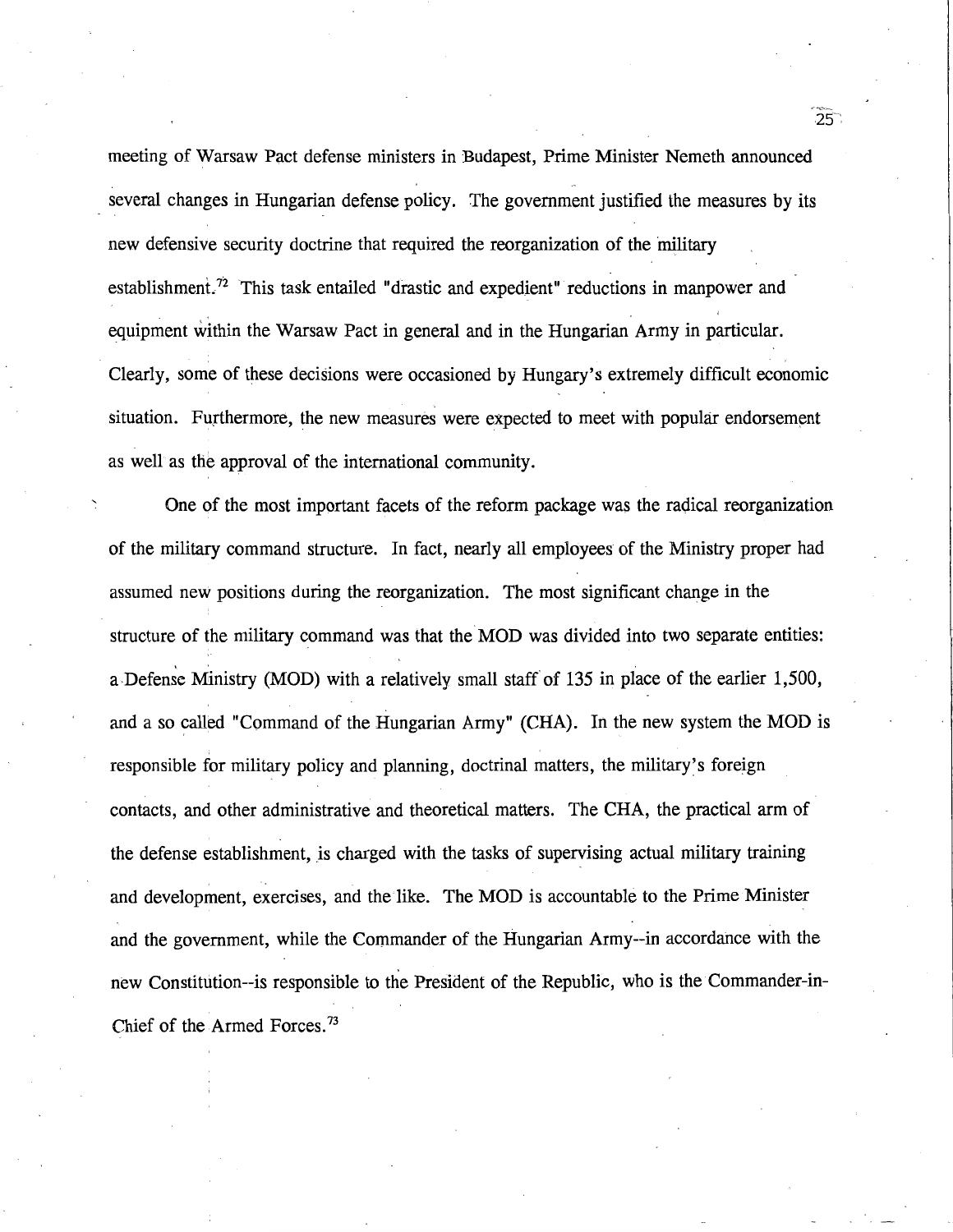. Changes in military personnel were also implemented to accommodate the new organizational scheme and to retire and promote cadres in late 1989. Defense Minister Karpati retained his post until the national elections of March-April 1990. General Kalman Lorincz was appointed Commander of the HPA, a position that gave him the rank of State Secretary. General Laszlo Borsits was appointed as Lorincz's first deputy and Chief of Staff.<sup>74</sup> Several former deputy ministers were retired, among them General Lajos Krasznai, the erstwhile head of the HPA's MPA, who was transferred to the diplomatic corps.75

Shortly after the new appointments were publicized, observers pointed out that some of the military's new leaders had openly discussed their orthodox political views in the past and thus did *pot* seem to fit the concept of radical military reform. The Nemeth government's answer to these charges was that personnel changes could be best characterized as "generational," adding that many more cadres were soon to be retired.<sup>76</sup> The government also suggested that although all defense ministers in the WTO were military officers, because of the Hungarian reorganization it was now possible to appoint a civilian. In fact, quickly after the announcement of the reforms Karpati "became" a civilian, having donned a suit in lieu of his uniform, and entered the reserves. In mid-May 1990, Jozsef Antall named Lajos Fur as his Minister of Defense. Fur, a prominent HDF politician and former university history professor, had no experience in military affairs at the time of this appointment.. Admittedly, not all military personnel were in favor of the reforms announced in December 1989. According to the MOD, some commanders unable to identify with the changes were dismissed or transferred. At the same time, as MOD spokesman Colonel

 $-26$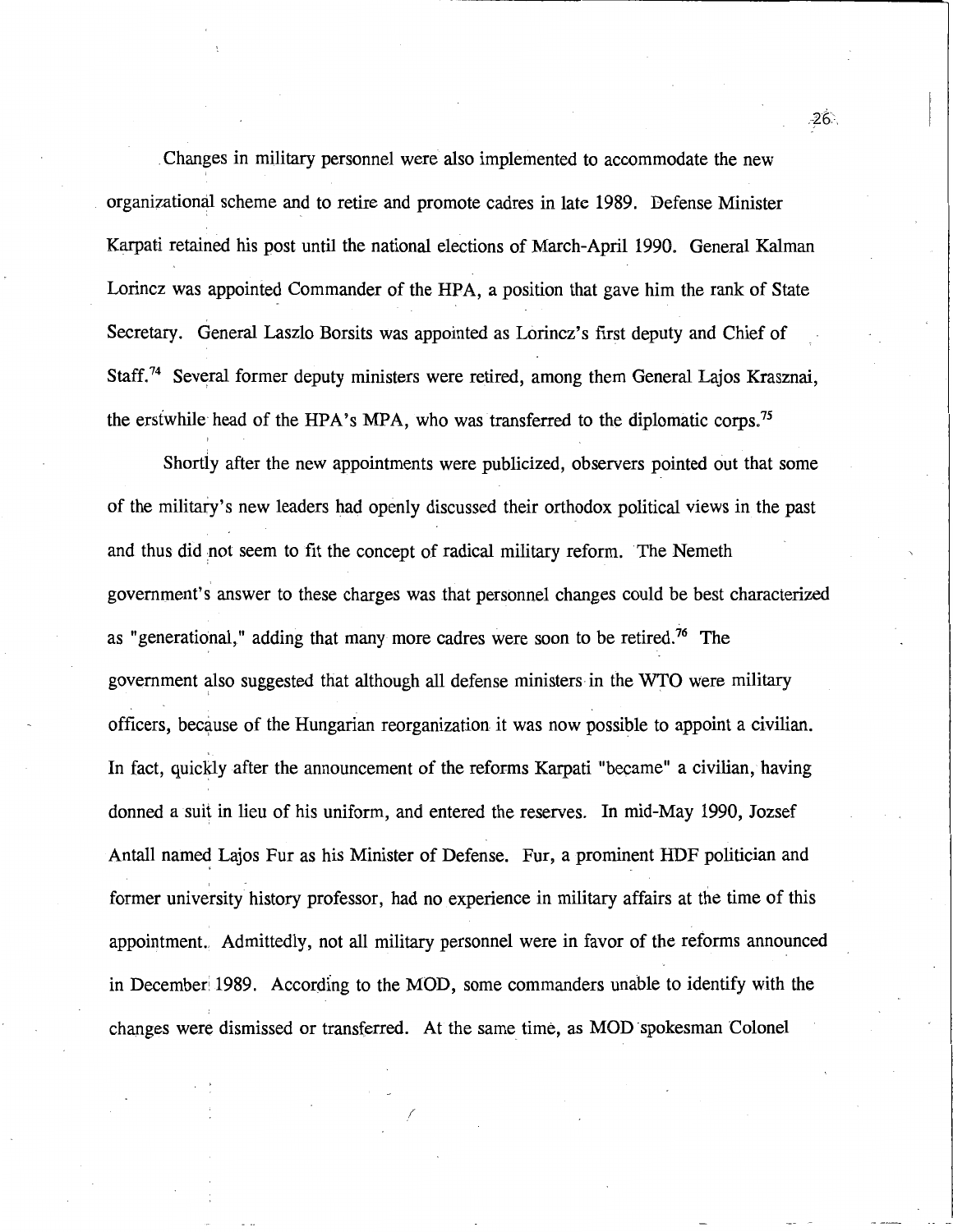Keleti conceded, some WTO leaders were perturbed by the swiftness and scope of the Hungarian military reforms.<sup>77</sup>

The main purpose of the command structure's reform was to render the armed forces accountable to the Hungarian government and the President of the Republic. This aspect of the reorganization--and it should be emphasized that it was introduced by the (reform)- Communist government--demonstrated a momentuous change in civil-military relations. Whereas the military was previously subordinated to the party, the December 1989 measures ensured that the armed forces would be controlled not by any party organization but by the goverpment and, ultimately, the President. The implementation of this reform broke with the 40-year practice of the Communist Party's direct control of the armed forces.

#### **C. Cuts in Manpower, Equipment, and Defense Allocations**

The more favorable international environment--particularly the improvement of superpower relations and the absence 'of Moscow's disapproval--enabled Nemeth's government to implement considerable reductions in Hungary's armed forces.<sup>78</sup> In January 1989 the government announced that Hungary would cut its troop strength and equipment by 9 percent (9,300 men) in 1989-1990.79 In late November the Council of Ministers decided on another 20-25 percent of manpower by the end of 1991.<sup>80</sup> The result of these cuts will be a much smaller, lightly armed military. The army's arsenal may improve in relative terms as the most obsolete weaponry will be discarded. In January 1990, the armed forces was composed of 106,800 men and 15,000 civilian employees: By the end of 1991, the number was to be reduced to 75,000 men, one-third of them career soldiers, plus 15,000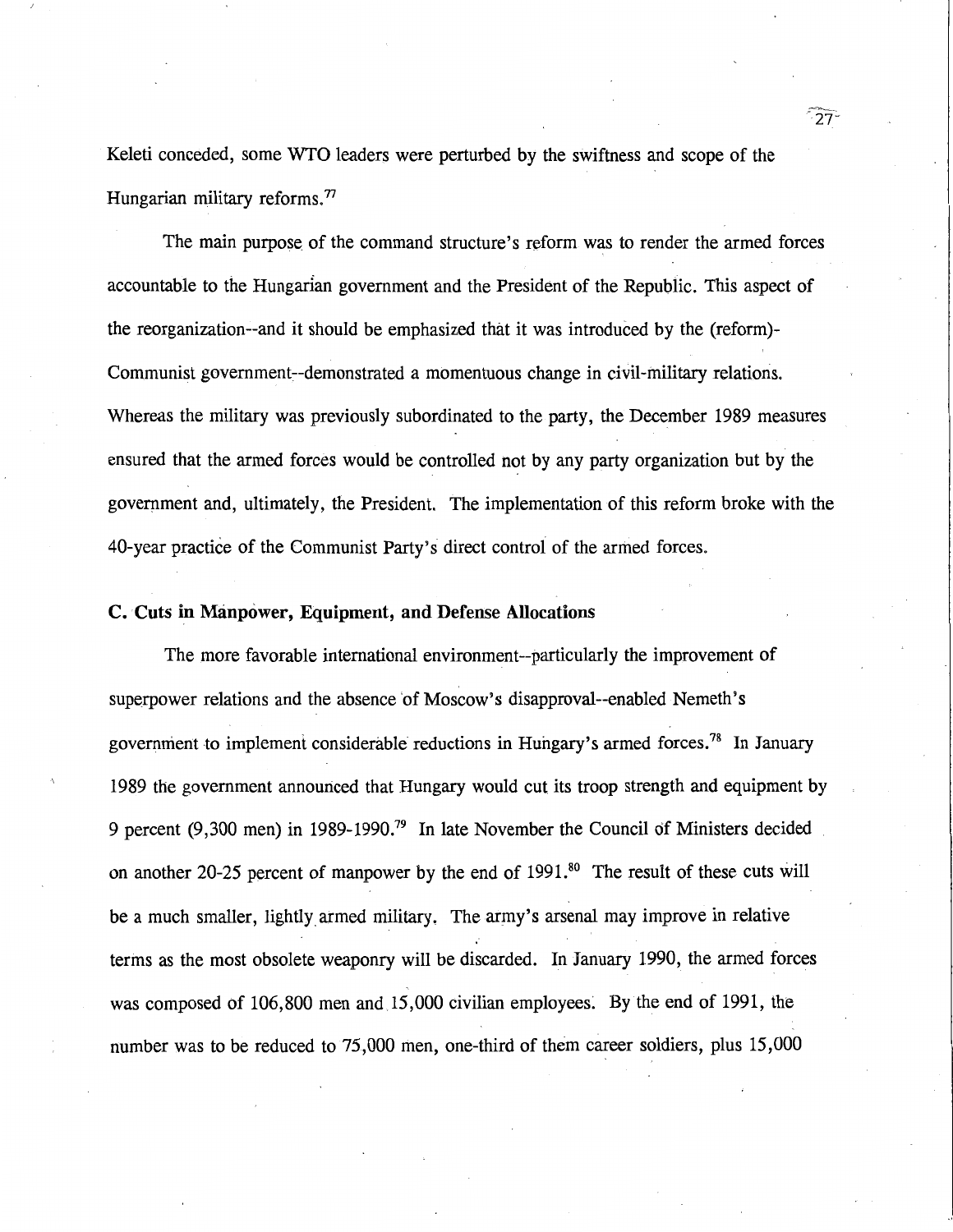civilians, for a grand total of 90,000--a reduction of over 30,000. According to Fur, the military's manpower would stabilize at  $0.6$ -0.8 percent of the population.<sup>81</sup>

By all accounts, the arsenal of the HPA has been decidedly mediocre but observers presumed that it was sufficient for Hungary's defense needs. The shocking inadequacy of the armed forces' equipment' was revealed by some of the generals summoned before the ad hoc parliamentary committee examining the allegations in Colonel Bokor's book, Petty Tyrants in Uniform. This thin volume gave a grim portrayal of corruption and incompetence in the HPA that astounded the population. The parliamentary inquiry came to the conclusion that Hungary's defense capabilities were hopelessly insufficient.

General Mihaly Torok, for instance, explained that Hungary possessed neither good quality anti-tank guns to hold off an offensive nor equipment that could secure her borders.  $82$  In addition, the army had not a single bomber, no sufficient air defense capabilities to protect either the population or the ground forces, and whatever equipment it owned was on average 30 years old. The vast majority of armored carriers were often unable to leave their bases because of poor repair and obsolescence. Torok added that the reason for this situation was the distribution of tasks in the WTO and that the Pact's antiquated offensive doctrine had rendered Hungary effectively impotent to defend itself. The defense of the country's air space, for example, was of "tolerable" quality only when the army's capabilities were complemented by those of the Southern Group of Soviet Forces (SGSF) stationed in Hungary. 83

Hungary had never received the most modern equipment from the Soviet Union. According to General Janza, the Head of the MOD's Department of Economics, the weapons

 $28$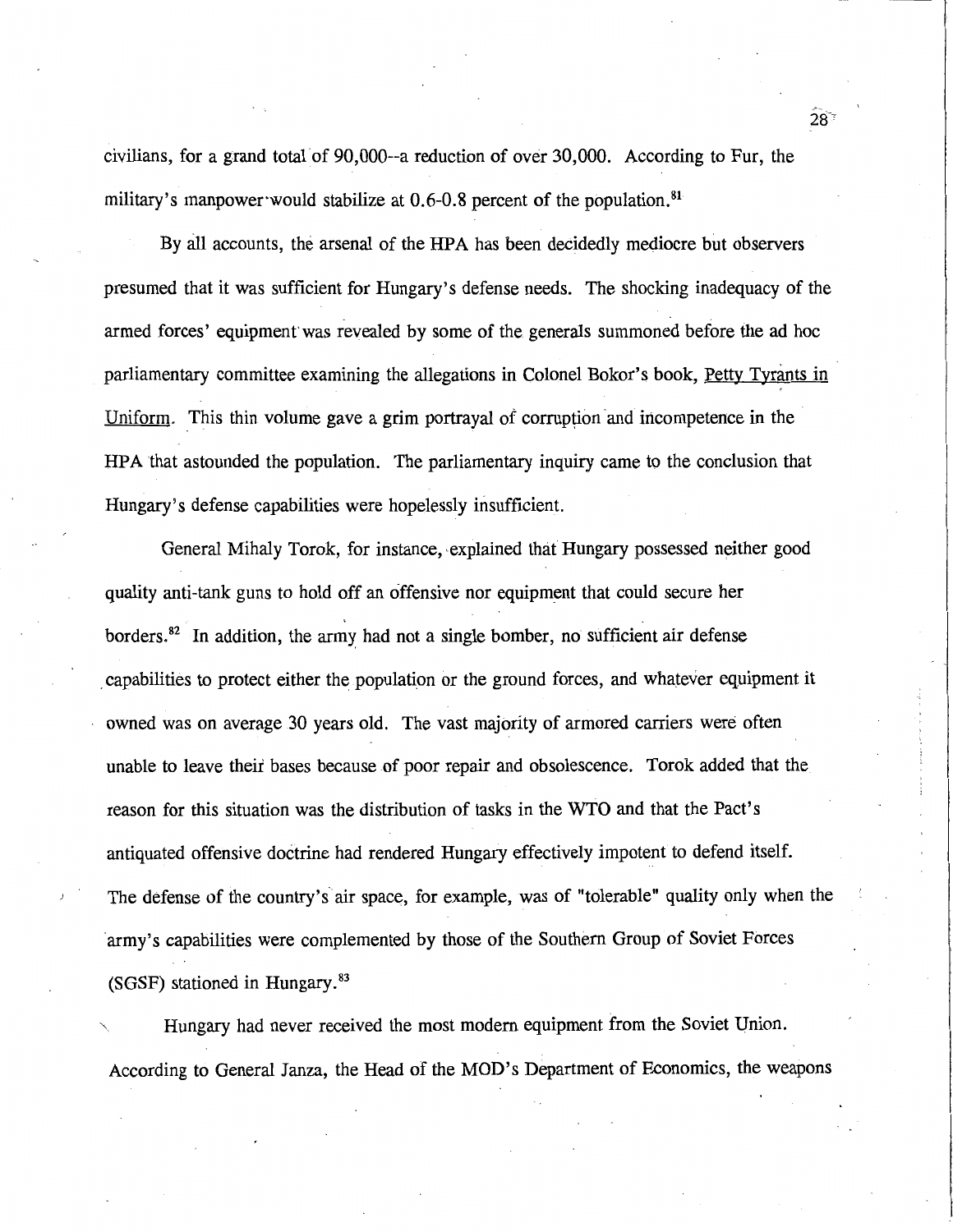the HPA could buy from the USSR always lagged behind the Soviet military technology by 10-12 years. 84 Even though the Soviets sold relatively sophisticated equipment, such as MiG-29 airplanes, to countries like Egypt and India, Hungary never received any such equipment. The lack of Moscow's willingness to entrust advanced weapons to its Hungarian ally caused a great deal of resentment among HPA officers.<sup>85</sup> Due to the drastically reduced defense budgets, it is unlikely that the MOD will be able to substantially improve the army's arsenal in the foreseeable future. These problems were exacerbated by the fact that beginning in 1991, Hungary had to pay in hard currency for the weapons and spare parts procured from the USSR--and after the disintegration of the Soviet Union from Russia- because of a bilateral agreement to conduct all trade in convertible currency. Hungary has, nonetheless, expressed interest in acquiring new weapons, for instance T-72 tanks, from the arsenal of the former East German armed forces.<sup>86</sup> (Reportedly, Czechoslovakia and Poland are also eyeing the same tanks.) Hungary would like to obtain more modern surplus equipment from the United States as well.<sup>87</sup>

Nevertheless, diminishing government allocations make even these modest plans unlikely to succeed; indeed, it is doubtful whether the Hungarian Army will be able to maintain its arsenal at the current level. On average, military spending accounted for 4.1 percent of the GDP in the 1986-1989 period. 88 The government's defense budget for 1989, adjusted for inflation, dropped by 17 percent.<sup>89</sup> The 1990 budget of the army was slashed by 30 percent in real terms, compared to 1989. Only 35.8 billion forint (US\$ 560 million) was set aside from the budget for defense purposes.<sup>90</sup> Initially, Fur contended that the armed forces would need a minimum of 75 billion forint (approximately US\$ 880 million) in

 $-29$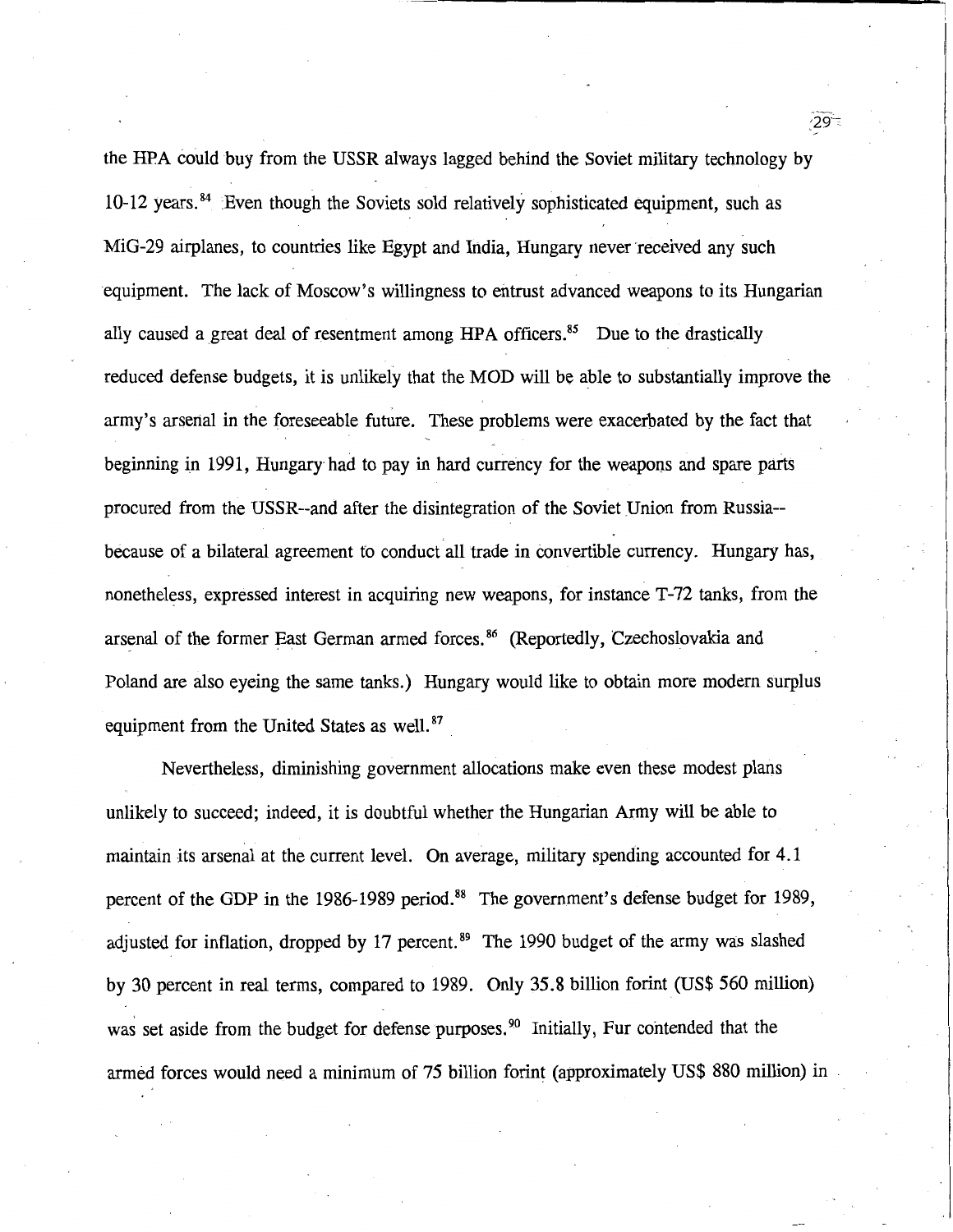1991 to maintain operations and to acquire some much-needed equipment. While annual per capita military expenditures were \$80 in Hungary, they were three times higher in Czechoslovakia and one-and-a-half times higher in Romania. 91 Notwithstanding Fur's claims, defense only received 54.46 billion forint from Hungary's 1991 budget (of which the MOD had to generate 7.05 billion), some 30 percent less in real terms than in the previous year.<sup>92</sup>

Hungary's small defense industry has been very adversely affected by the economic crisis in general, and the drastic reductions in military spending in particular. Because of the elimination of state subsidies and the dramatic diminution of domestic and foreign orders, the divisions of most enterprises producing military equipment have been unprofitable since the mid-1980s.<sup>93</sup> The cuts in the army's manpower and equipment dealt an additional blow to the defense industry resulting in layoffs and enormous losses in revenue. The industry is in a profound crisis and its recovery is difficult to foresee.<sup>94</sup>

#### **Part** IV. **Hungary, the Warsaw Pact, and Soviet Troop Withdrawals**

The collapse of East European Communism was concomitant with the disintegration of the regional economic and military organizations. The CMEA was unceremoniously abolished in January 1991, the Warsaw Pact met the same fate on July 1. By the end of 1990, the WTO was reduced to a proforma military organization as a result of the East European revolutions and the reunification of the two Germanies.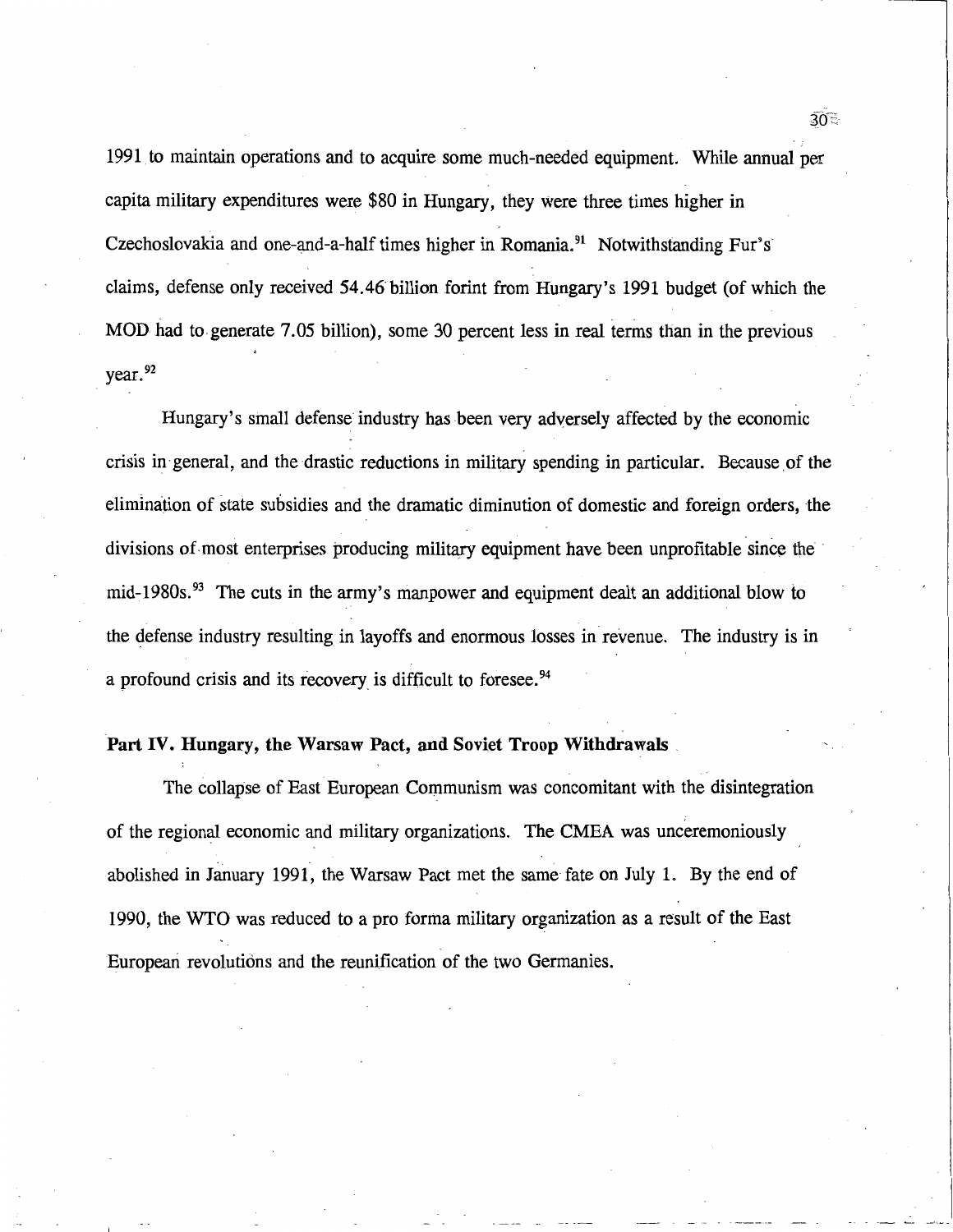#### **A. Hungary and the Pact**

Until 1988 the questioning of Hungary's membership in the Warsaw Pact was one of the few remaining taboos in the country. As a result of the democratization process, which entailed the rapid liberalization of the media, the issue of Hungary's Warsaw Pact membership soon became one of the most frequently debated topics in the Hungarian media. The publication of the views of Soviet Academician Oleg Bogomolov that a neutral Hungary would not pose a threat to the security of the Soviet Union gave further impetus to this discussion.<sup>95</sup> In his Council of Europe address in the summer of 1989, Gorbachev renounced the Brezhnev doctrine and said that "any attempts to restrict the sovereignty of states--friends, allies, or any others--are inadmissible.<sup>"96</sup> Hungarian politicians also received signals from senior Soviet officials-,-Politburo member Yegeny Primakov, CPSU Spokesman Nikolai Shishlin and others--that the USSR would tolerate WTO dropouts and "Hungary could leave the alliance if it chose to."<sup>97</sup>

The process that culminated in Budapest's announcement of its intention to withdraw from the WTO in June 1990 approximately corresponded to the democratization of Hungarian politics. In April 1989 Foreign Minister Horn had said that political changes in Hungary were valuable within the WTO framework and withdrawal from the Pact was but an illusion. 98 By mid-year, however, the official media began to publish articles and interviews questioning Hungary's WTO membership. In June, for instance, Professor Istvan Dioszegi, a respected diplomatic historian, was quoted as saying that "from a Hungarian perspective the alliance is devoid of any reciprocity and is nothing else but the unilateral limitation of Hungarian sovereignty. "<sup>99</sup> Still, the government while allowing itself to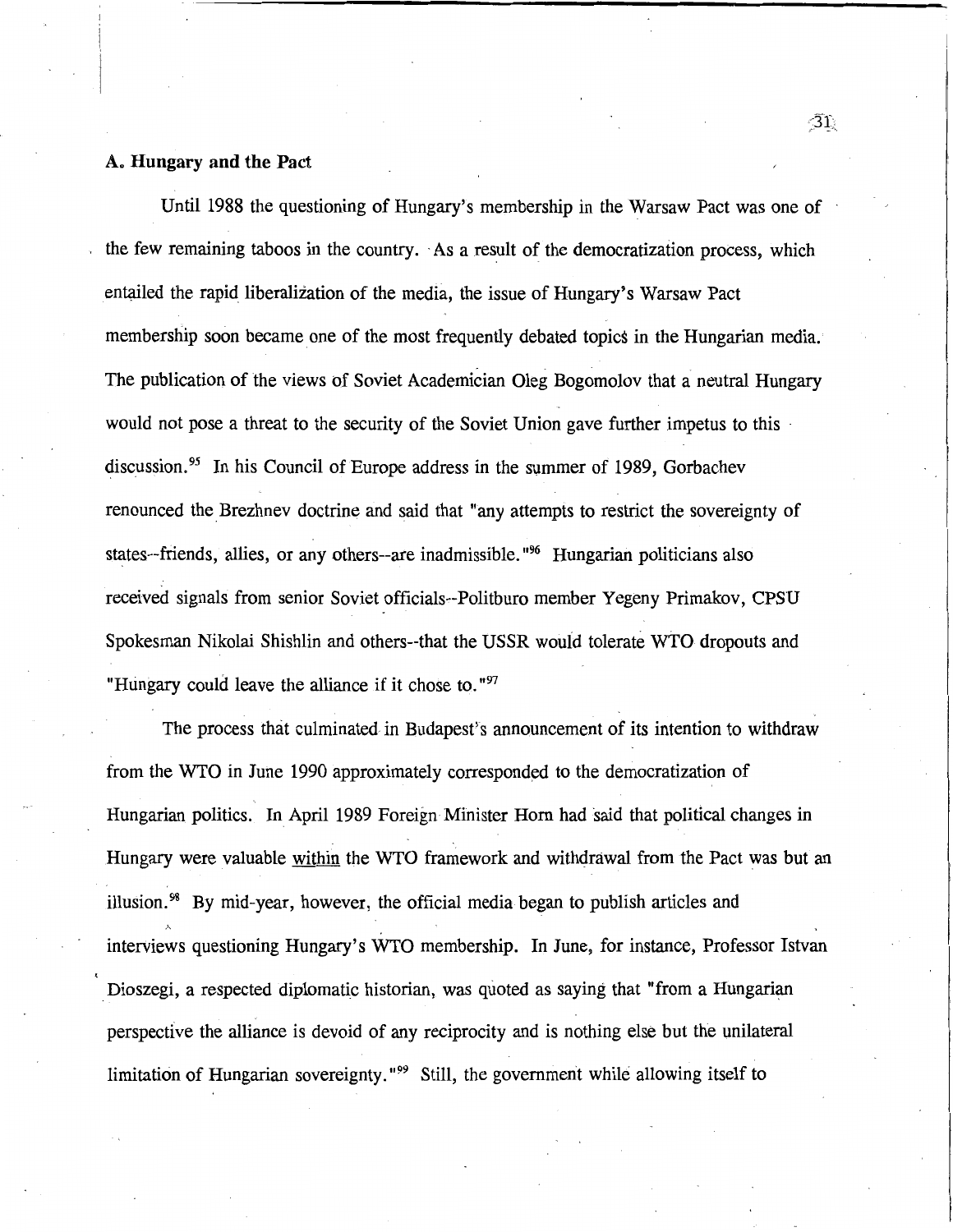criticize certain aspects of the Pact--Foreign Minister Horn, for instance, said that the WTO should concentrate on military cooperation rather than on ideological or bilateral questions- was not officially considering abandoning the alliance.

One of the first issues the new legislature discussed in May 1990 was the withdrawal from the WTO. The AFD suggested that the government decide the issue as quickly as possible.<sup>100</sup> International reaction to the AFD's motion was decidedly cool.<sup>101</sup> Not unexpectedly, WTO leaders rejected Western (and Hungarian) views that the Pact was in decline and in a deep crisis. General Piotr Lushev, Commander-in-Chief of the WTO's United Armed-Forces stated in May that "in today's Eastern Europe there is no--and there can be no--other alternative mechanism that could influence Europe's stability more efficiently than the WTO.  $102$  In the spring of 1990, the Budapest government began to seriously study the possibility of a unilateral withdrawal from the Pact. According to the Hungarian position, the Warsaw Pact contradicted the country's national interests, had become "obsolete and superfluous," and "its existence was not justified by the given circumstances of European development."<sup>103</sup> At the June 1990 Moscow meeting of the WTO's Political Consultative Committee, Prime Minister Antall proposed the eliminaton of the Pact's military component by the end of 1991. More importantly, he announced Hungary's intention to leave the WTO's military arm in 1991 but made it clear that the ultimate objective of his government was full withdrawal from the Pact.<sup>104</sup> Following his talks . with Soviet Defense Minister Dimitrii Y azov, Fur announced that he had informed his Soviet counterpart that Hungary would no longer take part in joint WTO exercises, would

*)*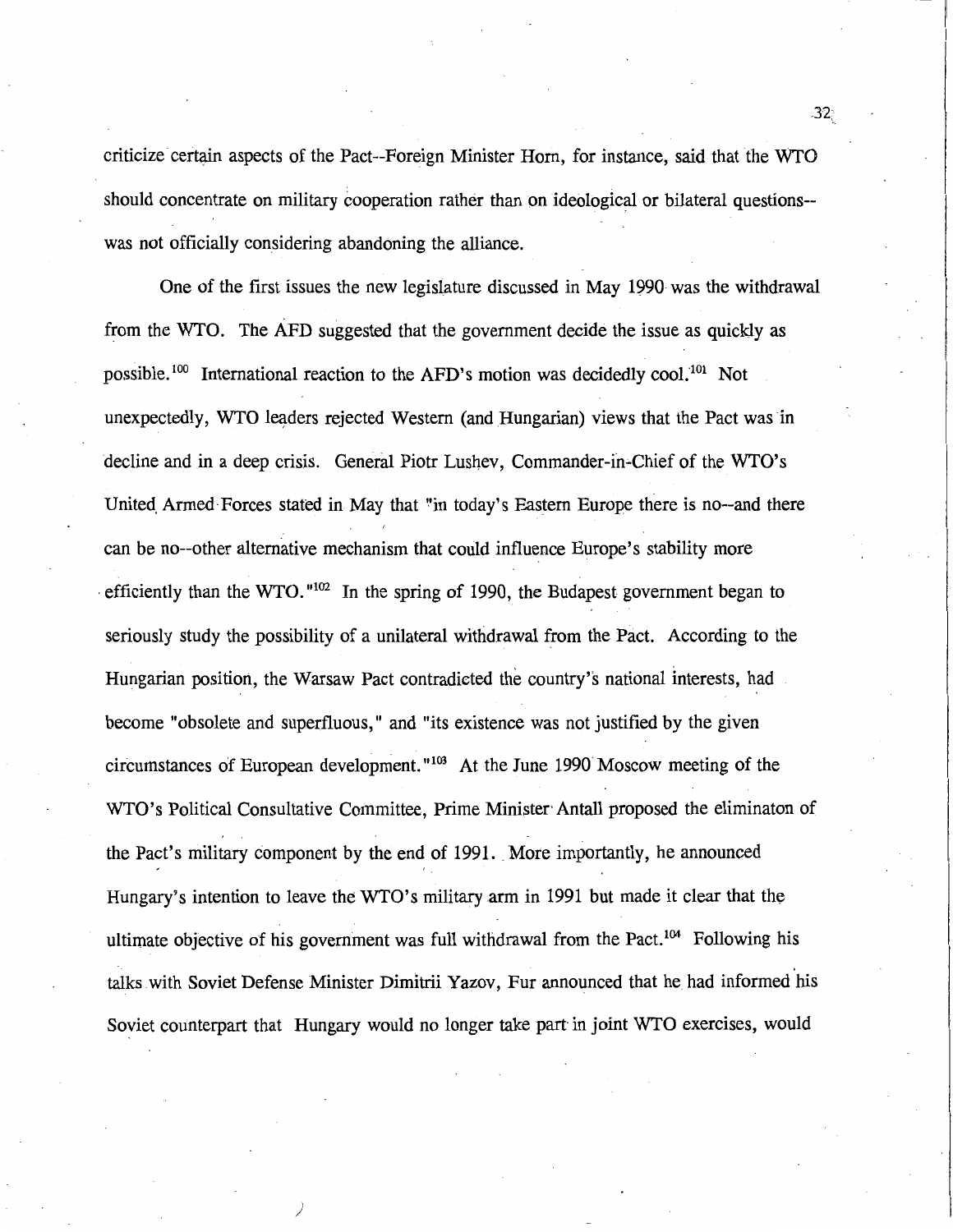remove its armed forces from the Warsaw Pact Joint Command, and place them entirely under national authority.<sup>105</sup>

Hungary's Parliament voted overwhelmingly (232 for, none against, and 4 abstentions) for a full withdrawal from the Pact on June  $26$ , 1990.<sup>106</sup> Soviet media reaction to the vote was negative but commentators did concede that "the Hungarian people were brought to their knees under the flag of the WTO." $107$  In October, shortly before his visit to the United States, Antall urged Washington to fill the void in Eastern Europe left by Soviet retrenchment, expressing his preference for sustained American military presence in Europe despite the end of the Cold War. At the same time he confirmed that "even if the military part of the Pact is not dissolved in 1991, we will withdraw from it.  $108$  As it turned out, this was not necessary as the WTO quietly expired on July 1, 1991.

#### B. The End of Soviet Occupation

As political repression of the opposition weakened in the late 1980s, the sensitive issue of Soviet troops in Hungary began to surface ever more frequently.<sup>109</sup> After 1988, the once sacred subject had become a hotly debated issue and questions concerning the political, military, and strategic rationale for the approximately 65,000 Soviet soldiers stationed "temporarily" in the country since 1945 had been openly discussed in the media. In 1989 the USSR pulled out some 12,000 troops within the framework of Gorbachev's unilateral cuts of Soviet troops in Eastern Europe. The fate of the remaining Soviet soldiers and their equipment was the main topic of three rounds of talks between Soviet and Hungarian foreign and defense ministry officials in February and March 1990.<sup>110</sup> The agreement was signed on March 9 by the two foreign ministers, Eduard Shevardnadze and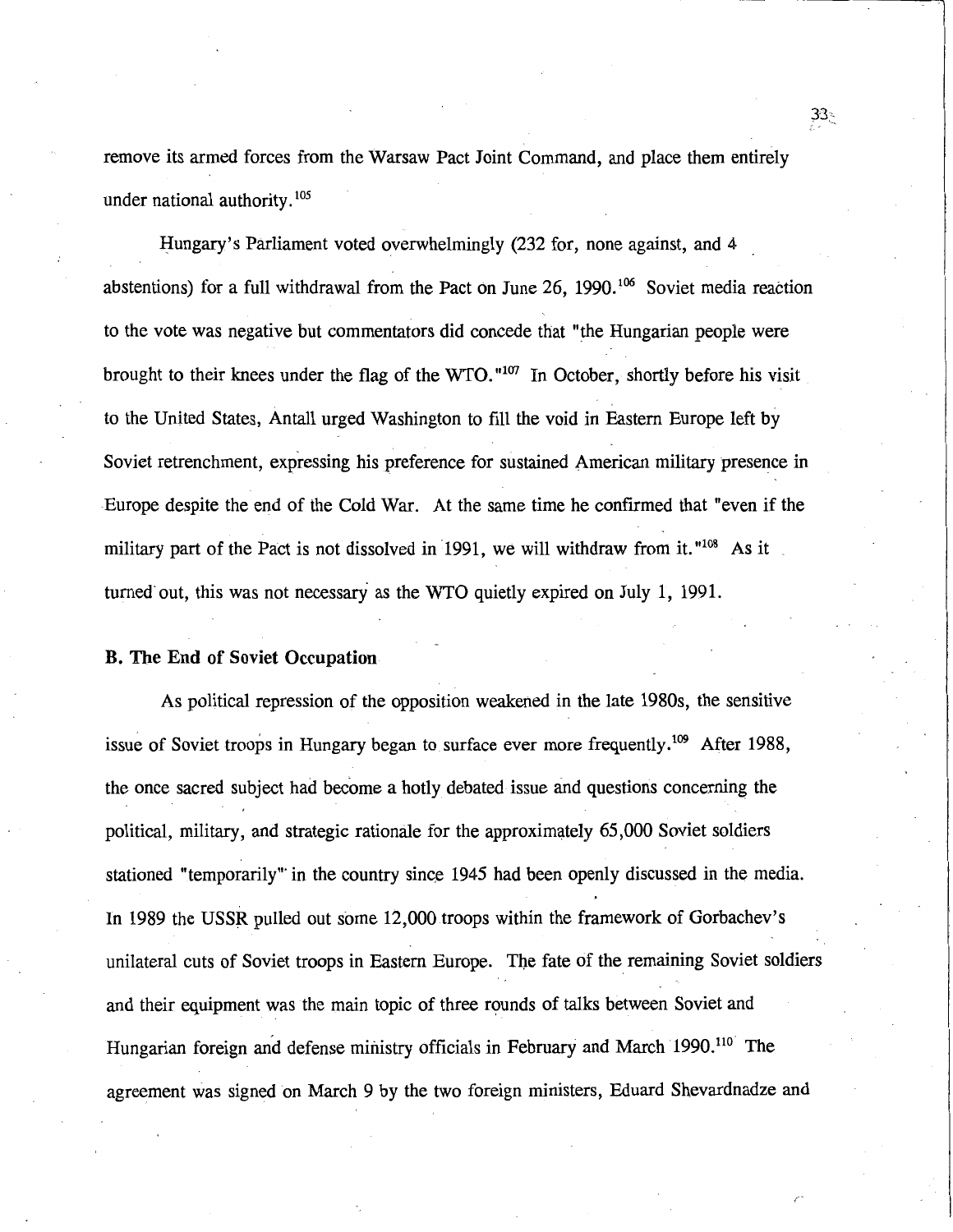Gyula Horn in Moscow. 111 Thereby the Soviet Union agreed to withdraw all of its soldiers and equipment by the end of June 1991.

The lack of clear regulations was at least partly to blame for the serious difficulties concerning the departure of Soviet troops from the Hungary. The first Hungarian-Soviet property agreement pertaining to Soviet bases was signed in 1948. Under its terms, Budapest had agreed to lease to the Soviet troops all buildings they occupied at the end of World War II but it retained ownership. In lieu of payments, the Soviets would renovate the buildings. In 1956 the invading Soviet forces occupied more buildings and bases than in 1948; an agreement was made regarding their financial status in 1958. This agreement invalidated the preceding documents. The ignorance of the high military leadership concerning important aspects of the Soviet forces stationed in Hungary quickly became apparent. General (Ret.) Janos Sebok conceded that he and his former colleagues in the MOD had not known that Hungary served as a supply depot for Czechoslovakia and the Ukraine. "We were also not clear," he said, "about how many Soviet soldiers were stationed in our homeland. "112

In a short time the financial settlement of the Soviet troop pull-out became the most pugnaciously disputed issue between the two sides eliciting a great deal of previously unimaginable ill-feeling, charges and counter-charges between the two sides. Budapest's MOD, after researching the issue, had reached several troubling conclusions. It became known, for instance, that in spite of the 1948 agreement stating that Moscow was to bear all costs for maintaining military bases and constructing new buildings, Hungary financed a large share of these expenditures between 1949 and 1953. The Soviet side, however, only

J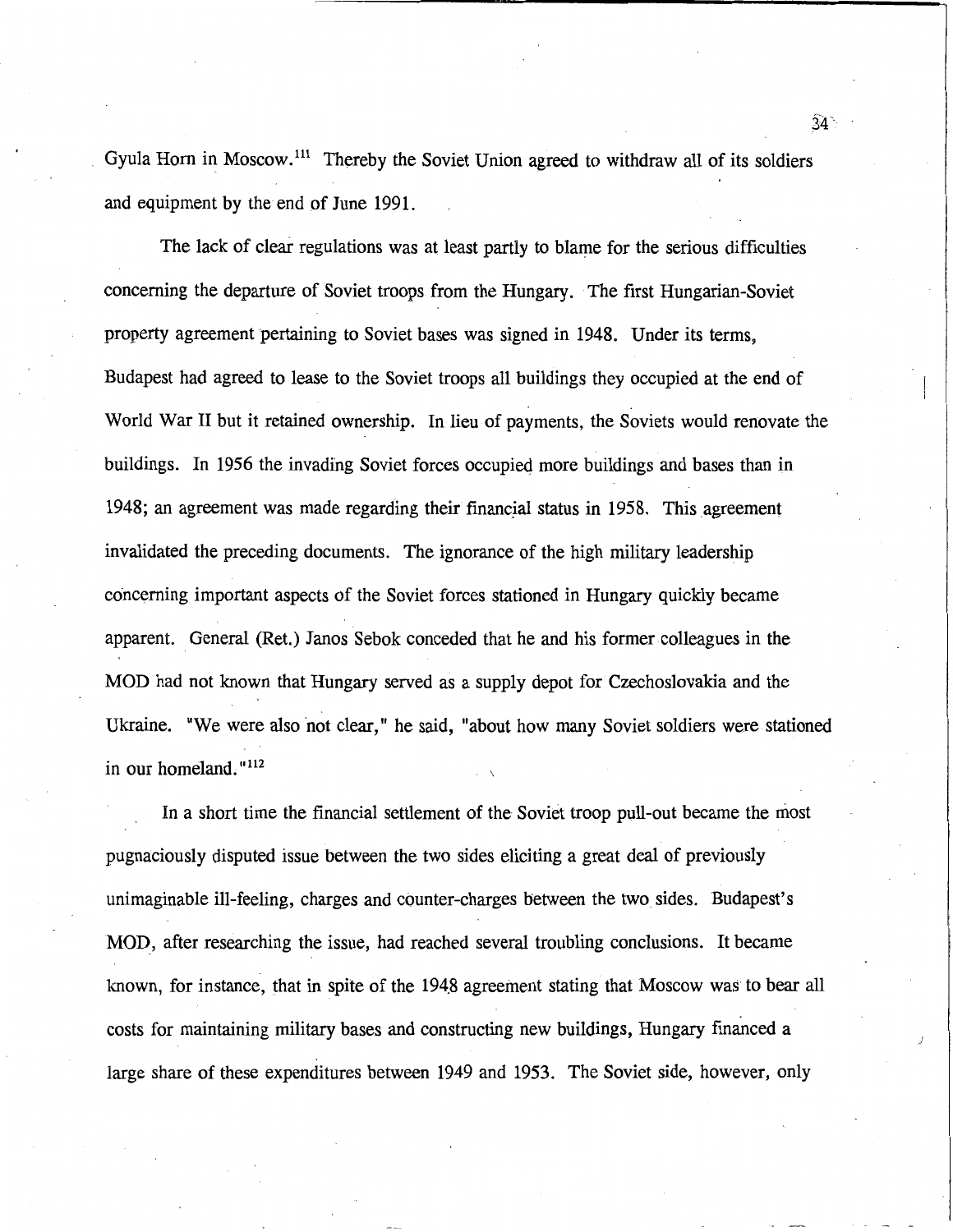compensated Hungary for 10 percent of the costs. The Hungarian MOD's financial support of the Soviet presence during this period was not regulated, and the Budapest chose not to safeguard its own rights.

General Matvei Burlakov, Commander of the SGSF and the USSR's representative in charge of the withdrawals, estimated the value of the buildings the Soviet troops erected in Hungary at 10 billion forint  $(\$ 135$  million).<sup>113</sup> Moscow asked for compensation for their investments in and around the Hungarian bases. While the Hungarians did not directly refute the Soviet figures, they wanted to consider several important qualifications. For instance; Hungarian experts contended that many of the Soviet-built apartments conformed to Soviet (having, for example, communal baths and kitchens) rather than Hungarian building standards and thus were of little use to Hungary. Furthermore, the majority of not only the apartment buildings but also the barracks were in such poor condition that they were of almost no value to their new owners. Ideally; the MOD would have liked these buildings to be in the same condition as those maintained by the Hungarian forces.

As Soviet troops began to withdraw, many articles described the Soviet servicemen's life in Hungary. Despite Burlakov's frequent references to the "friendship" existing between Soviet soldiers and the Hungarian people, this relationship could perhaps be best described as calculating and self-seeking, with a heavy dose of Russophobia on the Hungarian side.<sup>114</sup> Soviet military leaders vigorously denied that Hungarians and Soviet soldiers conducted "business deals, "115 although scores of newspaper and magazine articles contradicted their disavowal. One such article graphically depicted the relationships between Hungarians and their Soviet "friends" in the village of Hajmasker, site of the first base vacated by the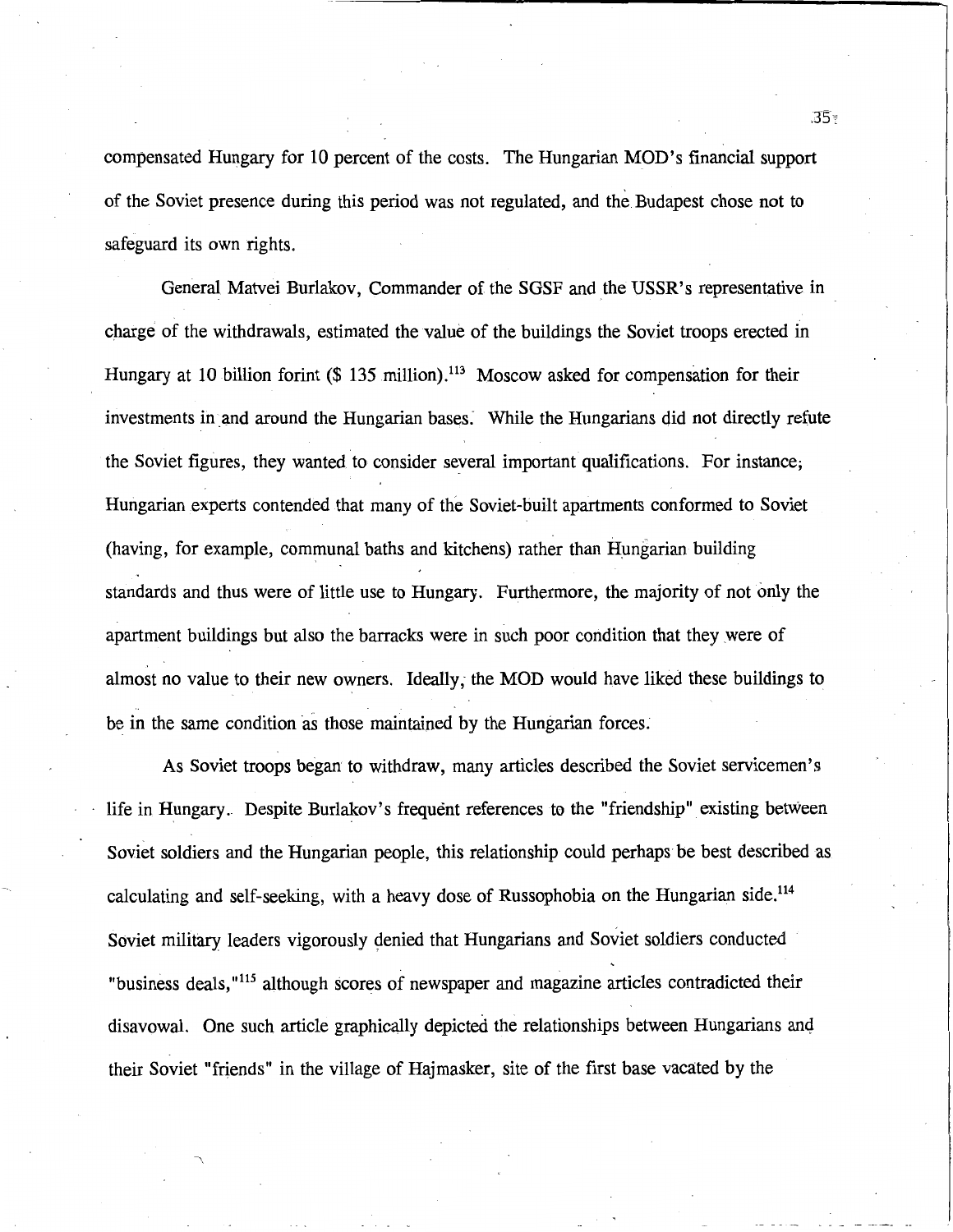Soviets.<sup>116</sup> Village residents expressed not only their annoyance about the noise of the Soviet military vehicles and the soldiers' occasional offenses but also mentioned the mutually advantageous commercial relationship that had existed between the village and the troops.<sup>117</sup> Soviet soldiers sold everything from overalls and boots to gasoline and television sets in exchange for Hungarian wine, brandy, soap, fruit and various food items, and of course, cash.

I /

The Soviets also sold machine guns and signal flares which they occasionally used to threaten their Hungarian "friends" at a heavily frequented Veszprem county garbage dump.<sup>118</sup> Many denounced Soviet soldiers for selling ammunition, weapons, and explosives in the cities of Budapest, Gyor, Esztergom, and Szentendre.<sup>119</sup> Soviet servicemen in Hungary lived in relatively primitive conditions. The food rations for ordinary soldiers appear to have been very deficient. In an interview the former Commander of the Soviet base in Budapest, Colonel (Ret.) Georgii Lakhno conceded that the cultural level of Soviet officers "remains very low."<sup>120</sup> He acknowledged that disciplinary problems existed within the Soviet units in Hungary. In fact, because of the widespread thievery and antisocial behavior, Soviet officers at some locations restricted their troops to base. Many Soviet soldiers never had the opportunity to see "the world outside their barracks" during their 2-year tour in Hungary.

Notwithstanding all of these problems, the withdrawal of the Soviet troops from Hungary progressed on schedule. By the end of 1990 only 10-15 percent of the Soviet troops remained in Hungary and the withdrawal was completed in June 1991. A number of contentious issues still need to be resolved, however. As long as full documentation of the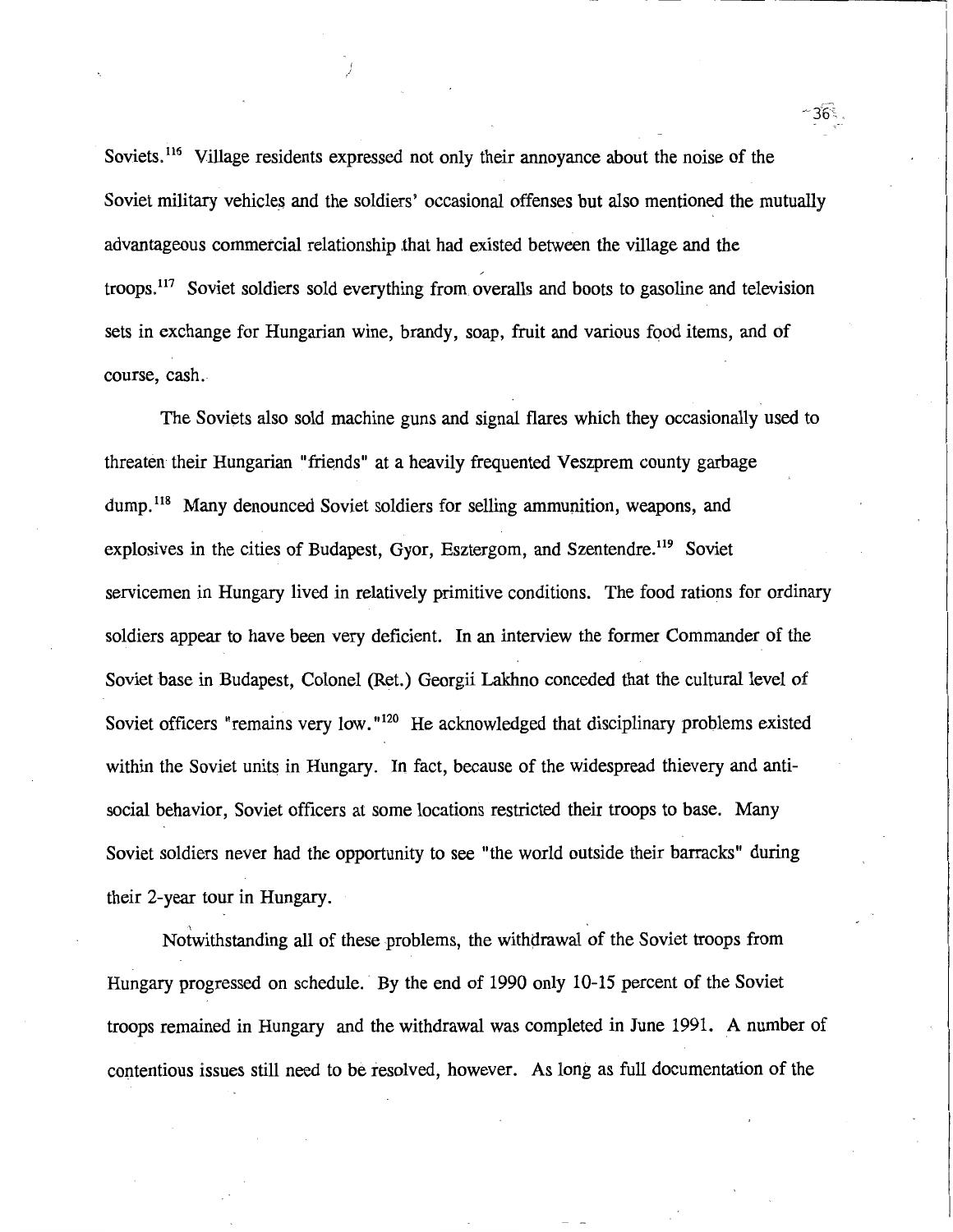costs of the 45-year Soviet occupation remains unavailable, it is difficult to predict, through the barrage of claims and counterclaims, which side will have to compensate the other. One ) cannot help but feel that, in the end, the "zero payment" alternative might be preferred, so that no money will be involved.<sup>121</sup>

#### **C. Proliferation of Western Contacts**

The HPA developed many important contacts with its Western counterparts during the 1980s. The successes of the Hungarian military diplomacy were likely the result of a wellplanned "Western policy program" starting in the mid-1980s and originated in the Foreign Affairs Department of the MOD. In 1988-1990 these relations became more variegated and substantial, signalling the Hungarian military's growing distance from its WTO partners.

In 1989 alone, Hungary received three NATO defense ministers and a number of toplevel military delegations. In May Dutch Minister of Defense Fritz Bolkenstein was the first NATO defense minister to visit Hungary.<sup>122</sup> In August HPA Chief of Staff General Pacsek paid visits to the U.S., the United Kingdom, Canada, and Switzerland.<sup>123</sup> He said that the HPA wanted to improve relations not only with European members of NATO but also with others "out of gunshot range." Pacsek announced plans for a two-year cooperation agreement between the HPA and the Canadian Armed Forces which would allow regular toplevel meetings between Hungarian and Canadian military personnel. Budapest also hosted British Defence Secretary Thomas King. Although King said that alliance structures had not yet shown any "sign of genuine change," he stressed that confidence was increasing· and that his visit had set an example, particularly in light of the Vienna CSCE talks.<sup>124</sup>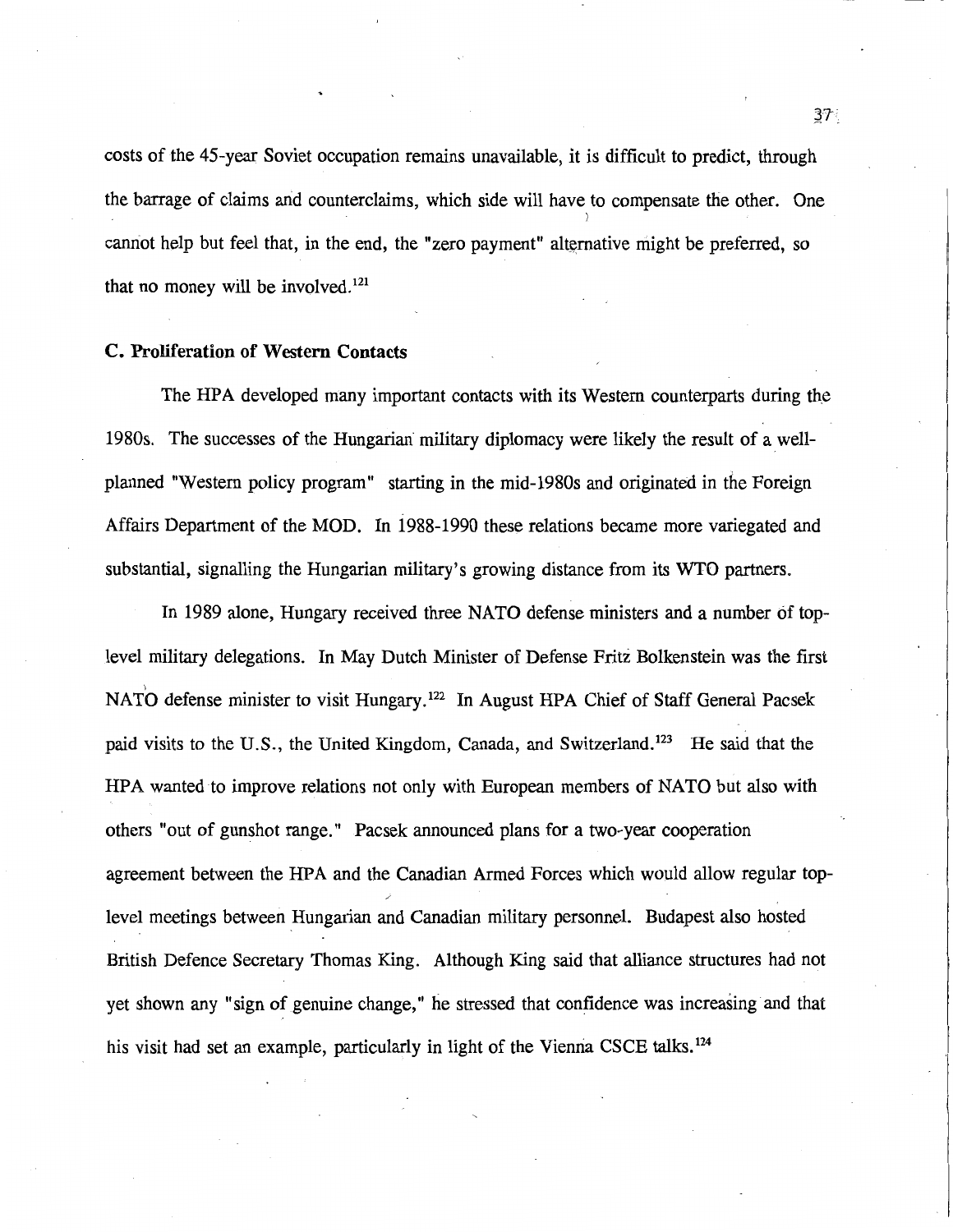The HPA also was represented at various international meetings, such as the European Conference of Conscript Organizations held in Helsinki in August 1989. The Hungarian and Soviet delegations were the first from the WTO to attend this annual convention. 125 In December, Hungary and France submitted a joint "confidence-building proposal" at the CSCE talks in Vienna. This was the first time that a NATO and a WTO state jointly initiated a resolution. Moreover, a small Hungarian contingent (15 officers) participated in the United Nations peace-keeping forces observing the cease-fire agreement between Iraq and Iran.<sup>126</sup> In February 1990 the MOD and the Rand Corporation jointly organized a conference at which top U.S. and Hungarian experts examined civil-military relations in democratic political systems. 127

Hungary, together with Canada, also was instrumental in the organization of the "Open Skies" conferences that attempted to revive President Eisenhower's proposal to General Secretary Khrushchev at the 1955 Geneva summit meeting. The idea, characteristically dismissed by the Soviet leader as "legalized espionage," was to allow military airplanes to fly over each other's territory. Although agreements over technical matters could not be achieved between the 23 participants at the April 1990 Budapest meeting, the Hungarian and Canadian co-sponsors of the conference agreed that the longterm prospects of "Open Skies" were good. <sup>128</sup>

In sum, since the mid-1980s the Hungarian military leadership has pursued an ambitious foreign relations agenda oriented toward Western states. Like Hungary's foreign policy toward the West, the country's military diplomacy, obviously supported by the government and the (Communist) party leadership, was very fruitful. The successes

-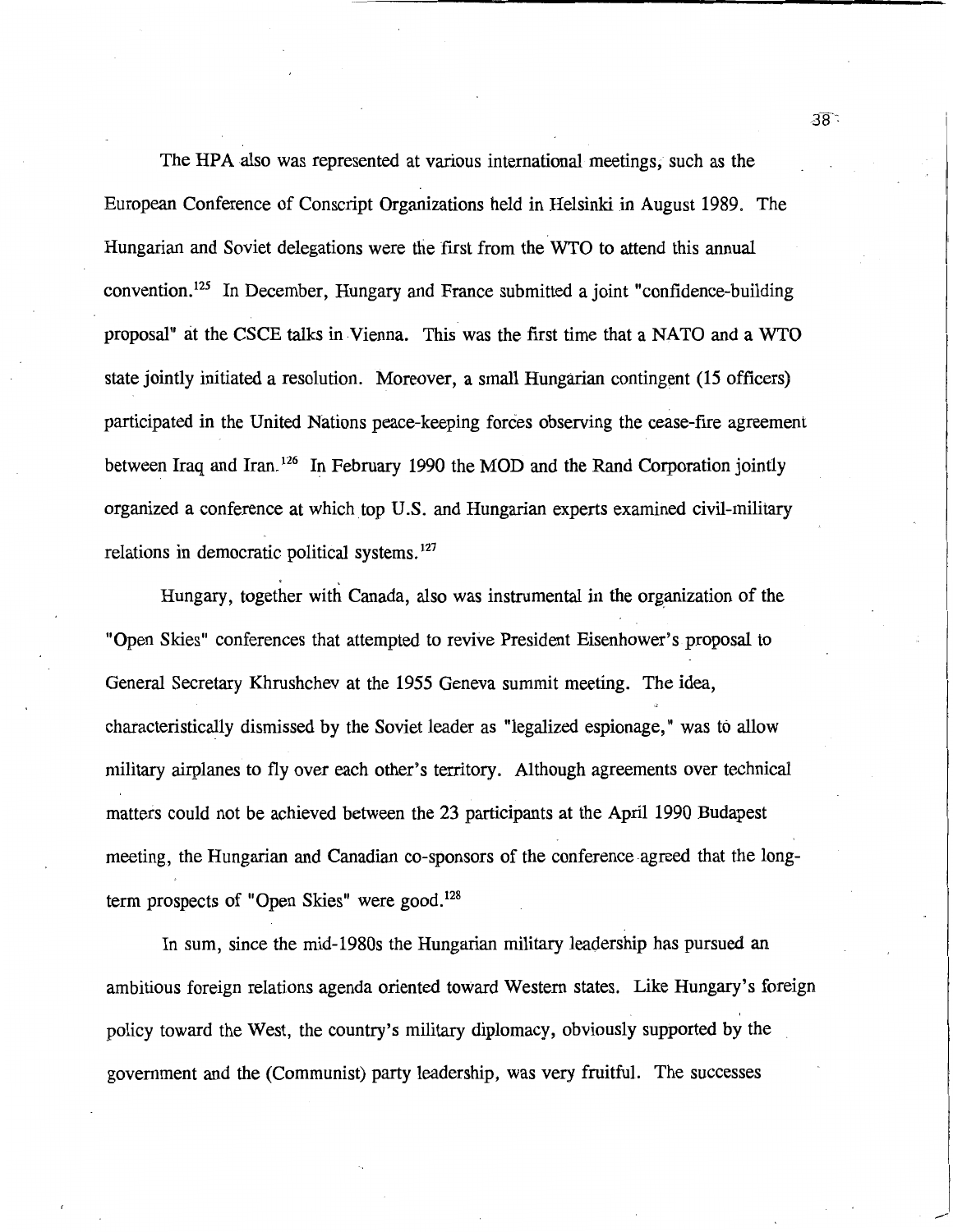achieved by Hungarian military diplomacy must, however, be put in their proper perspective. The tangible results of the policy were some minor agreements holding the promise of "regularized contacts" and the creation of a few (academic) exchange programs. These accomplishments indicated a decade-long Hungarian commitment to disarmament and demonstrated an attempt to ease the tension between the two alliances.

#### **Concluding Thoughts**

One could scarcely give a more succinct summary of the transformation of civilmilitary relations in Hungary than did Colonel Keleti, the capable spokesman of the **MOD,**  offering the following in an interview in late 1990: 129

The political systemic change has now been completed in the Hungarian armed forces. One of the most important aspects of this is that the army is now a body free of party struggles, characterized by the primacy of national interests and the defense of national sovereignty, The Hungarian armed forces are getting out of the Warsaw Pact, an alliance that worked against its members' national interests. They are also realistically taking into account the events of the past forty to fifty years, rehabilitating (in some cases posthumously) the officers removed in 1956, restoring national traditions and former unit names in the military, and strengthening their ties with social organizations and the Churches. The armed forces are a part of Hungary's democratization process and have become the army of the people and the nation.

It is important to note that in contrast with some other East European states, the political transformation of Hungary was entirely peaceful and the military played no role in it. One of the first acts of the new legislation was the passing of a constitutional amendment which clearly stated that the highest authority over the armed forces was the freely elected President of the Republic. The military had become an institution subordinated to the Constitution and elected state officials. As a result of the transformation of the civil-military

--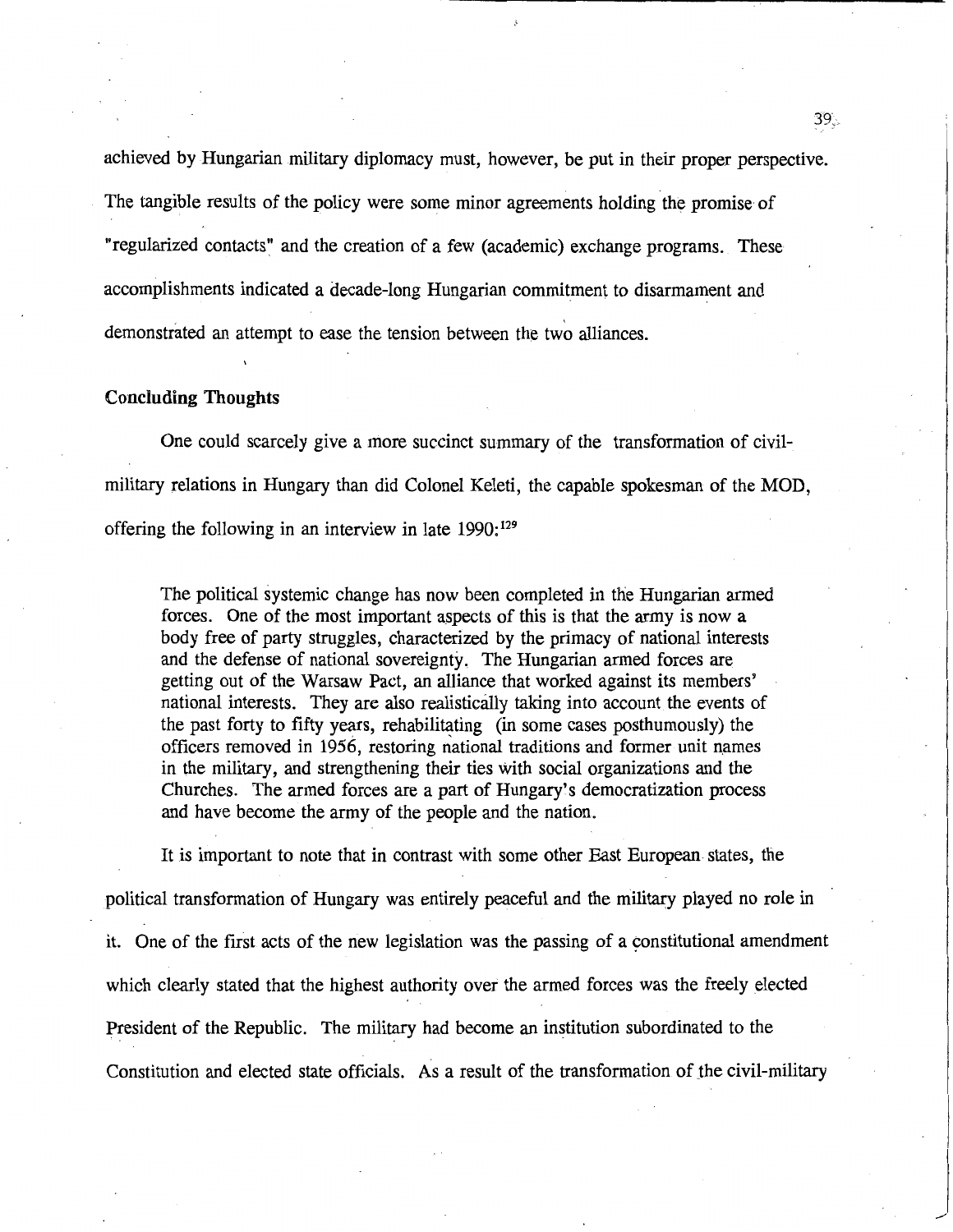relations, the armed forces no longer had the opportunity to play any role in politics. The political (i.e., Communist Party) structure in the armed forces was dismantled and military personnel were prohibited from engaging in any manner of party politics within the barracks. The military educational system was reformed to reflect the army's shifting loyalties, from the Party and the Warsaw Pact to the nation-state and the Constitution. In short, the primary consequence of the transformation of civil-military relations was the depoliticization of the armed forces. At the same time, the external relations of the military had also changed to mirror its regained independence from the Soviet Union and the Warsaw Pact.

Some of the most important by-products of Hungary's--and Eastern Europe's--political transformation were the disclosures of wide-spread corruption and incompetence of the country's leaders, an endemic facet of Communist systems everywhere. The shocking excesses of the HPA leadership received a generous share of this attention. Few observers remarked, however, that the top brass could not have succeeded without a system that tolerated their activities. As the revelations filled the pages of the newly uncensored journals and books, Hungarians were astonished not only by the details of the erstwhile HPA leaders' possessions and persuasions but also where their stewardship had gotten the armed forces.

The confirmation that military policies were determined, first of all by the Kremlin and secondly by the HSWP with only nominal participation from the state should not have come as a surprise. What did shock the people was the Party's and the military's documented disregard of the legal system. Citizens learned that control over the armed forces was not regulated by law, because such formalities were irrelevant and superfluous niceties. After all, everyone knew who were in charge. It also was clearly revealed that the

 $-40$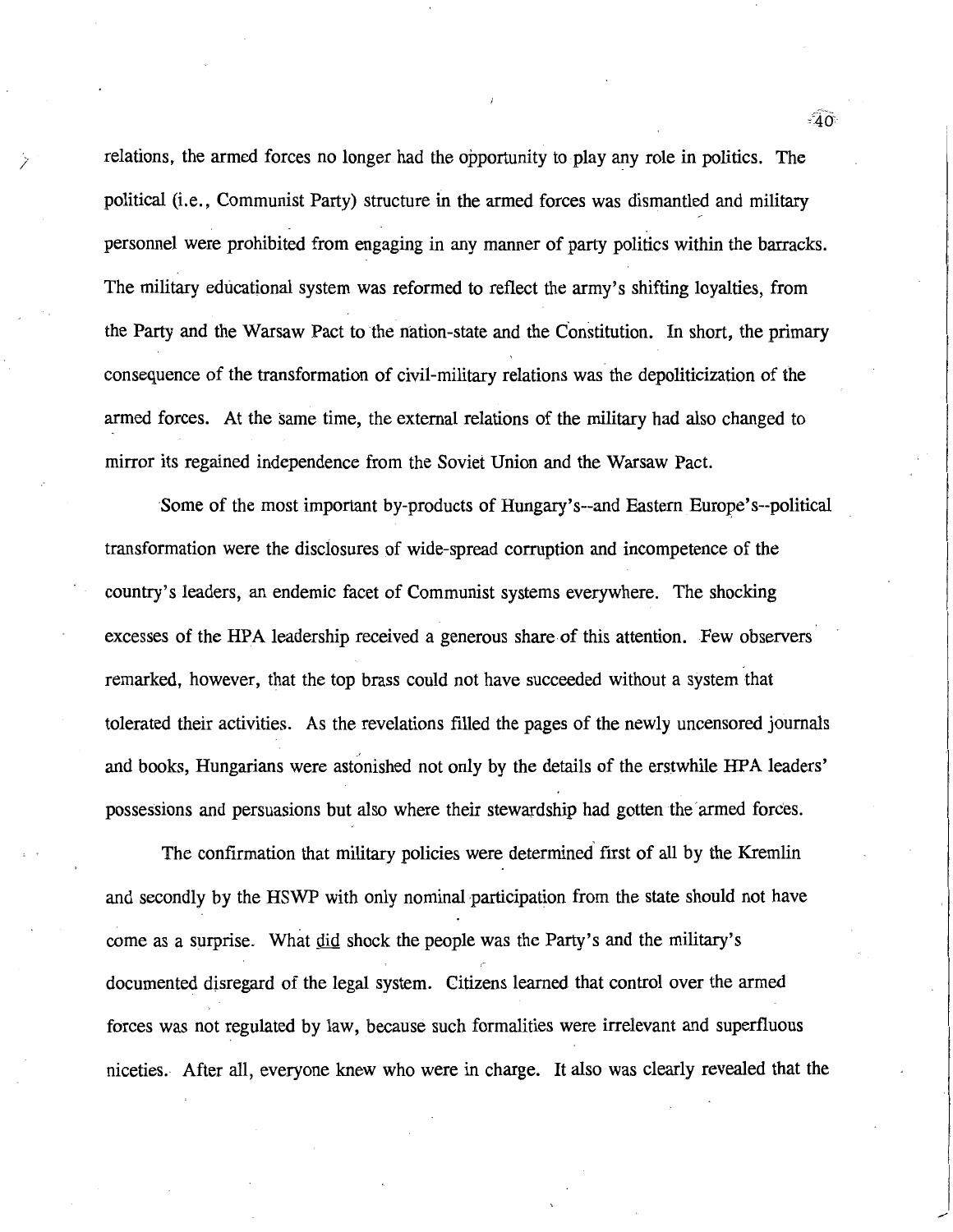"alliance" that was supposed to defend Hungary from the imperialist West, .in essence robbed Hungary of its defensive capabilities and rendered it impotent to fight any external enemy. At the same time, the fact that one of the most important functions of their army was protecting the rulers from the ruled was hardly sensational news to the population.<sup>130</sup>

The leaders of the Hungarian Army are in an unenviable situation. First, in order to attract the best and the brightest into the new officer. corps, they need to convince the population, particularly the country's young men, that the new army is very different from the thoroughly politicized HPA. This will not be easy for some time to come since the middle and top ranks currently are dominated by officers with extensive ties to the Communist regime. These people, however, cannot be easily replaced due to the fact that despite their undesirable political connections to the past, their expertise is indispensable at the present time. Second, Hungary does not have the resources to address the army's financial problems. In the current socio-political and economic situation national defense occupies a rather low position on the government's list of priorities. Third, partly as a consequence of the preceding point and partly due to the country's former association with the Warsaw Pact, Hungary is in an extremely vulnerable security situation as it would be unable to defend itself from any one of its neighbors. It appears to be clear that without Western help--whether in the form of giving Hungary surplus military equipment and/or extending NATO's protective umbrella over the country--Budapest's security predicament will not be overcome in the foreseeable future. The first signals of cooperation on military issues between the Czechoslovakia, Hungary, and Poland is indicative of the East Central European states' capability of genuine collaboration in this area. Aside from enhancing their

 $41$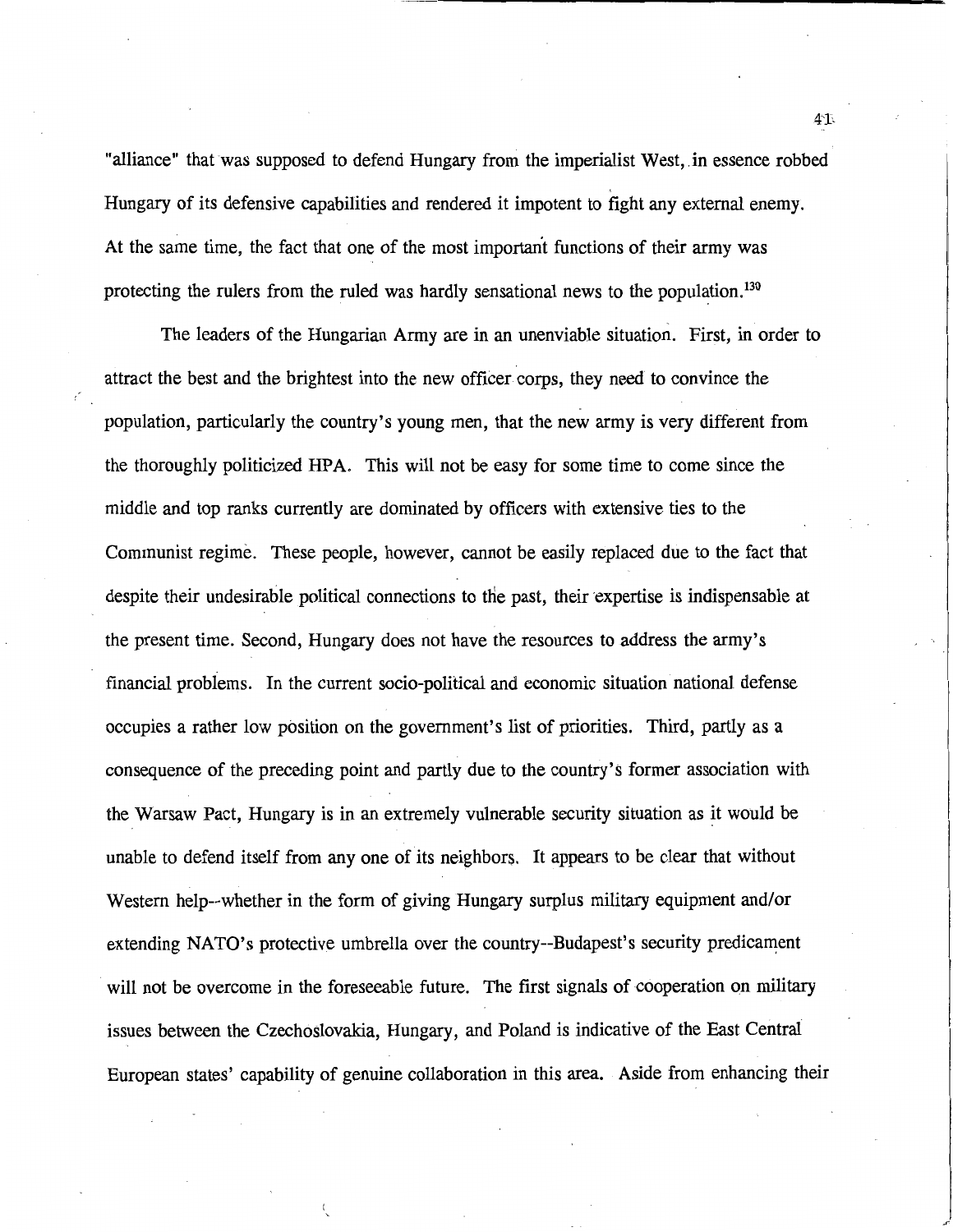defensive capacities, such cooperation might also be looked upon very favorably by NATO's leaders in Brussels.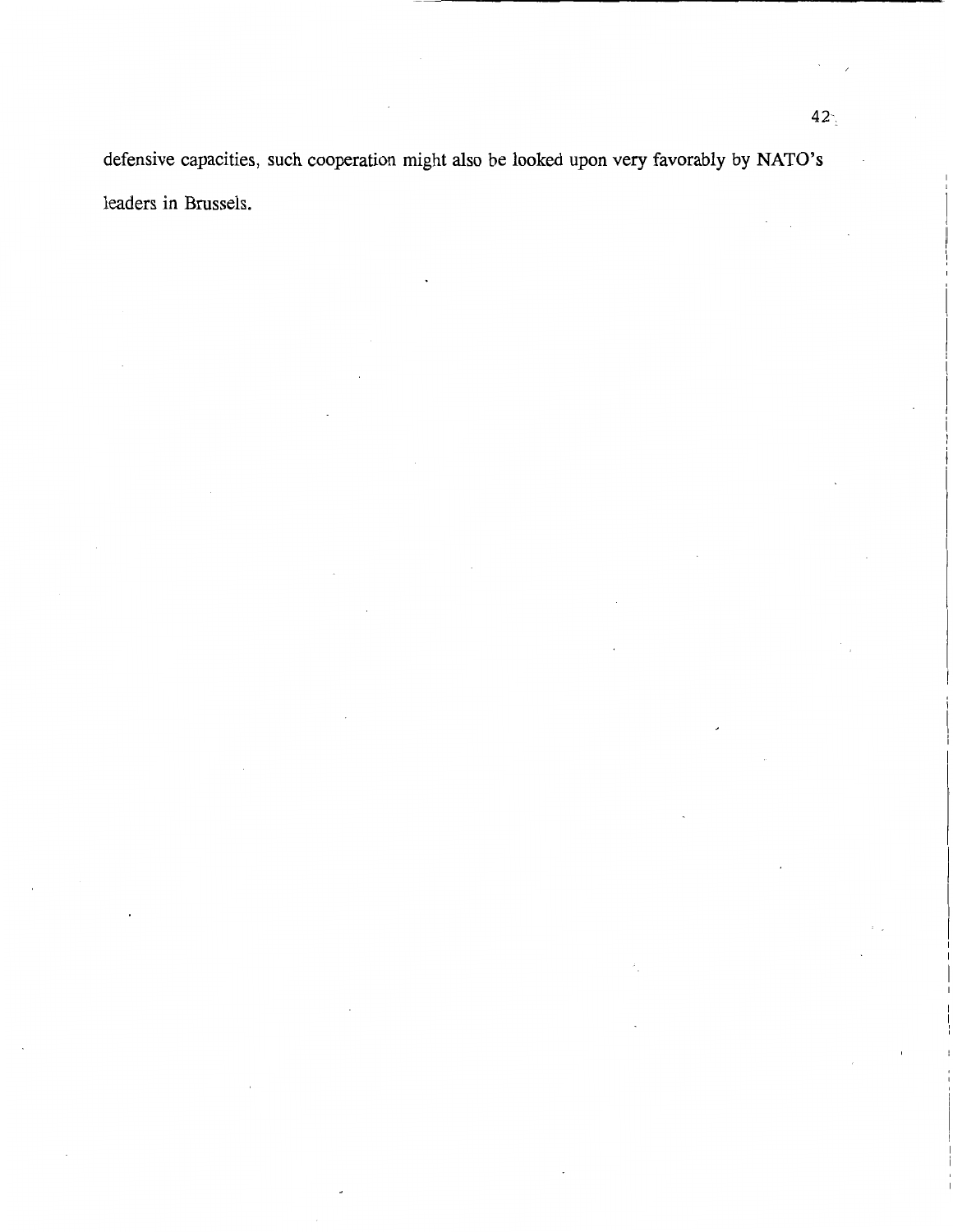#### **NOTES**

l. For a brief summary of Budapest's new security concerns, see Alfred A. Reisch, "Foreign Policy Reorientation a Success," Report on Eastern Europe, Vol. 2, No. 51/52 (December 20, 1991), pp. 15-16.

2. See Rudolf L. Tokes, "From Visegrad to Krakow: Cooperation, Competition, and Coexistence in Central Europe," Problems of Communism, Vol. 40 (November-December 1991), pp. 100-115, especially pp. 104-109.

3. Magyar Nemzet, August 29, 1988.

4. Magyar Hirlap, October 28, 1988.

5. Magyarorszag, March 3, 1989.

6. For detailed analysis of some of the reform proposals, see my "Political Participation and the Notion of Reform: Electoral Practice and the Hungarian National Assembly," East Central Europe, Vol. 16, Nos. 1-2 (Summer 1989), pp. 107-122; and "The Bankruptcy of Hungarian Communism," Sudost-Europa, Vol. 38, No. 4 (1989), especially pp. 197-204.

7. See, for instance, Geza Kilenyi, "A kormanyzati tevekenyseg tovabbfejleszteserol," Tarsadalmi Szemle, August-September 1987, pp. 54-63.

8. See for instance his article, "Minden tarsadalmi ero erdekelt a megujulasban," Partelet, June 1988, p. 39-43; and the interview in Newsweek, July 18, 1988.

9. Pozsgay made this statement on Radio Budapest's popular "Evening Dialogue" program, July 18, 1988, 7:05 pm.

10. For an .annotated list of political organizations, see my "Hungary's Independent Pblitical Groups and Parties," Background Report/168, Radio Free Europe Research (hereafter RFER), September 12, 1989.

11. "Berecz: Nagy to Receive Proper Tomb," Foreign Broadcast Information Service-Eastern Europe, October 21, 1988, p. 42.

12. For analysis, see Zoltan D. Barany and Louisa Vinton, "Breakthrough to Democracy: Elections in Poland and Hungary," Studies in Comparative Communism, Vol. 23, No. 2 (Summer 1990), pp. 191-212.

13. For analyses of the elections, see my "On the Road to Democracy: The Hungarian Elections of 1990," Sudost-Europa, Vol. 39, No. *5* (May 1990), pp. 318-329; and RudolfL. Tokesl Yorn Post-Kommunismus zur Demokratie: Politik, Parteien und die Wahlen 1990 in Ungarn (Bonn: Konrad-Adenauer Stiftung, 1990).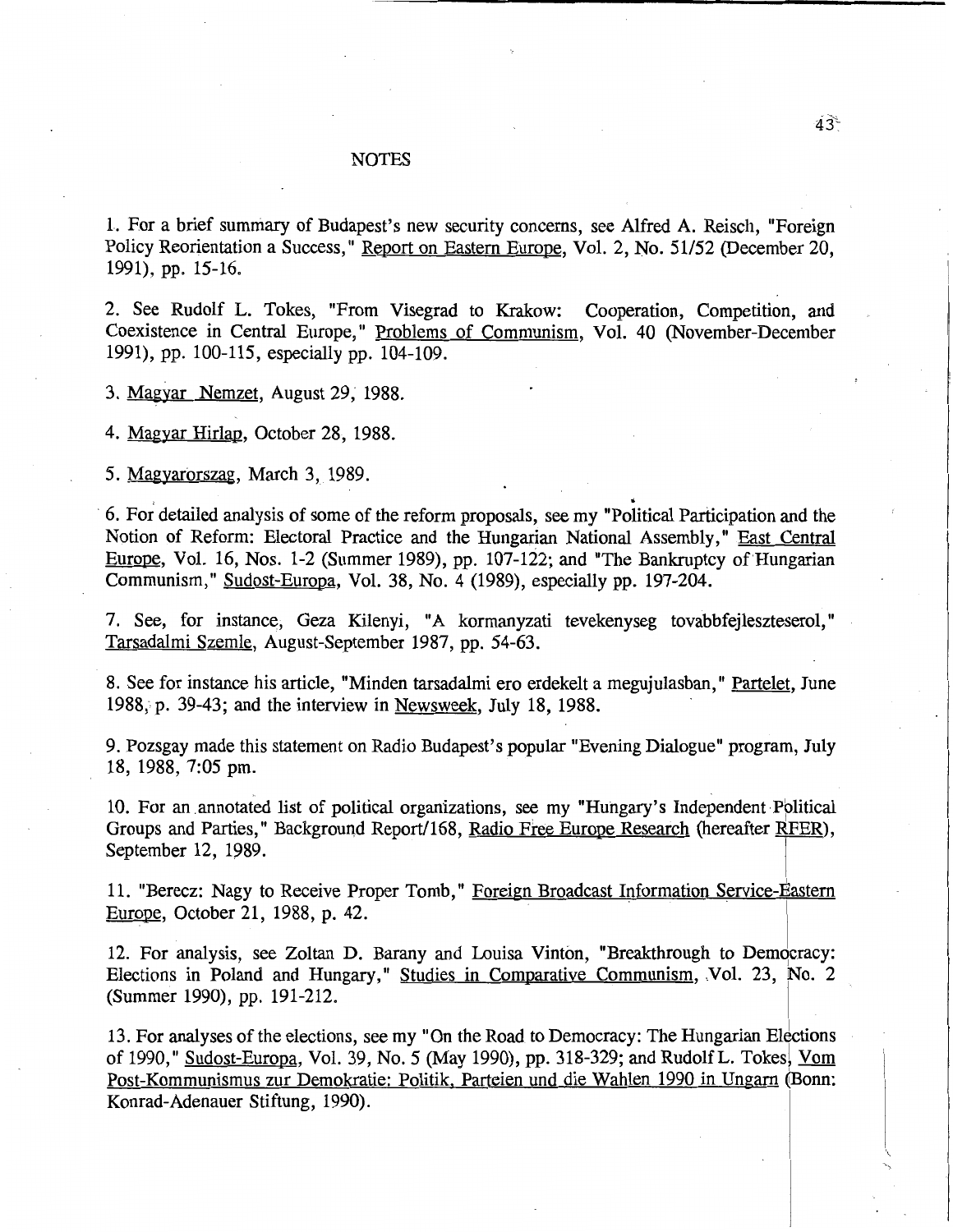14. For detailed electoral results, see Magyar Nemzet, March 30, and April 10, 1990. For the parties' views on the military, see Magyar Honved, March 19, 1990.

15. See, for instance, A. Melnikov's report about Hungary's implementation of the multiparty system in Sovetskaya Rossiya, March 12, 1989, p. *5.* ·

16. The Washington Post, January 6, 1991. For a brief analysis of the CMEA's failures, see Charles Gati, The Bloc that Failed (Bloomington, IN: Indiana University Press, 1990),,pp. 124- 135.

17. For the Nemeth government's foreign policy statement, see Gyula Horn, "Magyarorszag es az europai egyuttmukodes," Kulpolitika, Vol. 16, No. 1 (1989), pp. 3-11.

18. Magyar Nemzet, November 18, 1989.

19. Nepszabadsag, December 2, 1989.

20. The best summation of these models by Timothy Colton, Roman Kolkowicz, and William Odom can be found in Dale R. Herspring and Ivan Volgyes, eds., Civil-Military Relations in Communist Systems (Boulder, CO: Westview Press, 1978).

21. These models are outlined and analyzed in my "Civil-Military Relations in Communist Systems: Western Models Revisited," Journal of Political and Military Sociology, Vol. 19, No. 1 (Summer 1991), pp. 75-99. ·

22. Cited in Janos Kecskes, "Vezeraldozatok". vagyis mit tesznek a kiskiralyok panikban (Budapest: Tornado Damenija, 1990), p. 207.

23. Radio Budapest, July 1, 1989, 0430 GMT.

24. See the interview with General Sebok in 168 ora, June 23, 1989.

25. Kecskes, p. 211.

26. See for instance, Gyorgy Sandor, "Mit jelenthet az ifjusagi mozgalom megujulasa?" Honvedsegi Szemle, Vol. 43, No. 2 (March 1989), pp. 1-13; and Laszlo Rapcsanyi, "Gondolatok a KISZ jelenerol es jovojerol," pp. 17-24 in the same issue .

. 27. See, for instance, Janos Mate, "Meditaciok a parttestuletek munkastilusarol, munkarendjerol," Honvedsegi Szemle, March 1989, pp. 94-100; and Sandor Faar, "Az alapszervi munka megujitasarol," pp. 100-108 in the same issue.

28. See Magyarorszag, April 7, 1989, p. 20.

29. See for instance, Nepszabadsag. April 1, and August 30, 1989.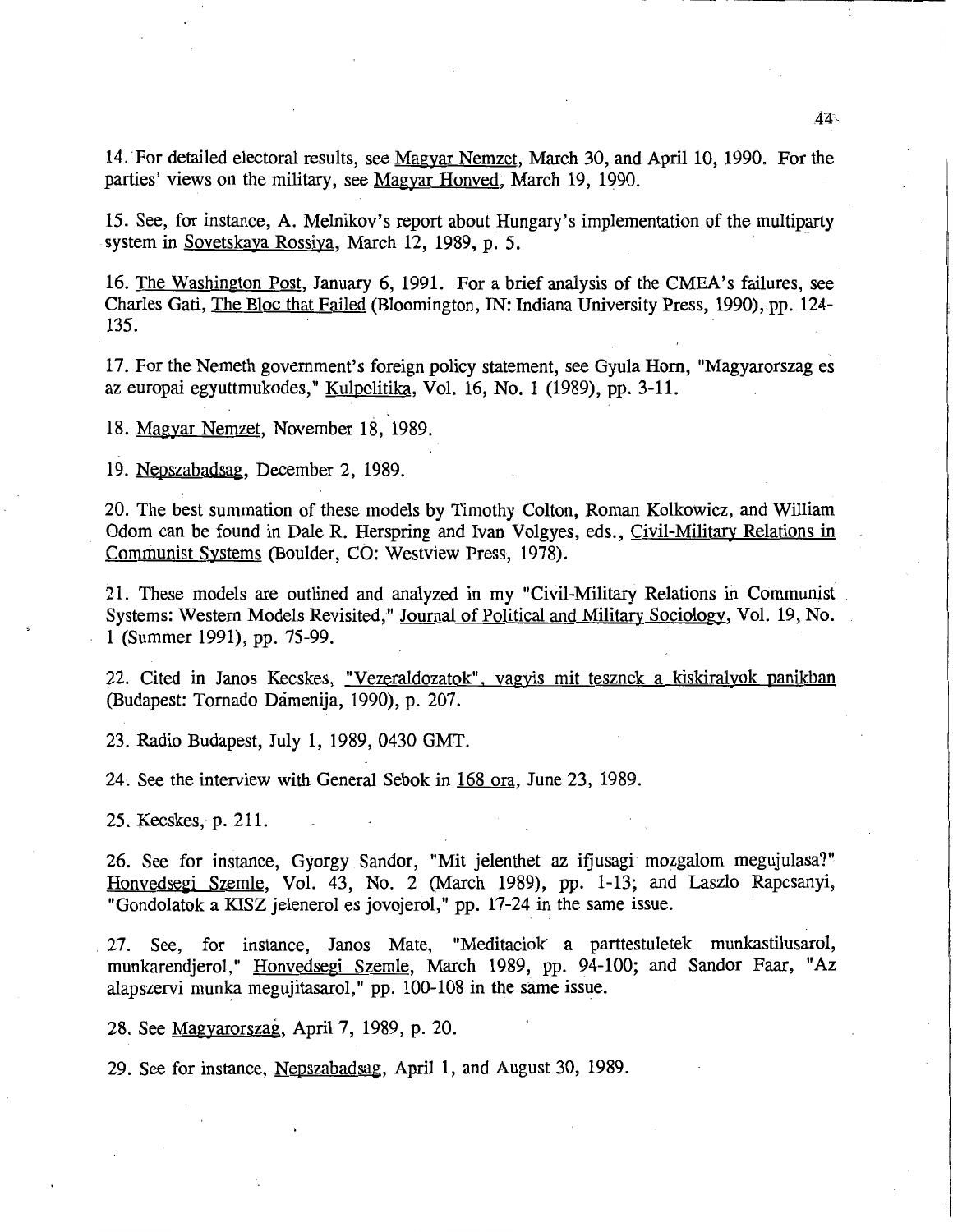30. Heti vilaggazdasag. May 27, 1989.

. I

31. Nepszabadsag, September 2, 1989. For a military analysis of the new Code, see Kalman Lorincz, "Az uj szolgalati szabalyzat bevezeteserol," Honvedsegi Szemle, Vol. 43, No. 3 (May 1989), pp. 17-21. ·

32. Vasarnapi Hirek, September 17, 1989.

33. Magyar Hirlap, September 11, 1989.

34. Magyar Nemzet, September 18, 1989. In 1989-1990, hundreds of articles appeared in the press suggesting ways to assure that the army could not be utilized for the purposes of internal politics. See for instance, Istvan Gyarmati, "A hadsereg a demokratikus tarsadalomban," Valosag, April 1990, pp. 18-25.

35. See for instance, Magyar Hirlap, May 20, 1989.

36. Nepszava, February 24, 1990.

37. See for instance,  $M$ agyar Hirlap, March 11, 1990.

38. Nepszava, September 12, 1989.

39. Vasarnapi Hirek, November 4, 1990.

40. For short biographies of the representatives of the 1990 parliament, see Szabadon valasztott (Budapest: Idegenforgalmi es Propaganda Kiado, 1990), p. 154. For more details on Keri's life and career, see Ferenc Kubinyi, "... ketrecbe engem zartak..." (Budapest: Holnap, 1989), pp. 168-269.

41. Nepszava, December 2, 1989.

42. General Lorincz sought to dismiss such suspicion in an interview, two months before (!) Nemeth's announcement. See Fejer megyei Hirlap, September 30, 1989.

 $\frac{1}{2}$   $\frac{1}{2}$   $\frac{1}{2}$   $\frac{1}{2}$   $\frac{1}{2}$   $\frac{1}{2}$   $\frac{1}{2}$   $\frac{1}{2}$   $\frac{1}{2}$   $\frac{1}{2}$   $\frac{1}{2}$   $\frac{1}{2}$   $\frac{1}{2}$   $\frac{1}{2}$   $\frac{1}{2}$   $\frac{1}{2}$   $\frac{1}{2}$   $\frac{1}{2}$   $\frac{1}{2}$   $\frac{1}{2}$   $\frac{1}{2}$   $\frac{1}{2}$  43. See <u>Uj Dunantuli Naplo</u>, July 20, 1990.

44. Radio Budapest, August 6, 1990, noon.

45. Magyar Hirlap, February 24, 1990.

46. Magyar kemzet, May 10, 1990.

2. A vas Nepe, June 2, 1990.

48. Vasarnapi Hirek, November 4, 1990.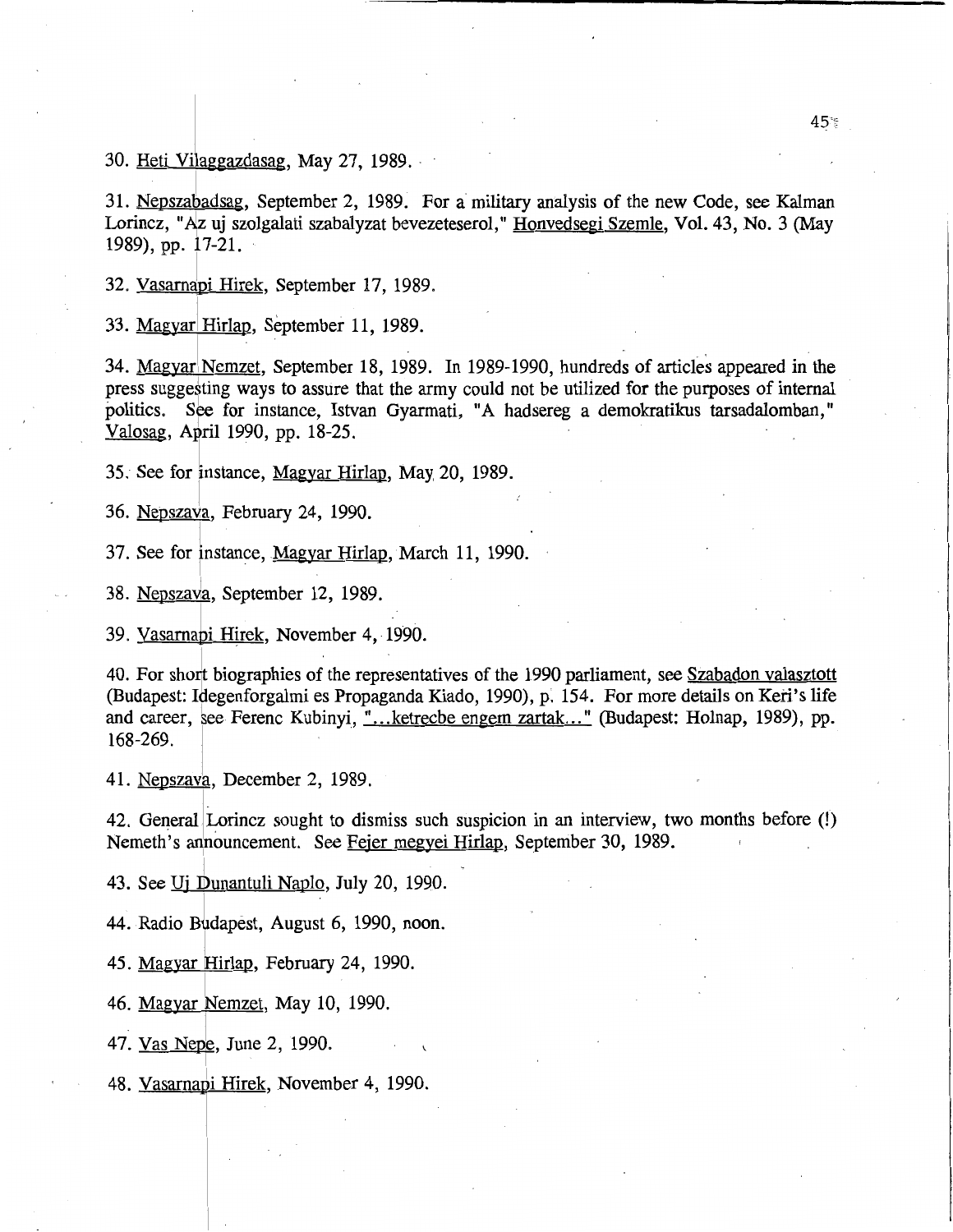49. See, for instance, Magyar Nemzet, August 18, 1990.

50. Uj Dunantuli Naplo, July 20, 1990.

51. Nepszava, April 9, 1990.

52. See the interview with Fur in Nepszabadsag, September 10, 1990.

53. See Peter Harkai, "A Magyar Nephadsereg kadereinek kulfoldi katonai kepzese," Honvedsegi Szemle, January 1989, pp. 24-27.

54. TASS (Leningrad), October 11, 1990.

*55.* Nepszabadsag, September 10, 1991.

56. Nepszava, April 9, 1990.

57. Magyar Hirlap. June 21, 1990.

58. For discussions of the low living standards of professional soldiers, see Pont, January 15 and January 29, 1990; and Magyar Hirlap, September 6, 1990.

*59.* Vilag, August 10, 1989.

60. See the interview with MOD spokesman Colonel Keleti in Nepszabadsag, July 30, 1990.

61. Zalai Hirlap, January 25, 1990.

62. See for instance Imra Bokor, Kiskiralyok munderban (Budapest: Uj Ido, 1989); Kecskes, "Vezeraldozatok", op. cit.; and Istvan Kozma Toth, Czinege Lajos munder nelkul (Budapest: Zrinyi, 1990).

63. Nepszabadsag, August 18, 1990.

64. See the interview with General Antal Annus, in Komarom-Esztergom megyei Dolgozok Lapia, September 1, 1990.

· 65. Nepszabadsag. September 17, 1990.

66. Magyar Hirlap, May 20, 1989.

67. Radio Budapest, August 6, 1990, 8 pm.

68. Nepszava, September 22, 1990.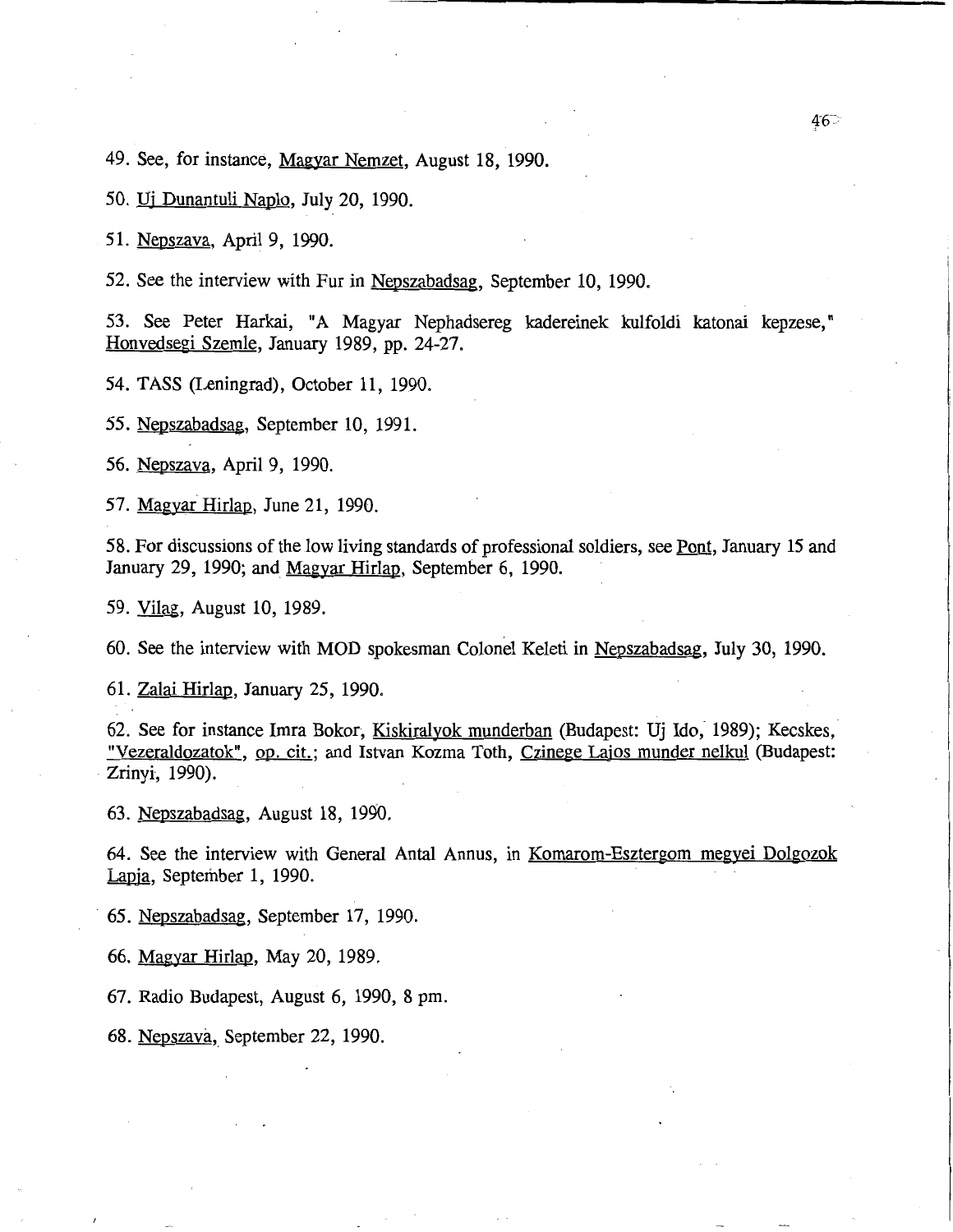69. Magyar Nemzet, June 27, 1988. For an excellent analysis of conscientious objection, see Tamas Csapody, "A szelidek ereje," Forras, March 1990, pp. 73-82. For the opposition's view, see Demokrata (samizdat), No. *5* (1988), pp. 13-19.

70. Orszag-Vilag, March 29, 1989.

71. Nepszabadsag, August 22, 1990. The Hungarian Army at this time kept approximately 80,000 reserve officers on its registers.

72. For the text of the Prime Minister's speech, see Magyar Nemzet, December 2, 1990.

73. Questions regarding the President's authority in military affairs emerged in early 1991. See my "East European Armies in the Transitions and Beyond," East European Quarterly, Vol. 26, No. 1 (March 1992), pp. 23-24. Furthermore, a new reform of the HA's structure has been widely debated since 1991. See Heti Vilaggazdasag, August 24, 1991; Beszelo, September 7 · and 21, 1991; Magyar Forum, September 26, 1991.

74. Borsits retired and was replaced by Major General Janos Deak in September 1991.

75. Krasznai had a party-military career, in many respects typical of the Communist era. A former civilian who had been First Secretary of the Pest County HSWP, he had been appointed as MPA Chief in December 1988--with little military expertise--and given a military rank. See Nepszabadsag, December 2, 1989.

76. MTI (Hungarian Telegraph Service), December 1, 1989.

77. The Independent, December 21, 1989.

78. An article in the Soviet government's daily Izvestia, January 17, 1989 offered no criticism of the Hungarian defense cuts.

79. Nepszabadsag, January 31, 1989.

i

80. See my "Major Reorganization of Hungary's Military Establishment," Background Report 230, RFER, December 28, 1989; and Der Spiegel, December 7, 1989.

81. Magyar Hirlap, November 29, 1990.

82. See Kecskes, "Vezeraldozatok", pp. 171-176.

83. These deficiencies became apparent during the fall of 1991 when the jets of the Yugoslav federal air force violated Hungarian airspace on several occasions. See Nepszabadsag, August 28, 1991 and Magyar Hirlap. November 9, 1991.

84. Nepszabadsag, May 8, 1990.

 $-47$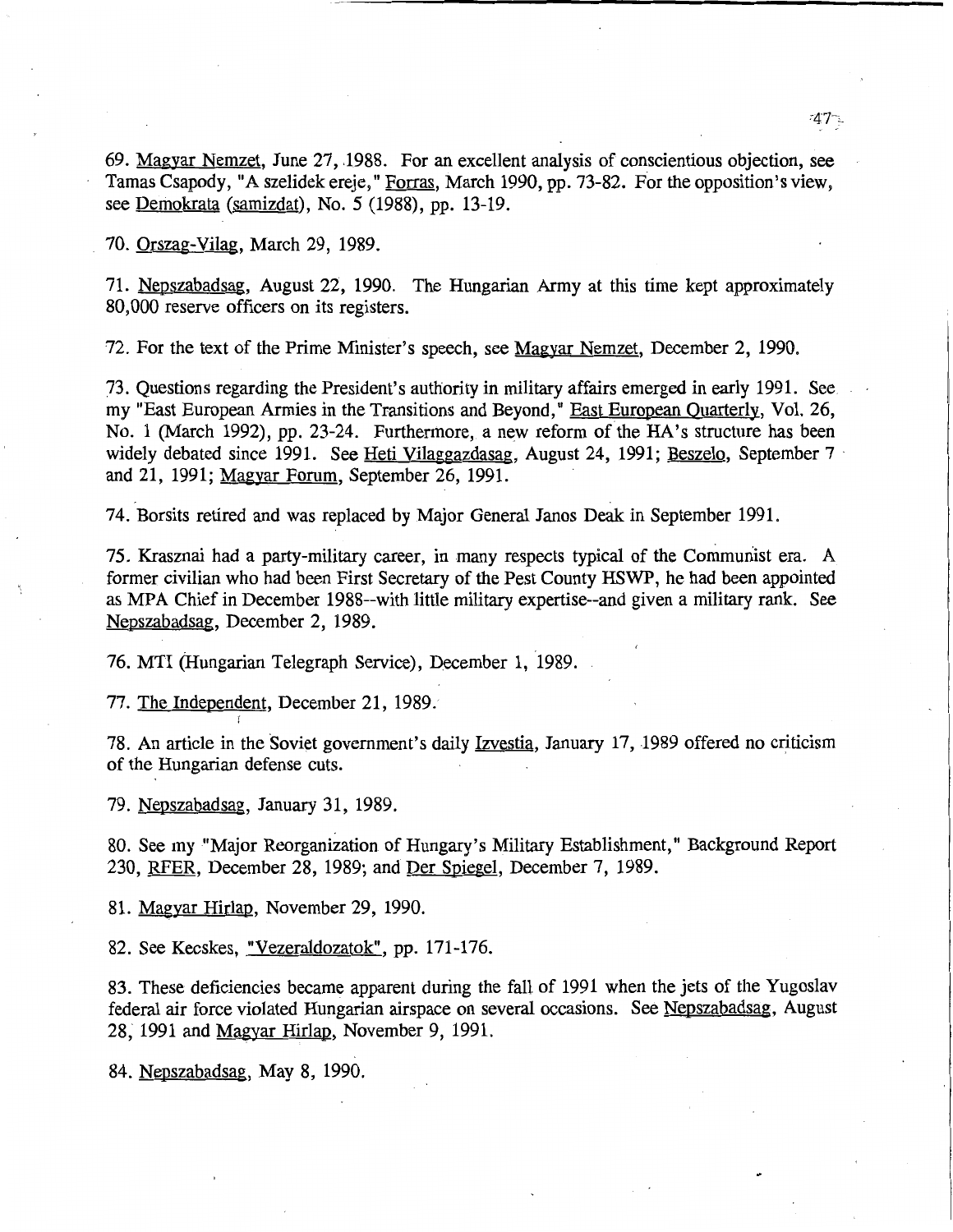85. Personal interviews with Hungarian military officers in the summer of 1990.

86. Nepszava, September 27, 1990.

87. Frankfurter Allgemeine Zeitung, September 27, 1990; Nepszabadsag, December 7, 1990.

88. According to the Weekly Bulletin (July 20, 1990) of the MTI, the Hungarian defense budget had been reduced by 80 billion forints in the 1985-1990 period. For an informed analysis of this issue, see Douglas Clarke, "The USSR Cannot Expect Greater Military Efforts from Hungary," Background Report/13, RFER, January 27, 1989.

89. The New York Times, December 15, 1988, p. A12.

90. MTI (in English), December 15, 1989.

91. Magyar Nemzet, November 14, 1990.

92. Alfred Reisch, "Armed Forces Reorganized and 1991 Defense Budget Passed," Report on Eastern Europe, March 15, 1991, p. 19.

93. Magyar Nemzet, July 22, 1989.

94. For an analysis of the financial situation of the Hungarian defense industry, see Jozsef Csabay, "A magyar hadiiparrol, penzugyi szemmel," Penzugyi Szemle, No. 1, 1990, pp. 79-83.

95. See Nepszabadsag, February 9, and February 15, 1989.

96. The New York Times, July 7, 1989.

97. The Baltimore Sun, October 30, 1989.

98. Magyar Hirlap, April 24, 1989.

99. Magyar Nemzet, June 24, 1989.

100. See AFD Chairman Janos Kis' article in Magyar Hirlap, May 15, 1990; and Weekly Bulletin, May 23, 1990.

101. See, for instance, The Independent and The Financial Times, May 10, 1990.

102. TASS interview with Lushev published in Nepszabadsag, May 12, 1990.

103. Nepszava, June 7, 1990.

104. For a description of the meeting, see Alfred Reisch, "Hungary to Leave Military Arm of Warsaw Pact," Report on Eastern Europe, June 29, 1990, pp. 20-25; and Nepszabadsag. July 14, 1990.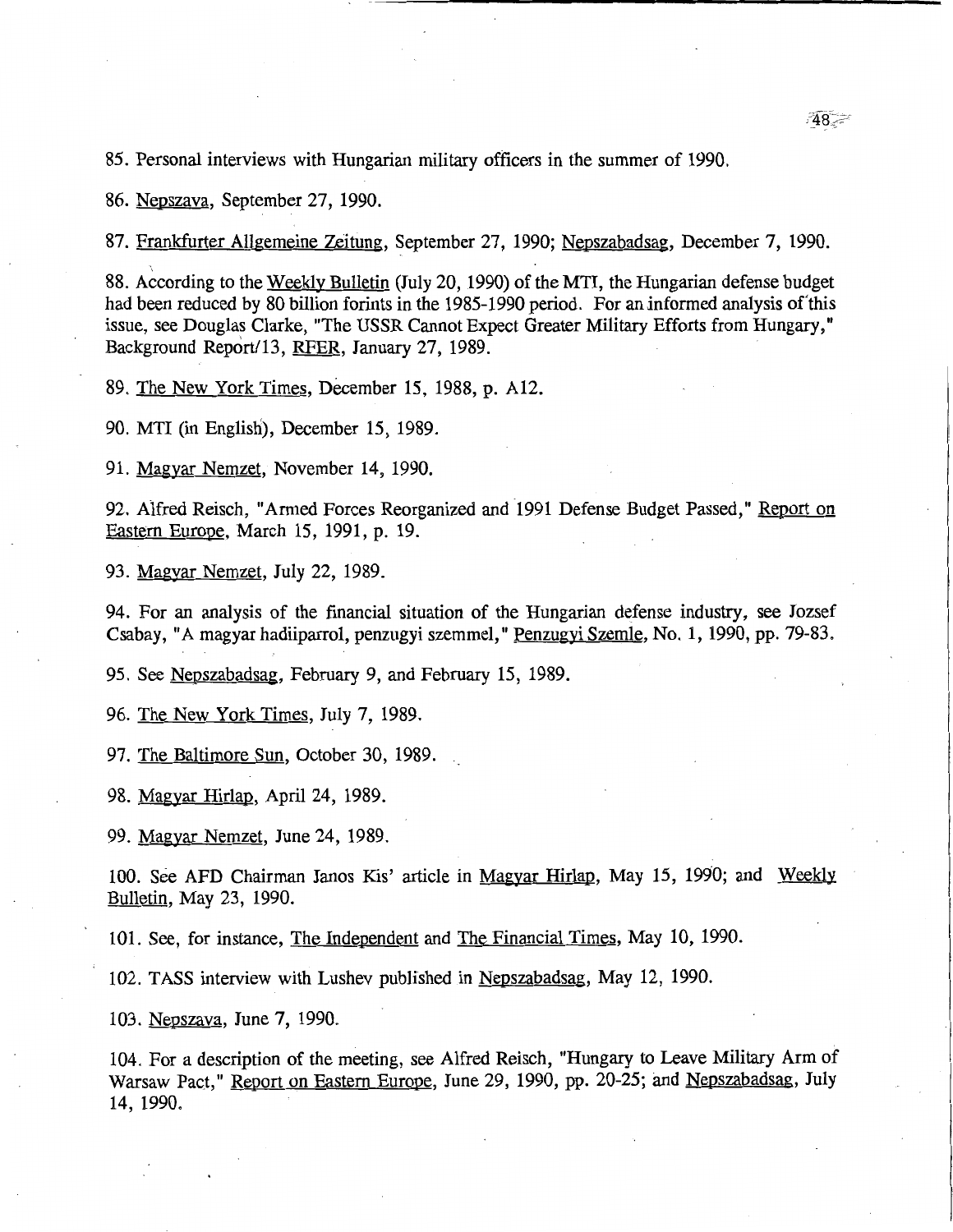105. See Reisch, "Hungary to Leave," op. cit., and The Economist, June 16-22, 1990. The last major joint WTO exercise with. Hungarian participation was "Friendship-89" held in Czechoslovakia in February 1989. For a Hungarian analysis of the maneuvers, see Istvan Nyilas, "A Baratsag-89 gyakorlat tapasztalatai," Honvedsegi Szemle, May 1989, pp. 9-16.

106. The Times (London), June 27, 1990.

107. Radio Moscow, June 27, 1990, 6:45 pm.

108. AP dispatch from Budapest, October 8, 1990.

109. This section draws on two of my papers: "A Hungarian Dream Comes True: Soviet Troops to Leave after 45 Years," Report on Eastern Europe, March 30, 1990, pp. 23-28; and "Not a Smooth Ride: Soviet Troop Withdrawals from Hungary," Report on Eastern Europe, June 15, 1990, pp. 20-27.

110. For the state of Hungarian-Soviet negotiation on the troop withdrawals until the end of January 1990, see Zoltan D. Barany and Alfred Reisch, "Withdrawal of All Soviet Troops by End of 1990 Demanded," Report on Eastern Europe, February 9, 1990, pp. 22-26.

111. The text of the agreement was published in Magyar Kozlony, May 29, 1990, pp. 1190- 1192.

112. Mai Nap, March 22, 1990. For the announcement that Hungary served as a supply base for Czechoslovakia, see Magyar Hirlap, March 8, 1990, and Radio Budapest, March 12, 1990, noon. It is unclear what Sebok's evidence was for the part of his statement regarding the Ukraine.

113. Magyar Hirlap, April 4, 1990.

114. The Soviet High Command was obviously satisfied with Burlakov's performance as in December 1990 he was appointed to oversee the withdrawal of some 380,000 Soviet troops from Germany. He was replaced in Hungary· by General Viktor Silov. See Reuter (Berlin), December 13, 1990; and Radio Budapest, December 12, 1990, 5:00 pm.

115. Magyar Hirlap, April 4, 1990. For a contrary claim, see Kisalfold, October 18, 1990.

116. Rege, March 7, i990.

117. For a pictorial report of Soviet sale items, see Nepszava, March 28, 1990. The photos depict everything from service medals and Lenin busts to gas-masks and even an officer's cap priced at 2,000 forint.

· 118. Veszprem megyei Naplo, March 31, 1990. According to the article, Soviet soldiers regularly visited the garbage dump to search for saleable items in the rubbish. They also frightened Hungarian "treasure hunters" by firing their handguns.